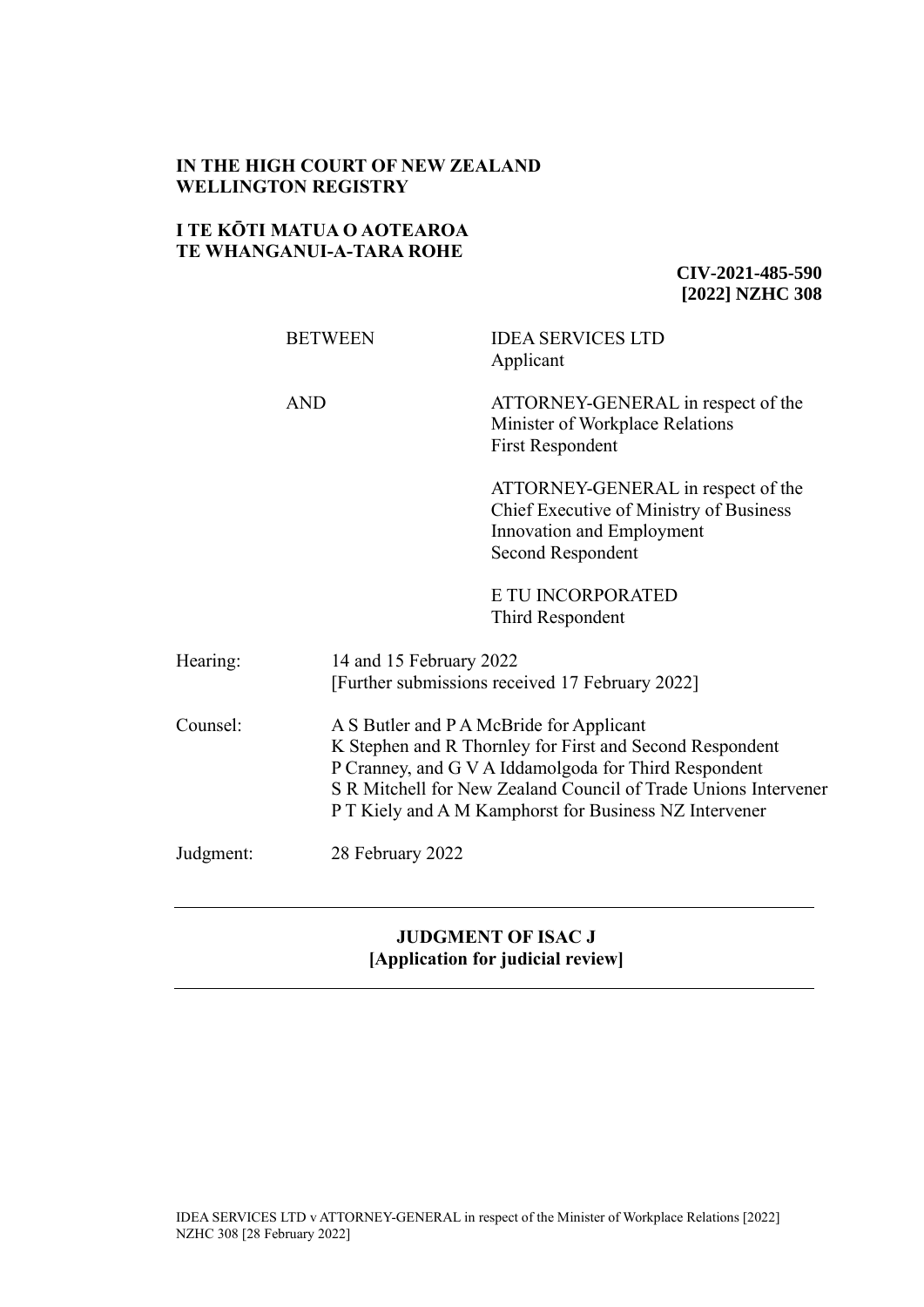# **Table of Contents**

|                                                                                                                        | <b>Para Nos</b>                                |
|------------------------------------------------------------------------------------------------------------------------|------------------------------------------------|
| <b>Introduction</b>                                                                                                    | $[1]$                                          |
| <b>Employment Relations Act 2000</b>                                                                                   | $[7]$                                          |
| <b>Epidemic Preparedness Act 2006</b><br>Parliament was concerned to limit the duration of emergency powers in the Act | [11]<br>$[20]$                                 |
| <b>An Immediate Modification Order is made</b>                                                                         | $[33]$                                         |
| The present case                                                                                                       | [44]                                           |
| <b>Grounds of review</b>                                                                                               | $\lceil 51 \rceil$                             |
| First cause of action: is s 53(3) a "requirement or restriction"?<br>The parties' cases<br>Consideration               | $\left[54\right]$<br>[54]<br>$\left[59\right]$ |
| Second cause of action: impossible or impractical to comply with s 53(3)? [72]<br>The parties' cases<br>Consideration  | $[72]$<br>[81]                                 |
| Third cause of action: did the Order go further than reasonably necessary?                                             |                                                |
| The parties' cases<br>Consideration                                                                                    | [100]<br>[100]<br>[108]                        |
| Fourth cause of action: an unjustified infringement on freedom of                                                      |                                                |
| association?<br>The parties' cases<br>Consideration                                                                    | $[112]$<br>$[112]$<br>[119]                    |
| Does IDEA Services have a right to be free from association with E tū?                                                 |                                                |
|                                                                                                                        | [119]                                          |
| Does s 15(3) impose a complete ban on modification?                                                                    | [127]                                          |
| Is any limitation demonstrably justified?                                                                              | $[131]$                                        |
| Fifth cause of action: an implied requirement to review the Order?<br>The parties' cases<br>Consideration              | [134]<br>[134]<br>$[139]$                      |
| <b>Relief?</b><br>Consideration                                                                                        | [148]<br>$[153]$                               |
| <b>Conclusion and orders</b>                                                                                           | $[157]$                                        |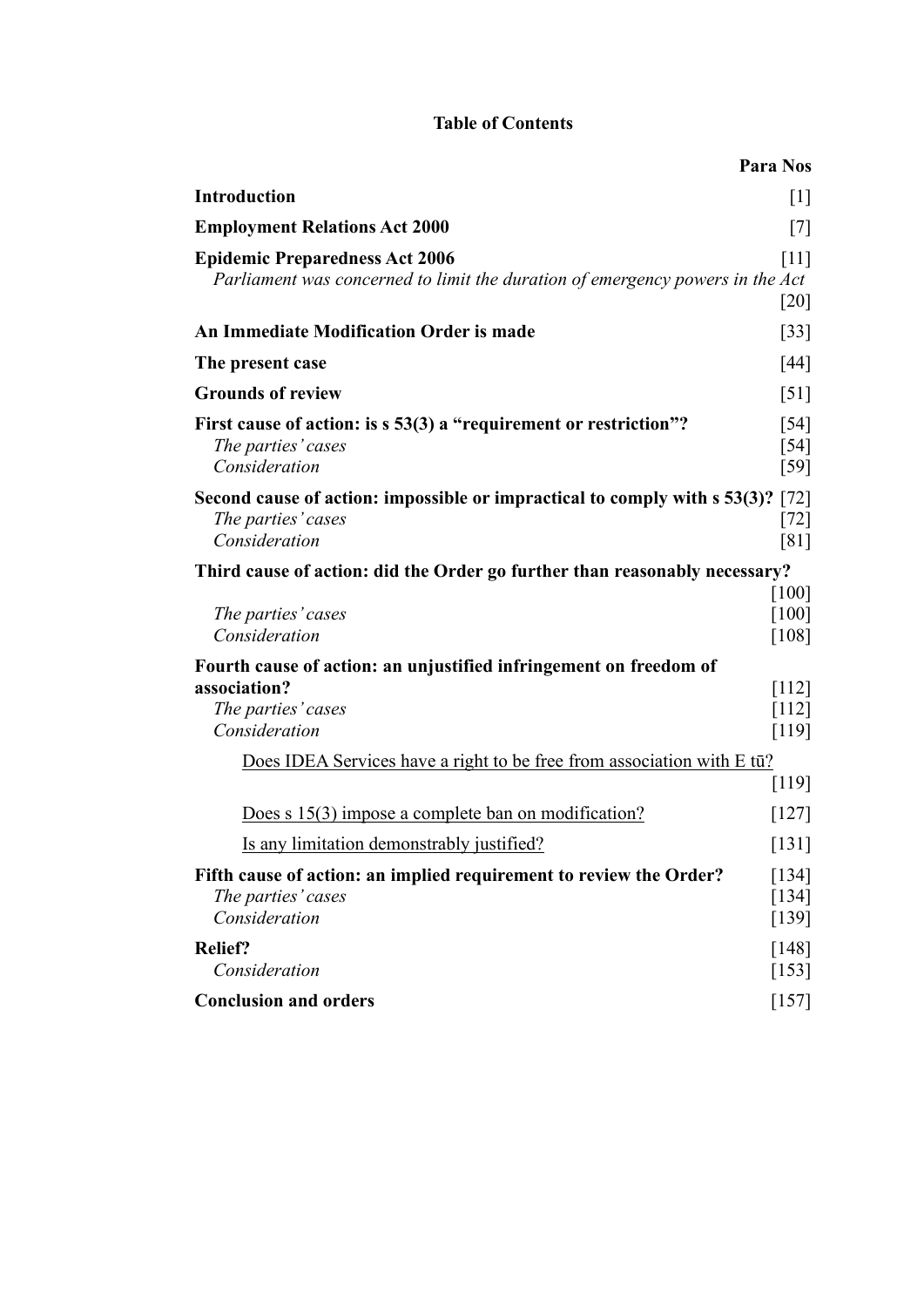### **Introduction**

<span id="page-2-0"></span>[1] This case raises an important question about the duration of emergency powers exercised by the executive branch of Government. In contrast to a number of recent decisions of this Court examining the legality of the Government's response to the COVID-19 pandemic, its focus is not on vaccine mandates. $<sup>1</sup>$ </sup>

[2] In 2006, Parliament passed the Epidemic Preparedness Act 2006. The Act provides ministers with the power to modify or suspend requirements contained in statute as part of a response to an epidemic.

[3] In April 2020, the Minister for Workplace Relations and Safety recommended to Cabinet that an immediate modification order should be made under the Epidemic Preparedness Act suspending a 12-month sunset provision in s 53(3) of the Employment Relations Act 2000. In simple terms, the effect of the order was to maintain collective employment agreements that would have otherwise expired until revocation of an epidemic notice issued by the Prime Minister. As the Prime Minister has consistently renewed the epidemic notice every three months since 24 March 2020, the order has continued in force down until today.

[4] The applicant, IDEA Services Ltd, is a party to a collective employment agreement with a union, E tū. The collective agreement was due to expire on 18 October 2020, $2$  but as a result of the immediate modification order continues in force, and will continue in force for a further 12 months after revocation of the order.

[5] IDEA Services challenges the legality of the order. It says s 53(3) of the Employment Relations Act is not a "requirement or restriction" capable of

<sup>1</sup> *Nga Kaitiaki Tuku Iho Medical Action Society v Minister of Health* [2021] NZHC 1107; *GF v Minister of COVID-19 Response* [2021] NZHC 2526; *Four Aviation Security Service Employees v Minister of COVID-19 Response* [2021] NZHC 3012; *Four Midwives v Minister for COVID-19 Response* [2021] NZHC 3064; *NZDSOS Inc and NZTSOS v Minister for Covid-19 Response* [2021] NZHC 3071; *MKD v Minister of Health* [2022] NZHC 67; *Yardley v Minister for Workplace Relations and Safety* [2022] NZHC 291.

<sup>&</sup>lt;sup>2</sup> Subject to being extended for a further 12 months pursuant to s 53 of the Employment Relations Act 2000.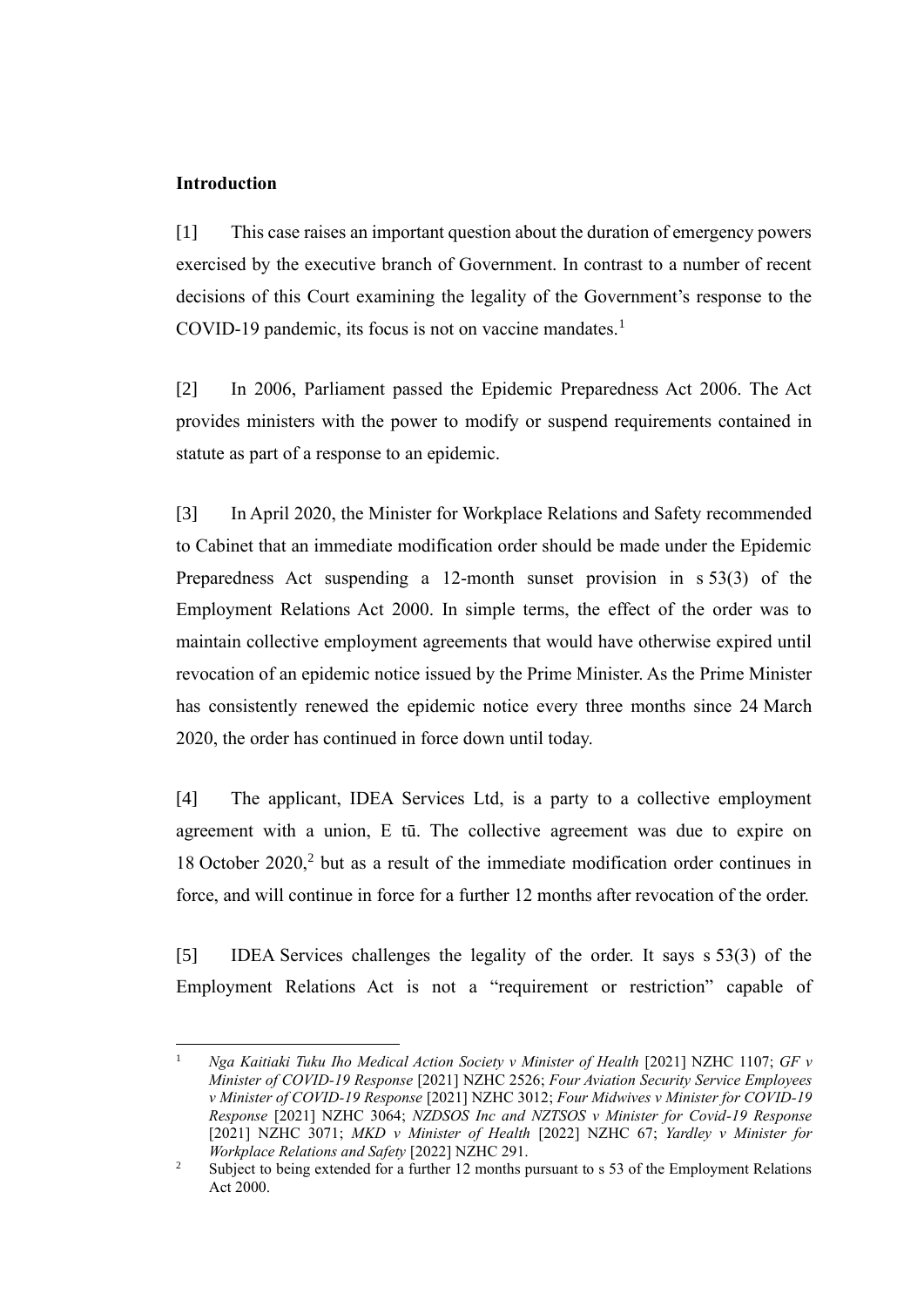modification under the Epidemic Preparedness Act. It also argues the statutory triggers required for making and maintaining an immediate management order no longer exist, and the failure of the Minister to review the order against a statutory requirement of ongoing necessity renders it ultra vires. It seeks declarations holding part of the order invalid and declaring the collective employment agreement between itself and E tū at an end.

[6] In order to understand the issues requiring determination it is helpful to begin with the statutory context of both the Employment Relations Act and the Epidemic Preparedness Act.

### **Employment Relations Act 2000**

<span id="page-3-0"></span>[7] One of the objects of the Employment Relations Act is to build productive employment relationships through the promotion of good faith in all aspects of the employment relationship.<sup>3</sup> The Act expressly acknowledges that this object is achieved by promoting collective bargaining, while also protecting the integrity of individual choice,<sup>4</sup> such as an employee's choice to become a member of a union or not.<sup>5</sup> And, an "employment relationship" subject to a good faith duty includes the relationship between a union and an employer, as well as a union and a member of a union $6$ 

[8] The good faith duty imposed by the Act also applies to bargaining for a collective agreement, as well as matters relating to initiation of any such bargaining.<sup>7</sup> There is also a duty to conclude a collective agreement unless there is a genuine reason not to.<sup>8</sup>

[9] As noted, s 53(3) is a sunset provision preserving a collective agreement for a period of 12 months after its expiry to permit negotiation for a new agreement. It is in these terms:

<sup>&</sup>lt;sup>3</sup> Employment Relations Act 2000, s 3(a).<br><sup>4</sup> Employment Relations Act 2000, s 3(a)(

<sup>&</sup>lt;sup>4</sup> Employment Relations Act 2000, s 3(a)(iii) and (iv).<br> **Employment Relations Act 2000, s 7** 

<sup>5</sup> Employment Relations Act 2000, s 7.

<sup>&</sup>lt;sup>6</sup> Employment Relations Act 2000, s 4(2)(b) and (c).<br><sup>7</sup> Employment Relations Act 2000, s 4(4)(e).

<sup>&</sup>lt;sup>7</sup> Employment Relations Act 2000, s  $4(4)(a)$ .<br><sup>8</sup> Employment Relations Act 2000, s  $32(1)$ .

Employment Relations Act 2000, s 33(1).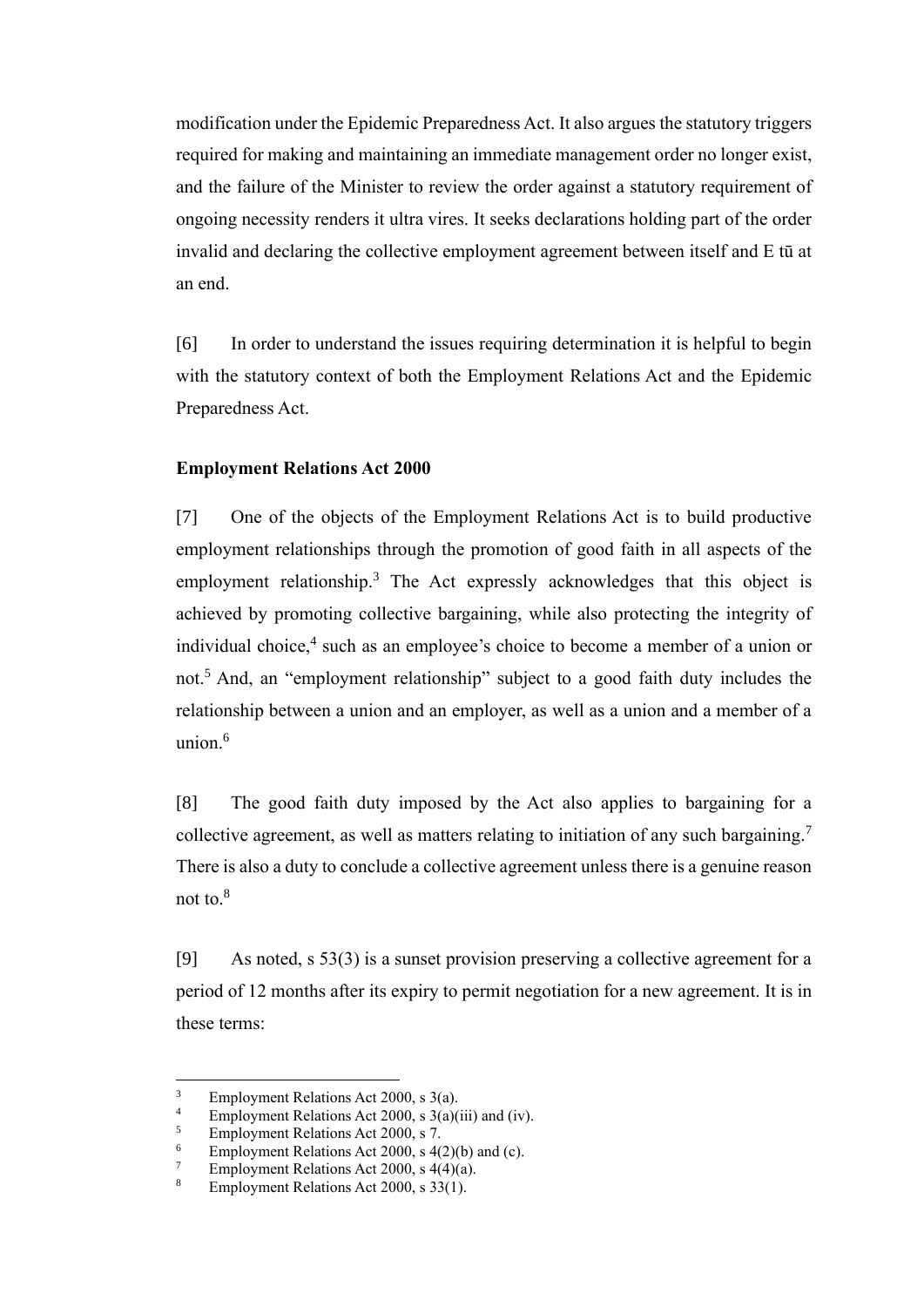### **53 Continuation of collective agreement after specified expiry date**

- (1) A collective agreement that would otherwise expire as provided in [section](https://www.legislation.govt.nz/act/public/2000/0024/latest/whole.html#DLM59113) 52(3) continues in force—
	- (a) if subsection (2) is complied with; and
	- (b) for the period specified in subsection  $(3)$ .
- (2) This subsection is complied with if the union or the employer initiated collective bargaining before the collective agreement expired and for the purpose of replacing the collective agreement.
- (3) The period is the period (not exceeding 12 months) during which bargaining continues for a collective agreement to replace the collective agreement that has expired.

<span id="page-4-1"></span>[10] If a further collective agreement cannot be negotiated within the 12 months, it will come to an end. In that case, the employee is employed under an individual employment agreement based on the collective agreement and any additional terms and conditions they may have negotiated with the employer.<sup>9</sup>

# **Epidemic Preparedness Act 2006**

<span id="page-4-0"></span>[11] The Epidemic Preparedness Act confers sweeping emergency powers on the executive branch of Government in times of crisis.

[12] It began its Parliamentary life as the Law Reform (Epidemic Preparedness) Bill 2006. It was this country's response to the outbreaks of avian influenza (or "bird flu") in 1997 and 2006.

[13] The principal purpose of the Act is to ensure that there is adequate statutory power for government agencies to prevent the outbreak of epidemics in New Zealand, to respond to epidemics, and to respond to the possible consequences of epidemics.<sup>10</sup>

<sup>&</sup>lt;sup>9</sup> Employment Relations Act 2000, s 61(2).<br><sup>10</sup> Enidemic Preparedness Act 2006, s 3(1).

Epidemic Preparedness Act 2006, s 3(1).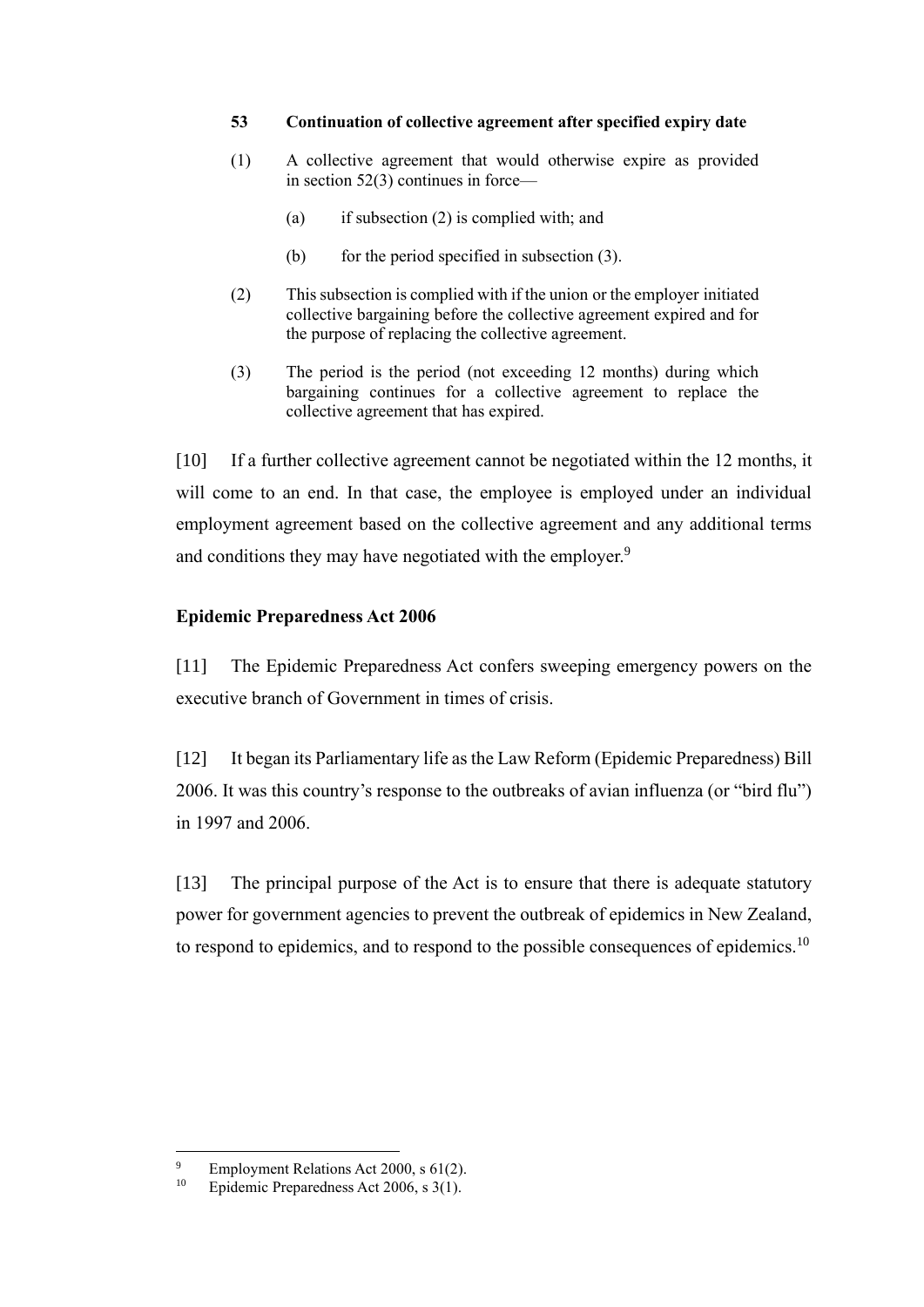[14] The Act also has the purpose of enabling the relaxation of some statutory requirements that might not be capable of being complied with, or complied with fully, during an epidemic.<sup>11</sup>

[15] The chief mechanism through which the executive is empowered to deal with an epidemic is through a cascading series of notices, starting at a very general level and moving down to the more specific. The principal and most important mechanism by which the emergency powers are activated is by an "epidemic notice" issued by the Prime Minister acting with the agreement of the Minister of Health.<sup>12</sup>

[16] An epidemic notice can only be issued where the Prime Minister is satisfied that the effects of an outbreak of a quarantinable disease are likely to disrupt "essential governmental and business activity in New Zealand…".<sup>13</sup> If not renewed, an epidemic notice expires on the earliest of three months after its commencement, a day stated in the notice or a day stated for the purpose by the Prime Minister by further notice.<sup>14</sup>

[17] Section 8 of the Act then provides for the activation of other measures while an epidemic notice is in force. These "epidemic management notices" can be used to activate what the legislation refers to as "prospective modification orders", or PMOs. I will return to PMOs in greater detail later but for now it is sufficient to record that just like an epidemic notice, epidemic management notices, and therefore PMOs, are subject to on-going obligations of review by officials (including the Director-General of Health) to ensure that the effects of the outbreak warrant the continuing exercise of powers under the Act.

[18] Importantly, the Act does not impose a review obligation in relation to a third type of instrument, an immediate modification order, which is the focus of this case.

<sup>&</sup>lt;sup>11</sup> Epidemic Preparedness Act 2006, s  $3(2)(b)$ . While the section refers to the "relaxation" of a statutory requirement, s 15(1), which gives life to this aspect of the Act's purpose, enables the *modification* of any statutory requirement or restriction. Given the Act also defines the term "modify" to include "suspend and waive", it seems clear that the Act empowers ministers to go beyond mere relaxation of a requirement.

<sup>&</sup>lt;sup>12</sup> Epidemic Preparedness Act 2006, s 5(1).<br><sup>13</sup> Ibid

 $13$  Ibid.<br> $14$  Enid

Epidemic Preparedness Act 2006, s 5(3).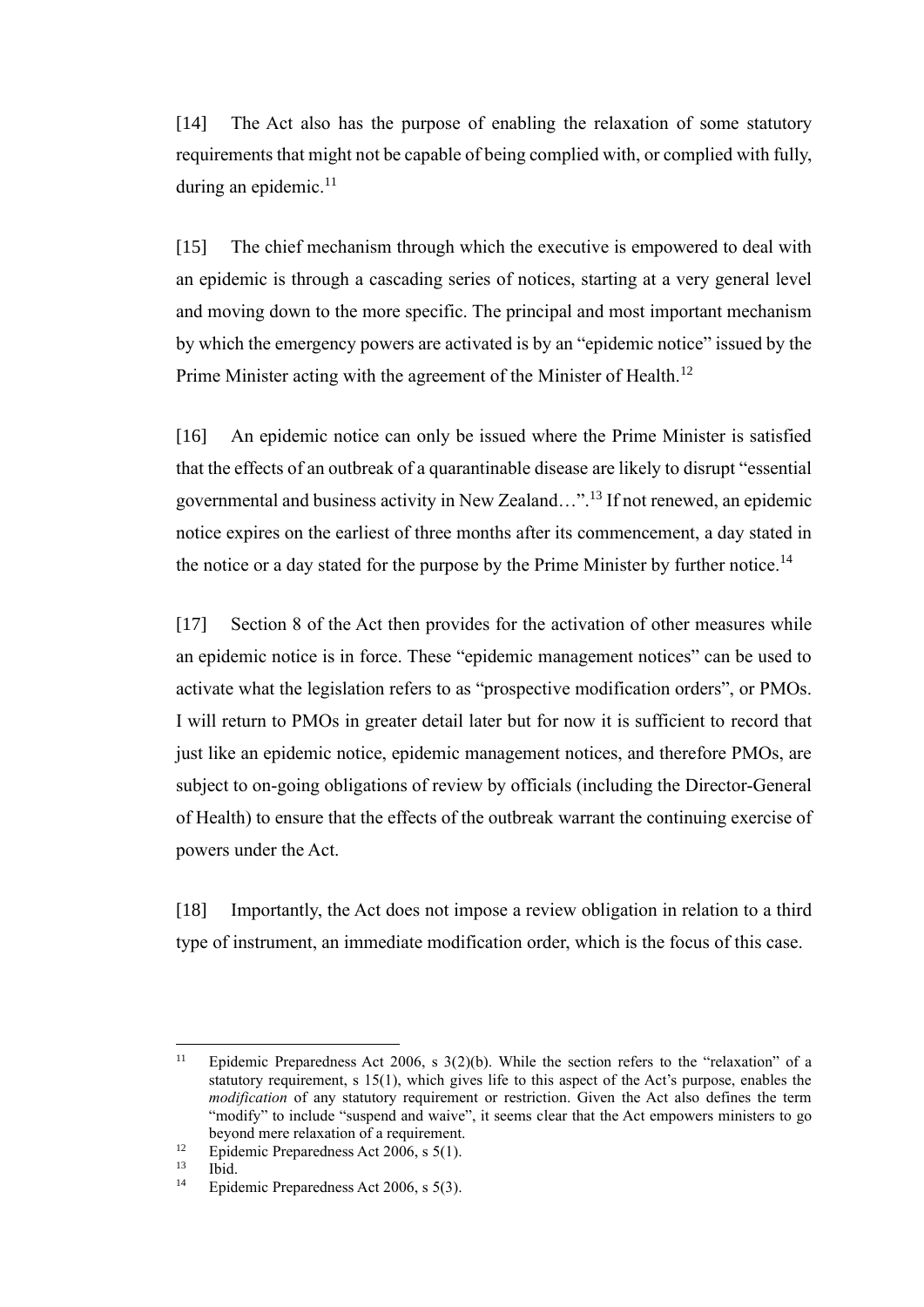[19] The key provision for the purposes of this proceeding is s 15, the relevant parts of which are set out below:

# **15 Immediate modification of statutory requirements and restrictions to enable compliance during epidemic**

- (1) While an epidemic notice is in force, the Governor-General may, by Order in Council made on the recommendation of the Minister of the Crown responsible for the administration of an enactment, modify any requirement or restriction imposed by the enactment.
- (2) The Minister must not recommend the making of an order unless he or she—
	- (a) has received from the chief executive of the department of State responsible for the administration of the enactment concerned a written recommendation stating that, in the chief executive's opinion,—
		- (i) the effects of an epidemic of the quarantinable disease stated in the notice are, or are likely to be, such that the requirement or restriction is impossible or impracticable to comply (or comply fully) with; and
		- (ii) the modifications it makes go no further than is, or is likely to be, reasonably necessary in the circumstances; and
	- (b) is himself or herself satisfied that—
		- (i) the effects are, or are likely to be, such that the requirement or restriction is impossible or impracticable to comply (or comply fully) with; and
		- (ii) the modifications go no further than is, or is likely to be, reasonably necessary in the circumstances.
- (3) Subsection (1) does not authorise—
	- (a) a modification of a requirement—
		- (i) to release a person from custody or detention; or
		- (ii) to have any person's detention reviewed by a court, Judge, or Registrar; or
	- (b) a modification of a restriction on keeping a person in custody or detention; or
	- (c) a modification of a requirement or restriction imposed by the Bill of Rights 1688, the Constitution Act 1986, the Electoral Act 1993, the Judicial Review Procedure Act 2016, the New Zealand Bill of Rights Act 1990, or the Parliamentary Privilege Act 2014, or by this Act.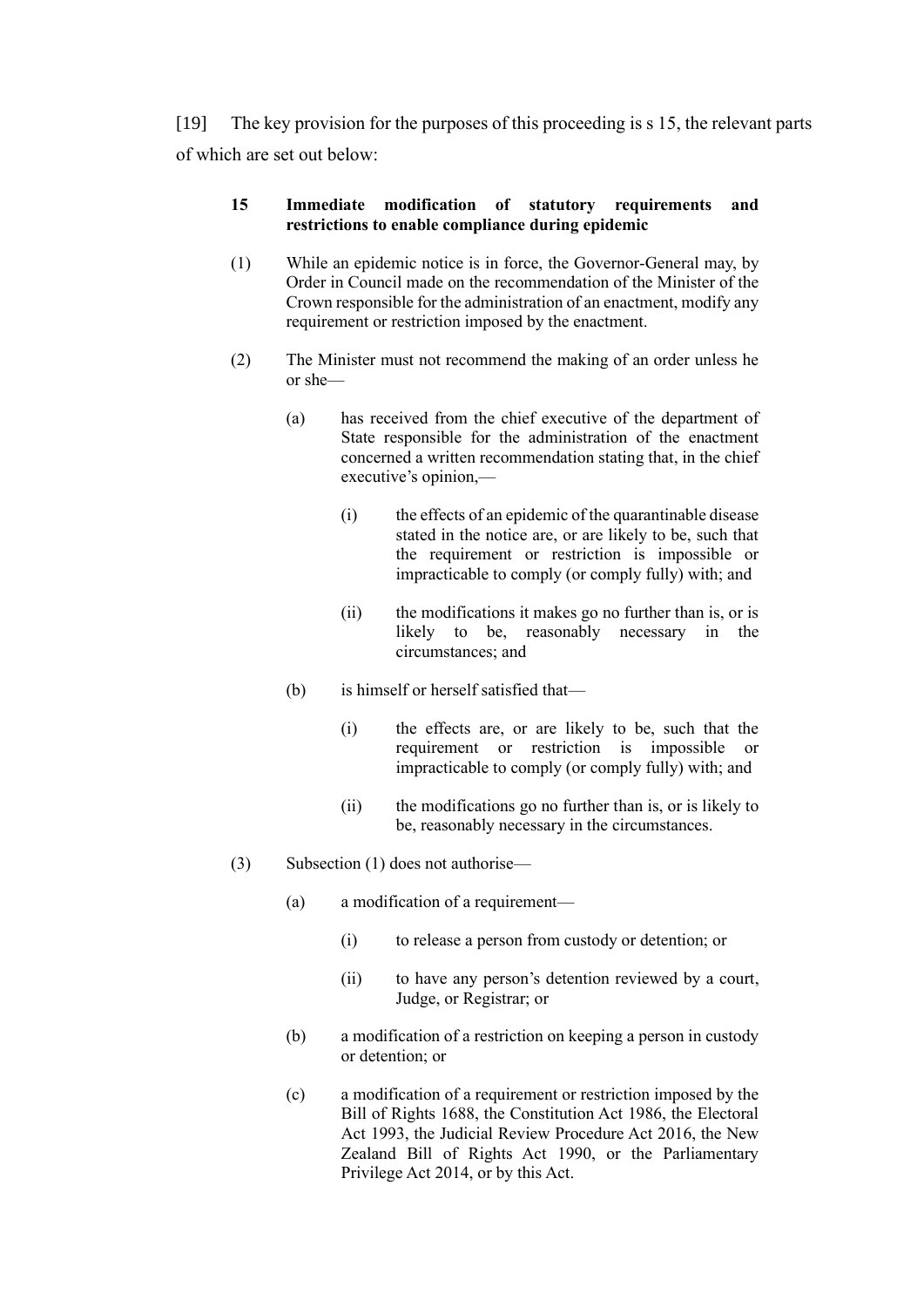…

- (5) A modification of a requirement or restriction—
	- (a) may be absolute or subject to conditions; and
	- (b) may be made—
		- (i) by stating alternative means of complying with the requirement or restriction; or
		- (ii) by substituting a discretionary power for the requirement or restriction.
- (6) Subsection (5) does not limit subsection (1).
- (7) An order under this section is secondary legislation (see Part 3 of the Legislation Act 2019 for publication requirements).

#### *Parliament was concerned to limit the duration of emergency powers in the Act*

<span id="page-7-0"></span>[20] The Law Reform (Epidemic Preparedness) Bill was presented to the House in May 2006. It sought to modernise New Zealand's emergency health legislation which was at the time governed by the outdated Health Act 1956.

[21] The Bill was the product of broad cross-party engagement and support. The Chair of the Select Committee described the process as a "rare opportunity for Parliament to be involved in legislation that had no politics in it", in which it took a "completely multipartisan approach".<sup>15</sup>

[22] The parliamentary materials chronicling the Bill's progression through the House shed light on Parliament's intentions and concerns. Two competing themes emerge. On the one hand, there was clear consensus that the Government required adequate statutory power to respond to and manage outbreaks of infectious disease. The powers needed to be broad and flexible enough to enable effective management of epidemics in fast changing and unpredictable circumstances. Parliament was cognisant of the serious danger that infectious diseases such as the avian influenza posed the population, especially Māori. It was accepted that the general public's health

<sup>15</sup> (5 December 2006) 636 NZPD (Law Reform (Epidemic Preparedness) Bill – Second Reading, Shane Ardern).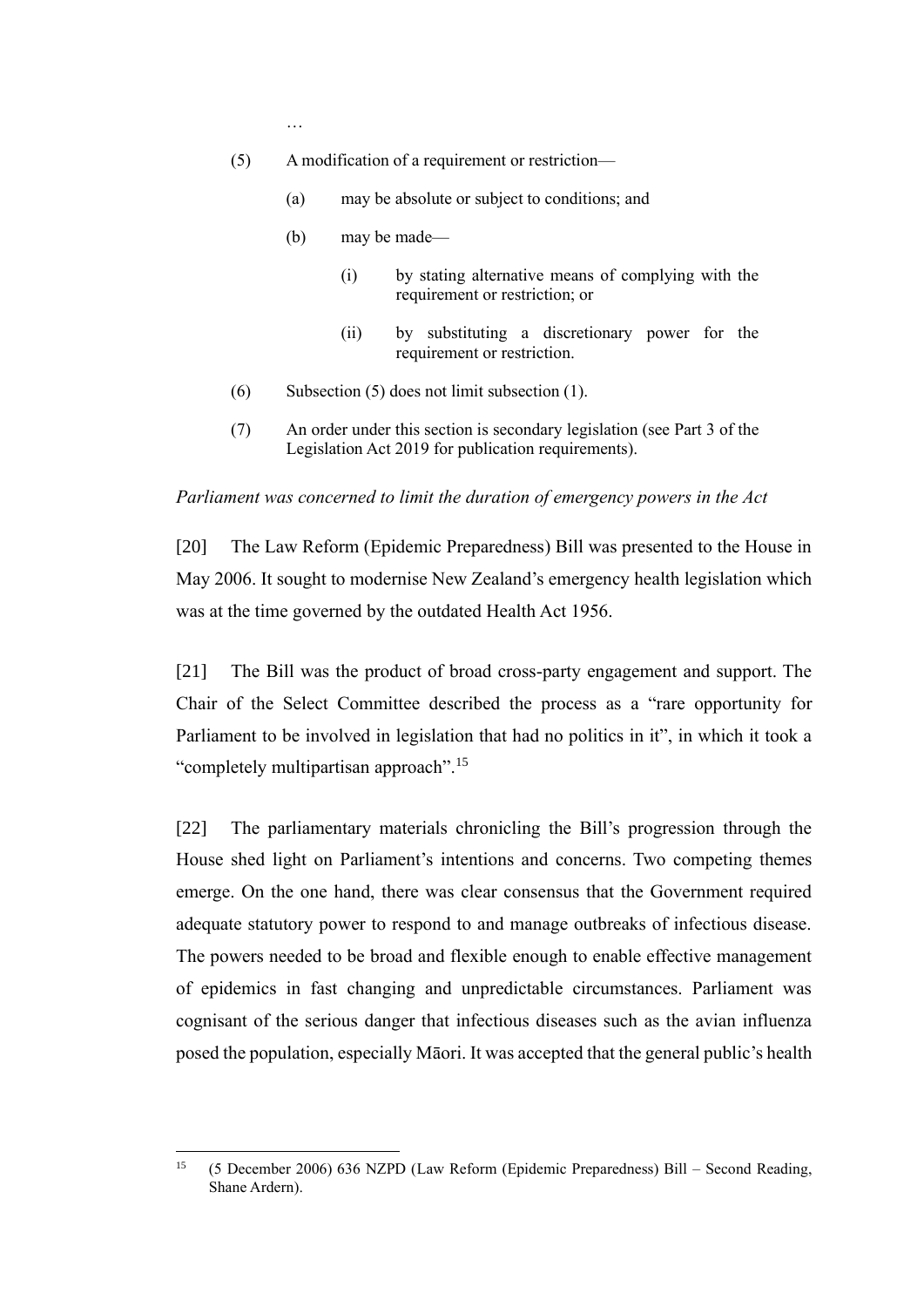interests may require the curtailment of some fundamental rights and freedoms. As the Law Commission put it: $16$ 

In times of national emergencies, such as an epidemic that poses a grave threat to human life, "normal constitutional principles may have to give way to the overriding need to deal with the emergency." Individual rights and freedoms on such occasions have to be limited by the need to serve the collective good and save lives.

[23] On the other hand, there were significant concerns that the proposed legislation risked conferring too much unfettered power on the executive. The ability to amend or suspend primary legislation by an Order in Council, commonly referred to as an Henry VIII clause, allows the executive to override Parliament and should therefore be subject to strict controls.<sup>17</sup> The Bill, as originally drafted, was criticised as being too broad, too vague and lacking sufficient controls on executive power. Parliament recognised the need to ensure that emergency powers could only be exercised to the extent strictly necessary.

[24] During the first reading, members speaking on the Bill expressed a common desire to restrict the scope of the powers conferred on ministers, to impose short and clear temporal limits on their duration, and to maximise parliamentary scrutiny and ministerial accountability in the exercise of such powers. These central objectives were reflected in several significant amendments to the Bill. For instance, modification of certain enactments, such as the Bill of Rights Act 1990 and the Electoral Act 1993, was prohibited.

[25] The most fundamental change to the Bill, following the Select Committee process, was the introduction of the two separate mechanisms for creating emergency regulations discussed above: prospective modification orders and immediate modification orders.

[26] PMOs are created in advance of an epidemic and lie dormant until activated by an epidemic management notice. The Law Commission considered that the bulk of emergency regulations could and should be prepared in advance of an epidemic.

<sup>16</sup> Law Commission *Law Reform (Epidemic Preparedness) Bill – Advice to the Cabinet Policy Committee* (24 August 2006).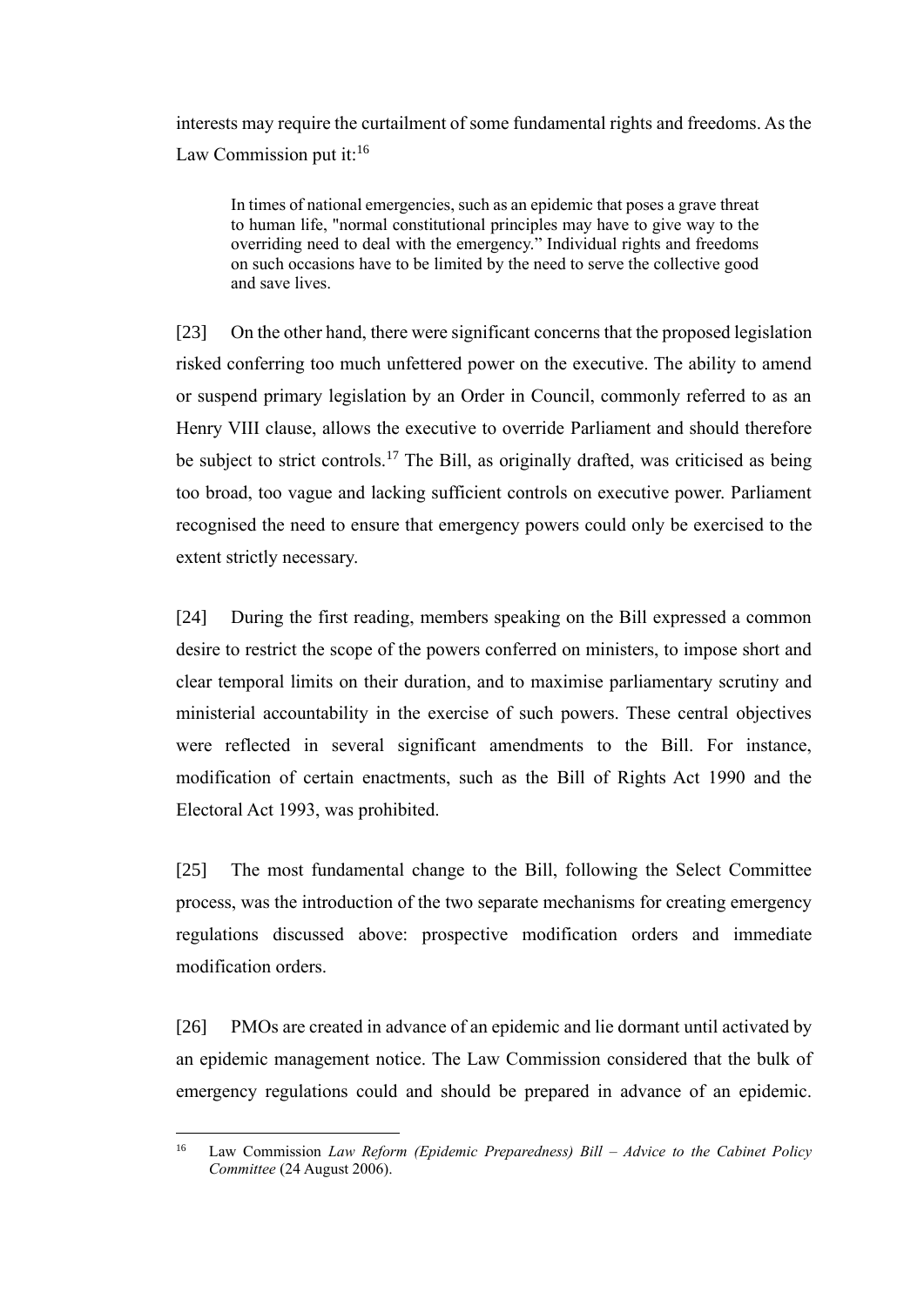Benefits of this approach included increasing parliamentary scrutiny, providing a greater opportunity for officials to consider what emergency powers would be required during an epidemic, allowing affected stakeholders to understand what would be expected of them in such an event, improving compliance with emergency powers, and promoting the values of participation, clarity and accountability.

<span id="page-9-0"></span>[27] The other mechanism, IMOs, can only be created while an epidemic notice is in force. Parliament recognised that it would be impossible to foresee every power that might be required during an epidemic, and therefore an ability to create emergency regulations on the move was required.<sup>18</sup> However, given the nature of such a power, Parliament also considered it necessary to retain supervision and control over emergency regulations. Accordingly, IMOs are disallowable instruments.<sup>19</sup> An IMO must be presented to the House as soon as practicable and Parliament may, within six sitting days, resolve to disallow it.

[28] And importantly for this case, it is also evident that Parliament intended the bulk of emergency regulations to be created as PMOs. IMOs were to be used only as a "last resort", or a gap filler.<sup>20</sup> The distinction between the two forms of order, and their intended use, was helpfully captured in the Hon Brian Connell's speech to the Committee of the whole House:<sup>21</sup>

<span id="page-9-1"></span>I want to draw out this distinction for members of the Committee. Advance orders [ie, PMOs], as the name suggests, are where we can plan in advance, and through the due process of parliamentary oversight we can make those legislative changes, but during a pandemic, an outbreak, when the country is in crisis, it may be necessary to make decisions on the run. … I have to say that this is one of those issues that exercised the grey matter of the select committee. What we were planning for here was the possibility of decisions being made without parliamentary oversight. It goes right to the heart of the role of the House of Representatives. Our view, finally, was that it was a last resort. A pandemic would have to be raging before this took place.

<sup>18</sup> Government Administration Committee *Law Reform (Epidemic Preparedness) Bill* (17 November 2006)at 4.

<sup>19</sup> Epidemic Preparedness Act 2006, s 18.

<sup>&</sup>lt;sup>20</sup> (5 December 2006) 636 NZPD (Law Reform (Epidemic Preparedness) Bill – Second Reading, Pete Hodgson, Minister of Health).

<sup>&</sup>lt;sup>21</sup> (6 December 2006) 636 NZPD (Law Reform (Epidemic Preparedness) Bill – In Committee, Brian Connell).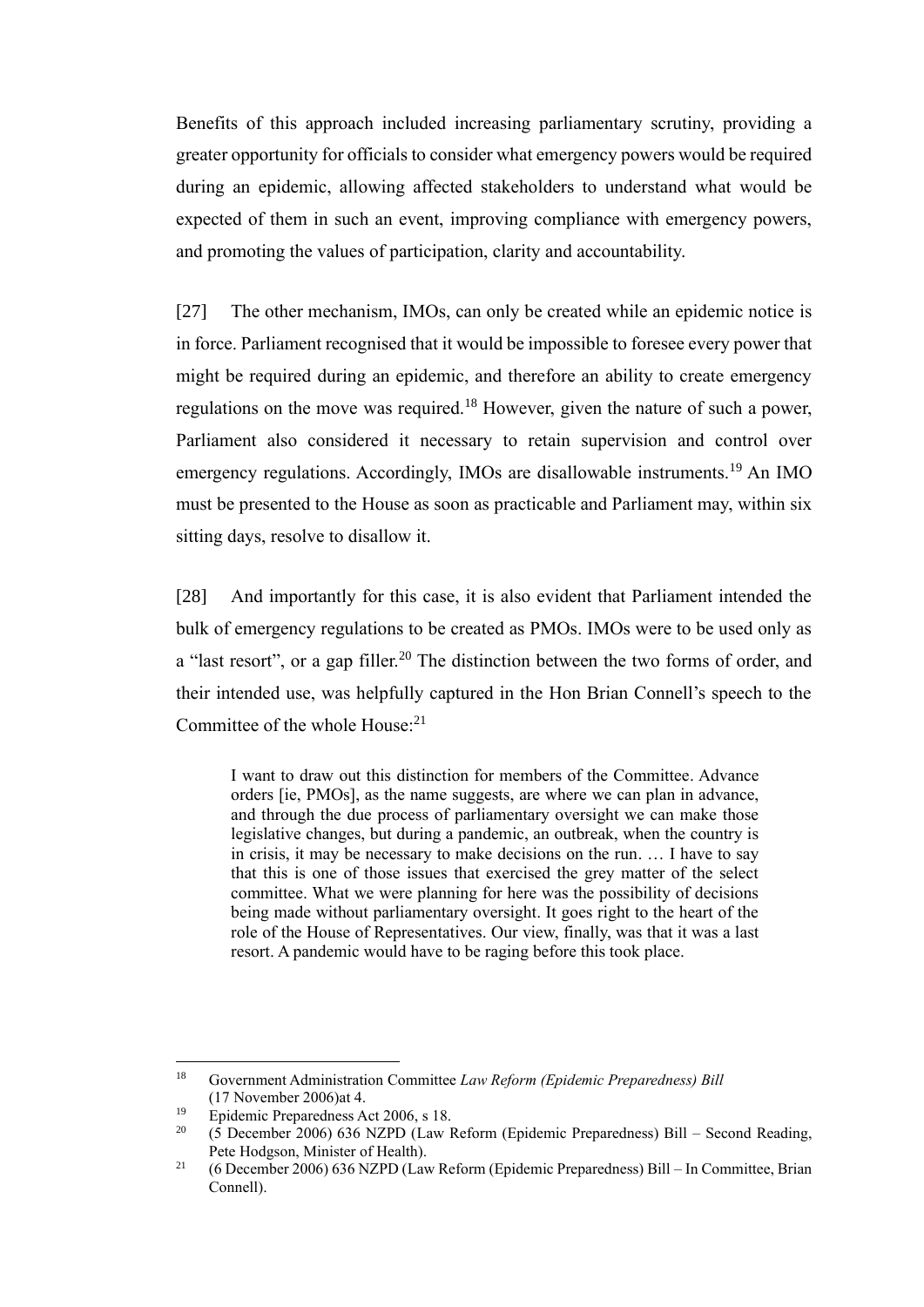Unfortunately, the epidemic preparations envisaged by Parliament did not happen. Not a single PMO has been created since the Act came into force in 2006. As a result, all modification orders in response to the COVID-19 pandemic have been IMOs. Since the Epidemic Notice was issued on 24 March 2020, a total of 11 IMOs have been promulgated. $^{22}$ 

[29] Parliament was also wary that emergency powers should be exercised only for as long they remained necessary. The Select Committee recommended that "[t]he response should be proportional to the actual threat faced" and that as the threats posed by an epidemic receded, immediate modification orders should be "scaled back gradually to facilitate society's return to normality".<sup>23</sup> The Committee observed:<sup>24</sup>

To facilitate this graduated approach, we recommend that an epidemic notice should remain in force for as long as the Prime Minister, with the agreement of the Minister of Health, on the recommendation of the Director-General of Health, is satisfied that the effects of an outbreak of a specified disease continue to disrupt governmental and business activity in New Zealand, or parts of New Zealand.

As the threat posed by the epidemic recedes, those immediate modification orders that are no longer required should gradually be removed from operation. The Director-General of Health should keep the epidemic notice under continual review, and keep the Prime Minister and Minister of Health briefed.

[30] So it would seem the Select Committee considered IMOs should be kept under review and revoked when no longer necessary. It is surprising, then, that the Act contains no express review mechanism in relation to IMOs. Instead, the only temporal limit on the duration of an IMO is the existence of the epidemic notice itself. It is

<sup>&</sup>lt;sup>22</sup> Epidemic Preparedness (Customs and Excise Act 2018—Appeals) Immediate Modification Order 2020; Epidemic Preparedness (Employment Relations Act 2000—Collective Bargaining) Immediate Modification Order 2020; Epidemic Preparedness (Medicines Act 1981—COVID-19) Immediate Modification Order 2021(; Epidemic Preparedness (Medicines Act 1981—COVID-19) Immediate Modification Order 2022; Epidemic Preparedness (Local Government Act 2002) Immediate Modification Order 2020; Epidemic Preparedness (Oaths and Declarations Act 1957) Immediate Modification Order 2020; Epidemic Preparedness (Protection of Personal and Property Rights Act 1988—Enduring Powers of Attorney) Immediate Modification Order 2020; Epidemic Preparedness (Sale and Supply of Alcohol Act 2012—Licence Application Inquiries) Immediate Modification Order 2020; Epidemic Preparedness (Social Security Act 2018—Temporary Additional Support) Immediate Modification Order 2020; Epidemic Preparedness (COVID-19— Te Awa Tupua (Whanganui River Claims Settlement) Act 2017—Term of Appointments to Te Pou Tupua) Immediate Modification Order 2020; Epidemic Preparedness (Wills Act 2007—Signing and Witnessing of Wills) Immediate Modification Order 2020.

<sup>&</sup>lt;sup>23</sup> Government Administration Committee, above n [18,](#page-9-0) at 4–5.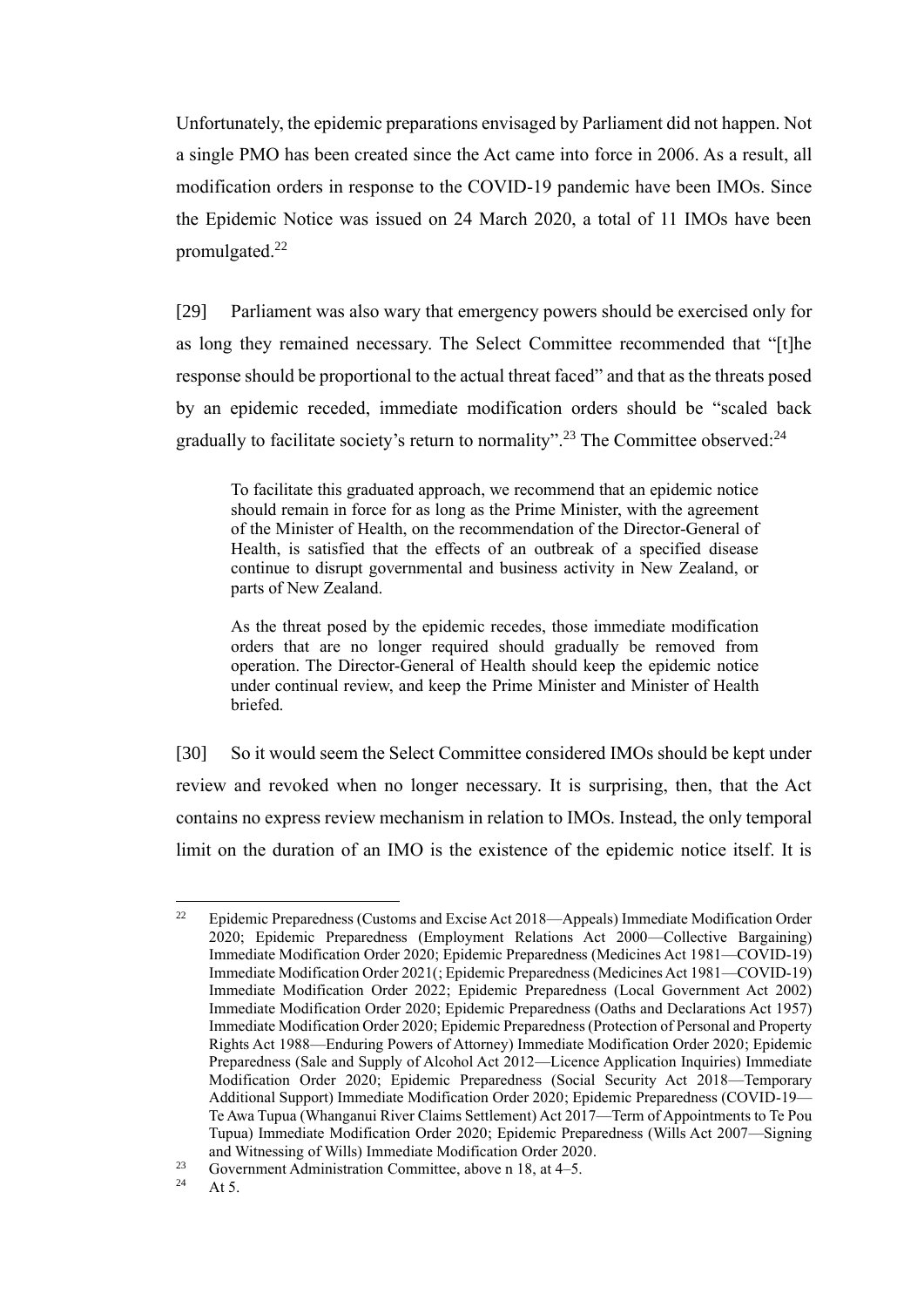unclear why there is no explicit requirement to review IMOs. Given the parliamentary debates, it is possible it was an oversight.<sup>25</sup>

<span id="page-11-1"></span>[31] In contrast, PMOs are subject to an on-going review requirement. Section 10(1) of the Act requires the chief executive responsible for the administration of an enactment affected by an epidemic management notice to keep the operation of the enactment under review. If no longer satisfied that a PMO is reasonably necessary due to the effects of the outbreak, the Prime Minister must revoke the part of the epidemic management notice which activates the PMO.<sup>26</sup>

[32] Against that legislative backdrop I now turn to the circumstances of this case.

# **An Immediate Modification Order is made**

<span id="page-11-0"></span>[33] In early 2020, COVID-19 was quickly developing into a global pandemic. On 30 January and 11 March 2020, Orders in Council declaring novel coronavirus and COVID-19 notifiable infectious diseases and quarantinable diseases under the Health Act 1956 came into effect.<sup>27</sup>

<span id="page-11-2"></span>[34] On 24 March 2020, the Prime Minister issued an epidemic notice under the Epidemic Preparedness Act 2006 which came into effect the following day. The Notice has been renewed every three months and remains in force. As a result, s 15(1) of the Epidemic Preparedness Act is triggered, enabling the Governor-General to modify enactments by Order in Council.

[35] On 26 and 31 March 2020, the Ministry of Business, Innovation and Employment (MBIE) provided advice to the Minister for Workplace Relations and Safety regarding the impact of COVID-19 on collective bargaining processes. The advice outlined the framework and legal requirements for making modifications to

<sup>&</sup>lt;sup>25</sup> Brian Connell speaking to the Committee of the whole House, above n [21,](#page-9-1) said, "I would not be surprised if, in the unfortunate situation that this bill gets tested, we find things that have not been dealt with and that we will have to revisit. But with the best will in the world by the parties—and I mean that; I think it has been with the best will in the world—this is the best legislation we can put before the Committee for consideration at this point in time.

<sup>&</sup>lt;sup>26</sup> Epidemic Preparedness Act 2006, ss 8(2) and 10(2).<br><sup>27</sup> The beginning of the pandemic, and New Zealand's

The beginning of the pandemic, and New Zealand's initial public health response to it, is set out in the Court of Appeal's decision in *Borrowdale v Director-General of Health* [2021] NZCA 520 at [27]–[83].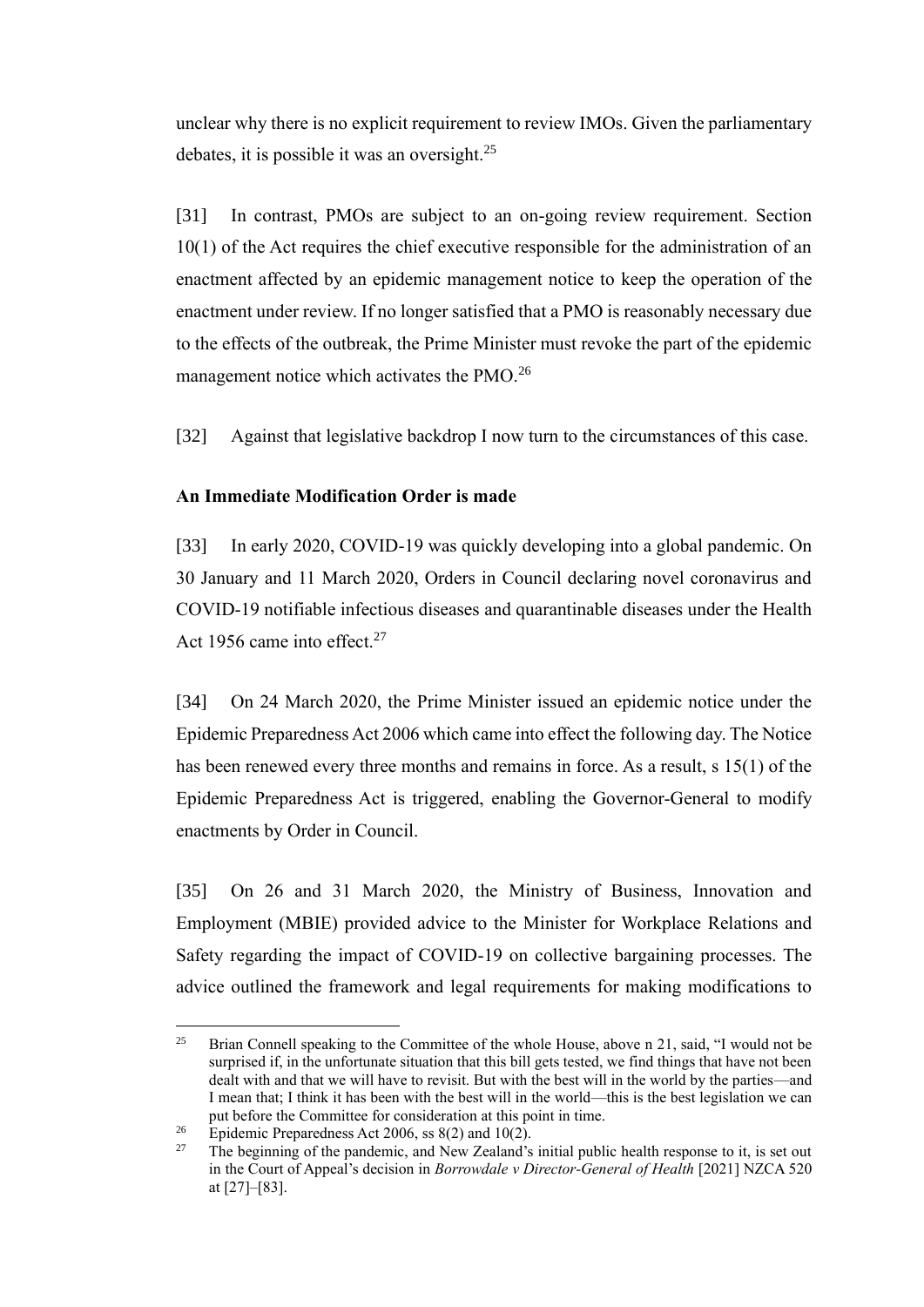enactments under s 15 of the Epidemic Preparedness Act. The advice recommended, among other things, modifying the requirement in s 53 of the Employment Relations Act that a collective agreement continue for a period of up to 12 months if, before expiry, one of the parties initiated collective bargaining for a replacement agreement. The advice recommended that s 53 should be modified to exclude from the 12-month period any period of time during which the Epidemic Notice was in place.

[36] On 9 April, in accordance with s  $15(2)(a)$ , the Chief Executive of MBIE provided a written recommendation to the Minister that, in her opinion, the statutory requirements for making an IMO were met.<sup>28</sup> The recommendation noted that:

The [Employment Relations Act] enables expired collective agreements to continue in force, where bargaining has been initiated, for up to 12 months to enable parties to bargain and ratify a new collective agreement to replace the expired agreement. Due to the restrictions in place unions are unable to arrange meetings with their members in person, and all may not have access to electronic means in which to communicate. In some cases, employers and unions will be focused on immediate priorities relating to the COVID-19 response meaning resources are unavailable for bargaining during this period. It will be impractical or impossible for some employers or unions to conclude collective bargaining and ratify a collective agreement while an Epidemic Notice (EN) is in place. This may mean that some collective agreements expire, despite a willingness to conclude negotiations and ratify an agreement.

[37] The emphasis on the impact of the then Level 4 lockdown restrictions on the collective bargaining process was also emphasised in a paper of 7 April 2020 by the then Minister of Workplace Relations and Safety to the COVID-19 Group of Ministers. In it the Minister noted:

…the [Employment Relations] Act requires that when collective bargaining has been initiated, parties to that bargaining must take certain actions within specific limits. Some of those limits are impractical while the epidemic notice is in place, as both employers and unions face significant disruption *due to the closure of some workplaces and the requirements to work from home*.

The ER Act also requires that a union must ratify a collective agreement in accordance with procedures it notified to the other party at the beginning of bargaining. This may be impracticable because many unions hold an in-person

<sup>&</sup>lt;sup>28</sup> These were, in terms of s  $15(2)(a)$  Epidemic Preparedness Act, that:

<sup>(</sup>a) the effects of COVID-19 were, or were likely to be, such that certain requirements or restrictions in the Employment Relations Act, including that collective agreements continue in force up to 12 months where bargaining has been initiated, was impossible or impracticable to comply (or comply fully) with; and

<sup>(</sup>b) the modifications the Immediate Modification Order made would go no further than was, or was likely to be, reasonably necessary in the circumstances.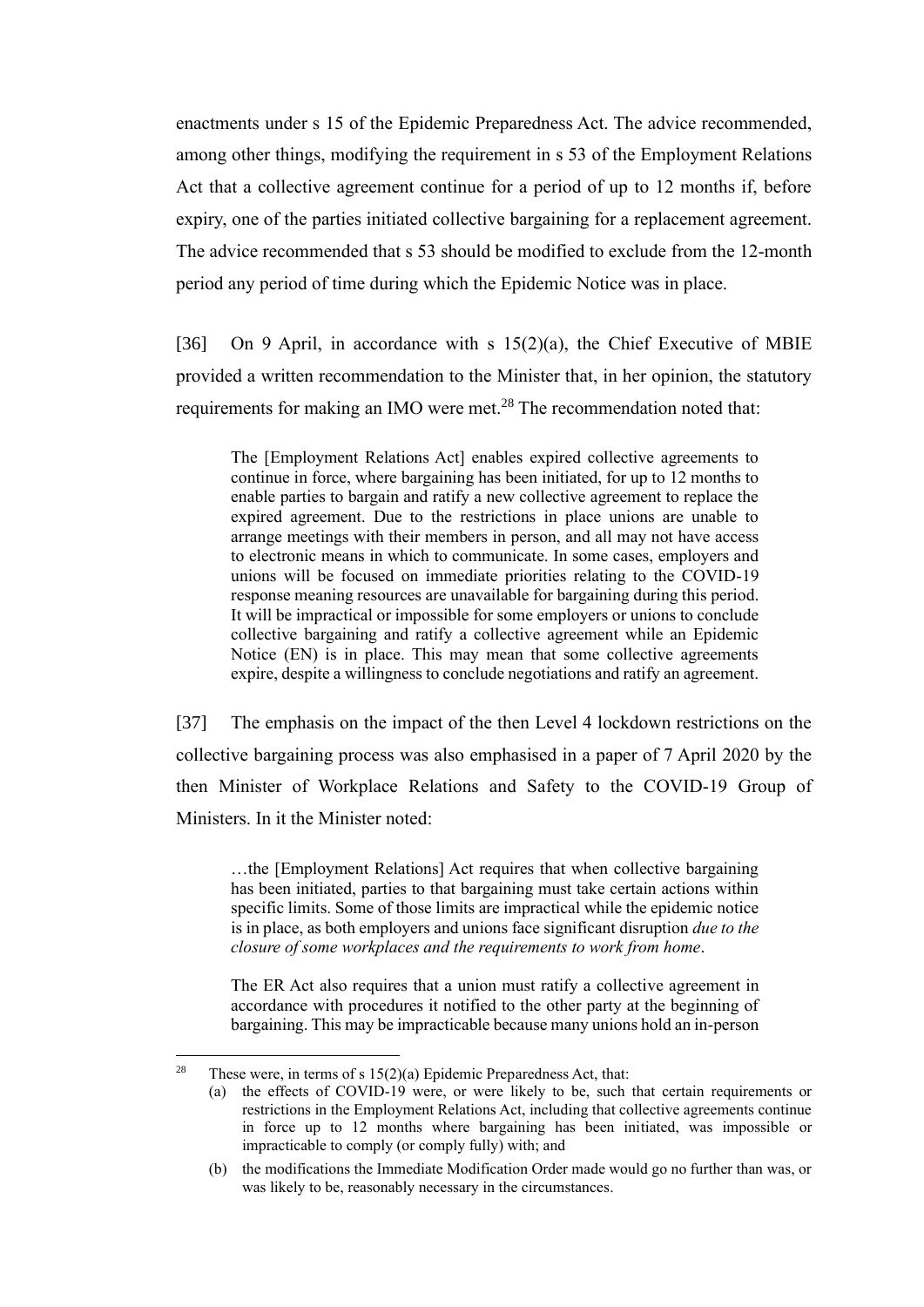meeting to vote on ratification of the collective agreement. *Such meetings are impossible during lockdown* and inadvisable for public health reasons during the epidemic.

(emphasis added).

[38] On 14 April 2020, the Epidemic Preparedness (Employment Relations Act 2000—Collective Bargaining) Immediate Modification Order 2020 (the Order) was made.<sup>29</sup> Clause 8, which is the subject of this challenge, provides that  $s$  53(3) of the Employment Relations Act:

…has effect as if the period excludes any days during which the Epidemic Notice is in force".

[39] In other words, cl 8 of the Order stops the clock on the calculation of the 12 month negotiation period prescribed by s 53(3) of the Employment Relations Act.

[40] The balance of the Order, running to only 9 clauses, suspends other statutory time-frames imposed on collective bargaining by the Employment Relations Act.<sup>30</sup> Importantly, clause 9 relates to revocation of the Order, and states:

This order is revoked immediately after the expiry of the 3-month period that starts on the date on which the Epidemic Notice expires or is revoked.

[41] There is no provision in the Order requiring periodic consideration of whether it remains necessary in the event the Epidemic Notice is renewed.

[42] The Order is also accompanied by a statement of reasons — which records the reasons why the Minister was satisfied that the matters required under s 15(2)(b) of the Epidemic Preparedness Act had been met. In relation to cl 8, the statement of reasons echoes the Minister's 7 April Cabinet briefing:

When collective bargaining has been initiated, the Employment Relations Act 2000 requires parties to that bargaining to take certain actions within specific time frames. *Some of those time frames are impracticable while the Epidemic Notice is in place, as both employers and unions face significant disruption due to the closure of some workplaces and the requirements to work from home*.

<sup>&</sup>lt;sup>29</sup> The Order came into force on 16 April 2020.

<sup>&</sup>lt;sup>30</sup> Clauses 4–7 suspend requirements in relation to notifying employees that bargaining has been initiated, requesting and accepting consolidation of bargaining where multiple unions are involved, and complying with ratification procedures.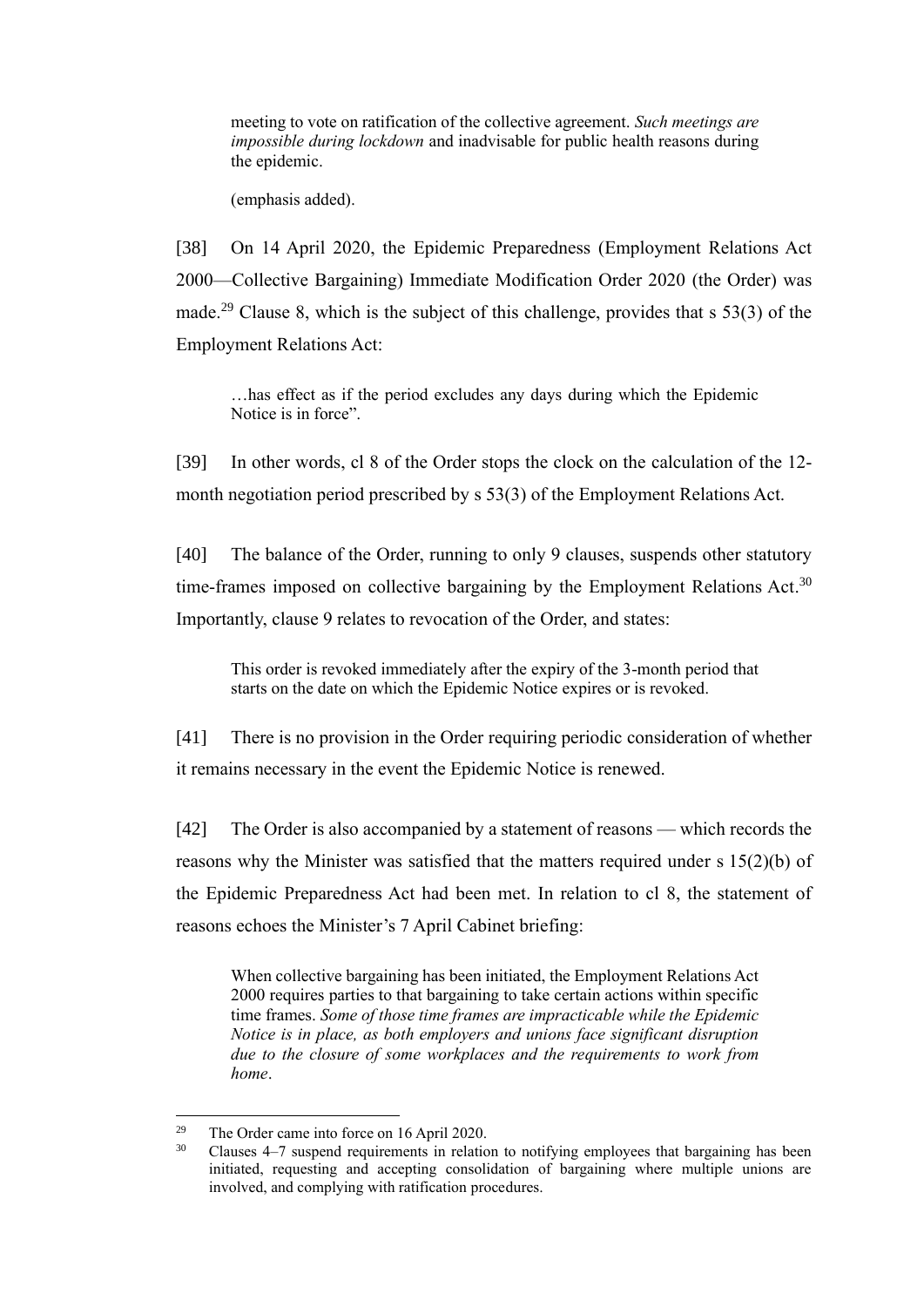The Employment Relations Act 2000 also requires that a union must ratify a collective agreement in accordance with procedures notified to the other party at the beginning of bargaining. This may be impracticable because many unions hold an in-person meeting to vote on ratification of the collective agreement. *Such meetings are impossible during lockdown and inadvisable for public health reasons during the epidemic*.

The Employment Relations Act 2000 enables expired collective agreements to continue in force, where bargaining has been initiated, for up to 12 months to enable parties to bargain and ratify a new collective agreement to replace the expired agreement. *Due to the restrictions in place unions are unable to arrange meetings with their members in person, and not all members may have access to electronic means in which to communicate*. In some cases, employers and unions will be focused on immediate priorities relating to the COVID-19 response, meaning resources are unavailable for bargaining during this period. It will be impractical or impossible for some employers or unions to conclude collective bargaining and ratify a collective agreement while the Epidemic Notice is in place. This may mean that some collective agreements expire, despite a willingness to conclude negotiations and ratify an agreement.

(emphasis added).

[43] These passages, and in particular the highlighted sections, indicate that the Minister's reasons closely linked the existence of the Epidemic Notice, and the lockdown which at the time the entire country had entered, with the statutory requirements of s 15(2)(b) supporting the Order. As we know, while the country has continued to be significantly affected at times by public health restrictions, for long periods — especially at Alert Level 1 — these restrictions did not exist.

### **The present case**

<span id="page-14-0"></span>[44] IDEA Services is a disability service provider. It employs approximately 3,900 staff, of whom about 2,800 are members of the third respondent, E tū, a registered union. IDEA Services and E tū are parties to a collective employment agreement (the collective agreement) which contains a term specifying the agreement would expire on 18 October 2020.

[45] On 9 September 2020, before the collective agreement expired, E tū initiated bargaining with IDEA for a replacement CEA. The effect of this was to trigger the 12 month extension under s 53 of the Employment Relations Act. But for the Order, the collective agreement would have expired on 18 October 2021, and as no replacement

…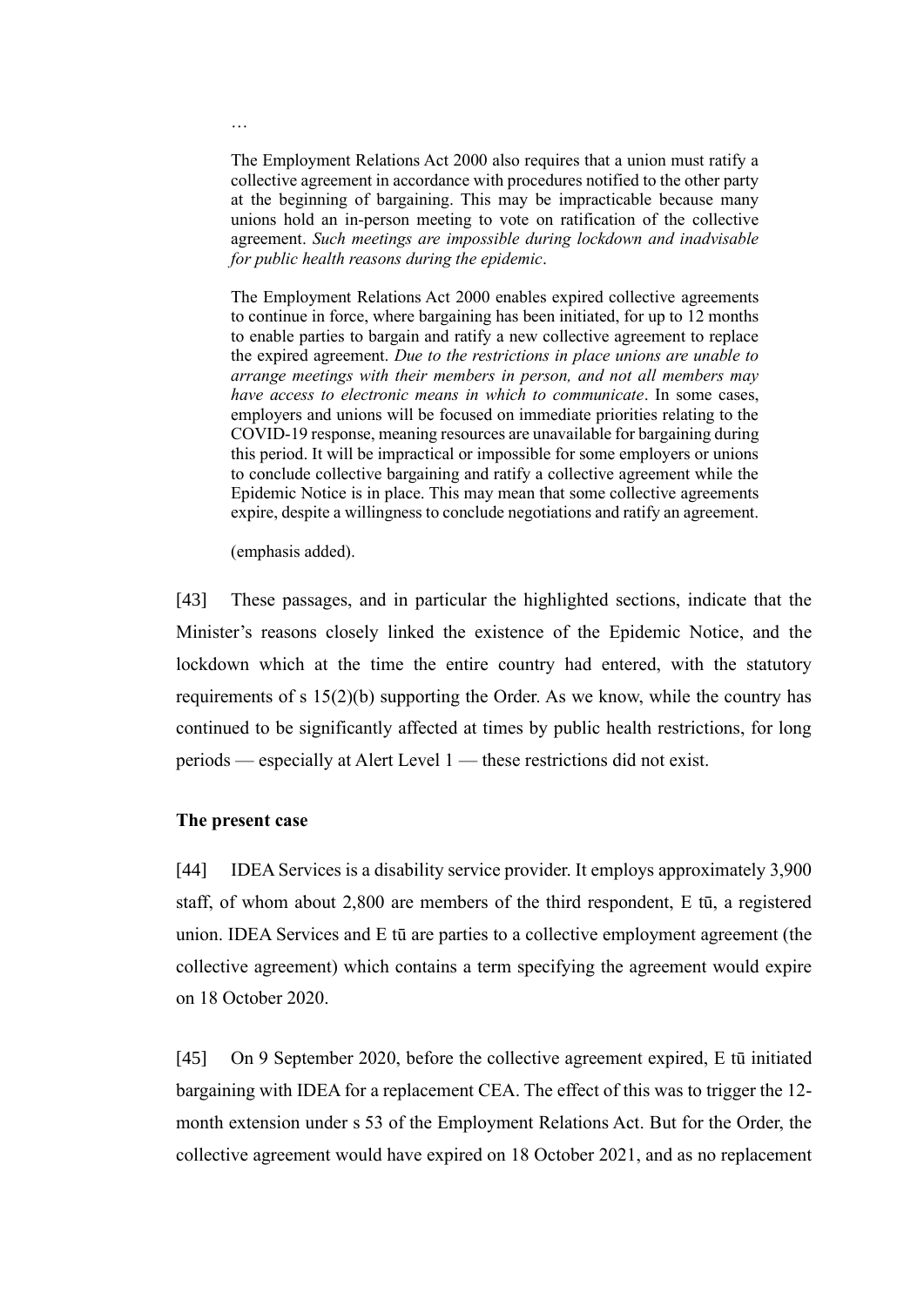collective agreement has been negotiated, all of IDEA Services' current employees who are union members would revert to an individual employment contract.

[46] IDEA Services filed these proceedings on 22 October 2021, four days after it submits the collective agreement ceased to exist. It says that the parties' ability to engage in collective bargaining was not significantly hampered by COVID-19 related restrictions. IDEA Services says that the parties had ample time and ability to bargain, and did in fact engage in extensive bargaining during 2021, but were unable to agree on a new collective agreement for reasons unrelated to the pandemic. The evidence filed by E tū puts that claim in issue.

[47] The evidence filed by the second and third respondent suggests that consideration of a continuing requirement for the Order first arose in June of 2021, and again following an enquiry by the Ministry of Education in September 2021. At that time, no issues had been identified with the operation of the Order by either employers or unions. Given at that time Auckland remained at Alert Level 3, MBIE decided it would not recommend to the Minister revocation of the Order. That was reported to the Minister in a weekly report on 21 October 2021.

[48] The position changed, however, on 22 October 2021. The evidence for the first and second respondents, which was not challenged by the applicant, was that on that date two things happened:

The first, and most significant, was that the Government announced the shift to the New Protection Framework. The second was the receipt of the Statement of Claim from IDEA Services which prompted the Ministry to reconsider whether the potential impacts the Order might be having on bargaining parties in light of the altering circumstances. After further internal discussion and a preliminary discussion with the Minister, on a no surprises basis, on 26 October [2021], the Ministry considered it was appropriate to reassess whether the Order would still be needed under the new COVID-19 Protection Framework that was being developed by Government. That consideration resulted in a briefing to the Minister on 17 November.

…

In response to the 17 November briefing, the Minister came to a similar view as the Chief Executive …[that] he would recommend to Cabinet the Order be revoked in February 2022.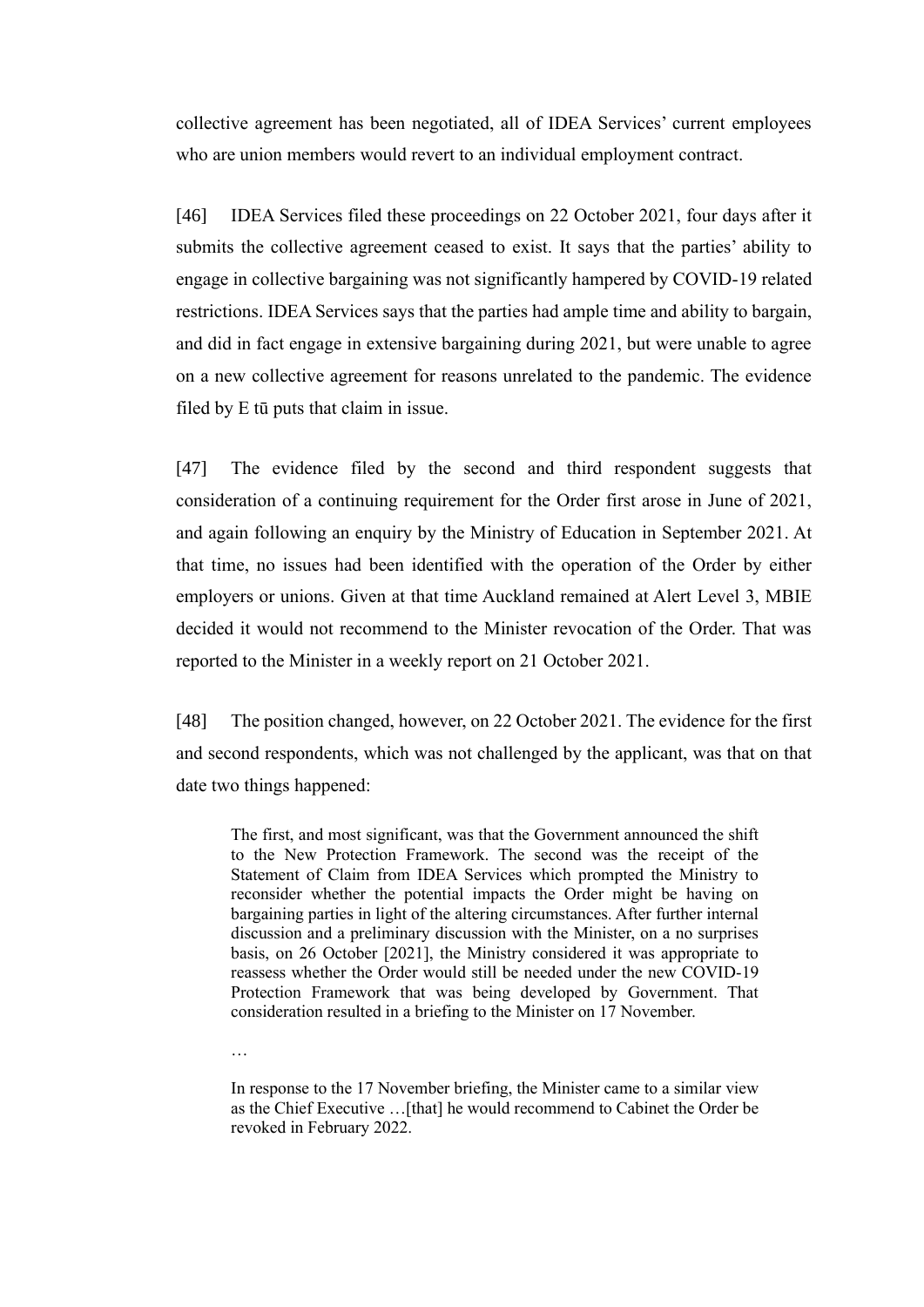[49] The Hon Michael Wood, the current Minister for Workplace Relations and Safety, has deposed that:

While I accepted my officials' advice that the s 15 conditions might not be met once the new COVID-19 Protection Framework was operating, I was aware that the COVID-19 pandemic required a dynamic response. An example of that is the arrival of the Omicron variant. In my view, a balance needed to be struck between revoking the Order while the Epidemic Notice is still in place and the criteria in clause 9 of the Order had not been met, and moving too quickly while uncertainty remains. For that reason, I decided to implement the revocation process next month.

[50] The Minister's evidence highlights an important question: at what point in time does the Court consider whether the statutory requirements are met? When the Order was made or at some later point? And if it is the latter, at what point in time?

# **Grounds of review**

<span id="page-16-0"></span>[51] IDEA Services advances five causes of action. All of them are based in illegality. The applicant says that cl 8 of the Order is ultra vires because:

- (a) Section 53(3) of the Employment Relations Act does not impose any relevant "requirement or restriction" that could be modified under s 15(1) of the Epidemic Preparedness Act.
- (b) If a relevant requirement or restriction did exist, there is no evidence that it was, would be, or still is "impossible or impracticable" to comply with that requirement or restriction under ss  $15(a)(i)$  and  $15(b)(i)$ .
- (c) The Order went further than was, or was likely to be, reasonably necessary in the circumstances under ss  $15(a)(ii)$  and  $15(b)(ii)$ .
- (d) The Order infringes on the freedom of association under the New Zealand Bill of Rights Act 1990 and is therefore ultra vires s  $15(3)(c)$ of the Epidemic Preparedness Act. Alternatively, the Order is an unjustifiable limit on its freedom of association.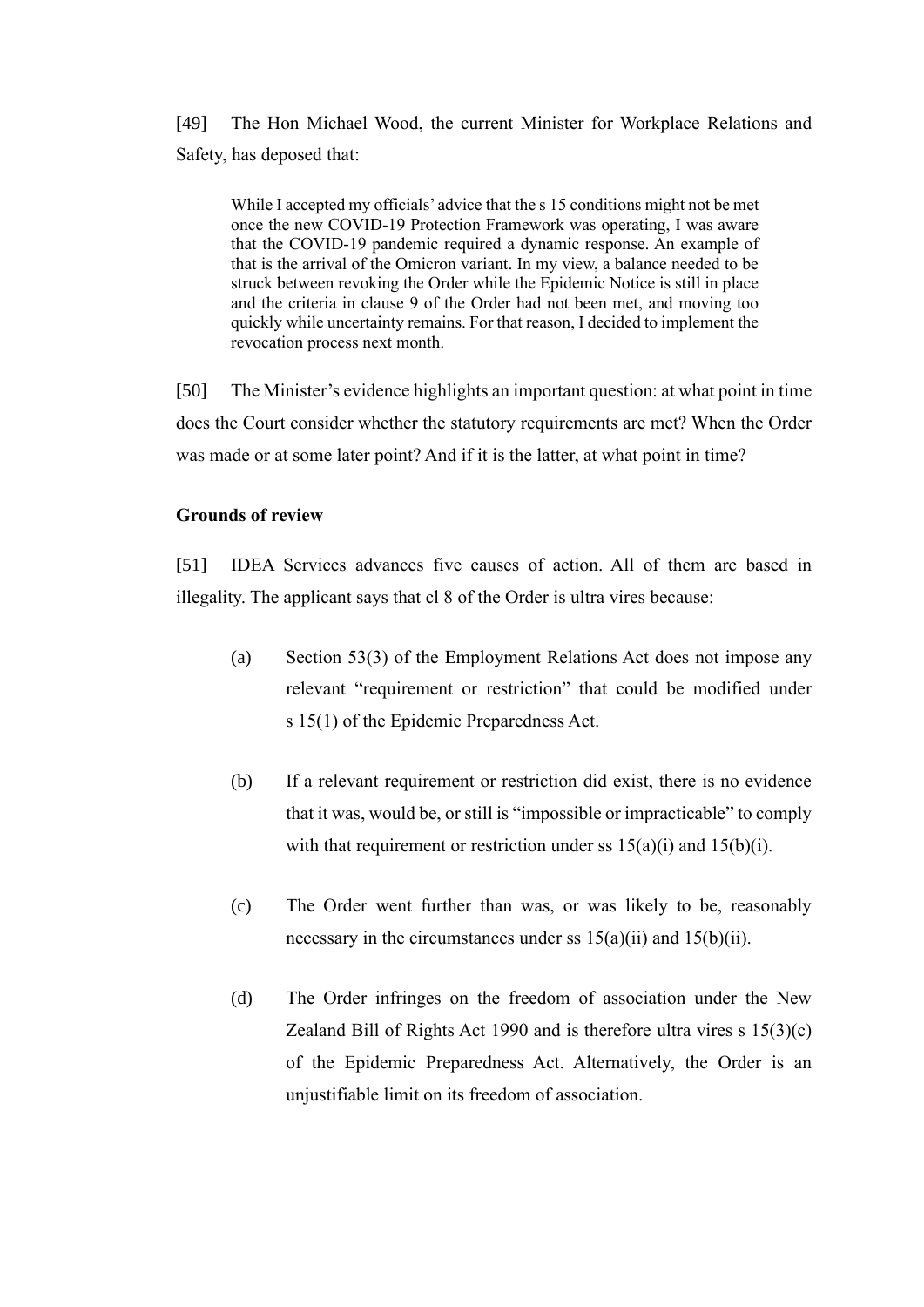(e) There is an implied requirement to review immediate modification orders which the first and second respondents failed to observe.

[52] In addition to submissions from the respondents, on 27 January 2022 I granted leave to Business NZ and the New Zealand Council of Trade Unions to intervene. Both made helpful submissions. Their applications were not opposed by the respondents. I was satisfied, having regard to the principles articulated by the Court of Appeal in *Ngāti Whātua Ōrākei Trust,* <sup>31</sup> and given the issues and ability of the interveners to provide a broader context, that the balance of considerations favoured leave. In particular, the determination of the central issue in this case — the validity of cl 8 of the Order — is likely to affect in the realm of 200 collective agreements, and the employers and unions who are parties to them. In those circumstances, a wider perspective is helpful to the proper determination of the issues.

[53] I now turn to consider the causes of action advanced in light of the statutory context.

# **First cause of action: is s 53(3) a "requirement or restriction"?**

# *The parties' cases*

<span id="page-17-0"></span>[54] IDEA Services argues that s 53(3) of the Employment Relations Act contains no relevant "requirement" or "restriction" on which s 15 of the Epidemic Preparedness Act can bite. A requirement means something that "must be done" or something that is "essential, needed or necessary." And a restriction is "a limit" on the ability to do something.

[55] Section 53(3) of the Employment Relations Act does none of these things. Its purpose is to extend an employment relationship status for a defined period. All that is needed is for a union, or an employer, to give notice within time to commence bargaining. That amounts to an option, but not a requirement, to initiate bargaining towards a replacement collective agreement. If that option is taken, the period of the

<sup>31</sup> *Ngāti Whātua Ōrākei Trust v Attorney-General* [2017] NZCA 183 at [11], cited with approval in *Borrowdale v Director-General of Health* (Applications to Intervene) [2020] 2 NZLR 927, [2020] 2 NZLR 927 at [20].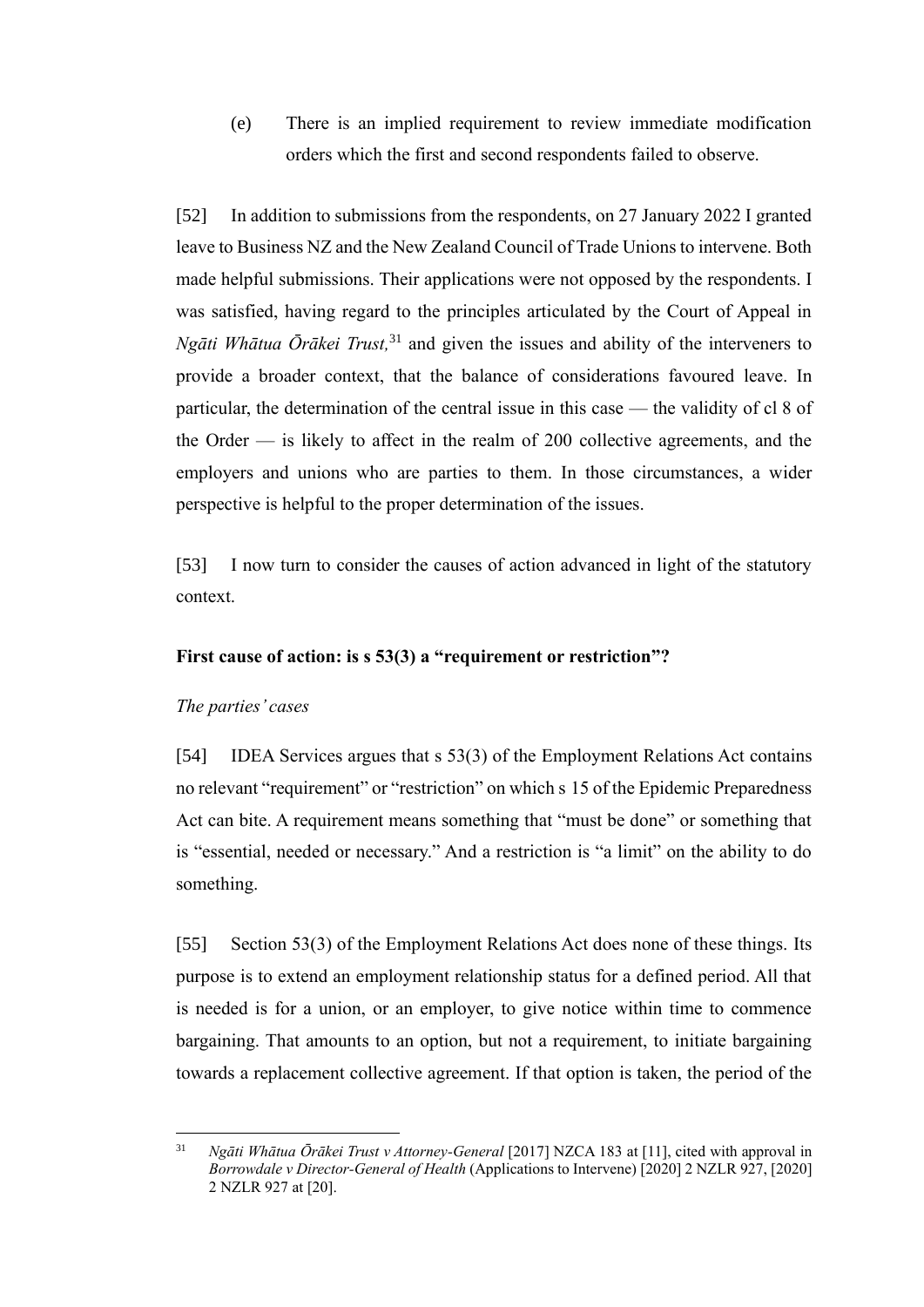relationship extension is fixed at a maximum of 12 months. That extension is itself an indulgence, or maximum extension, and not a requirement to be complied with. There is then nothing left for the party to do: effluxion of time is all that follows, within which there is an opportunity to bargain.

[56] The applicant also points to the repeated use of the words "comply with" in s 15 in relation to a requirement or restriction. These words indicate that not all requirements or restrictions fall within s 15. Only those that are required to be complied with — or that require some positive action — do. So, a requirement that merely goes to the legal status of a document (here a collective agreement), is not a requirement that "must be complied with".

[57] The respondents argue that the period specified by s 53(3) restricts the duration of the collective agreement extension, when bargaining has been initiated, to no more than 12 months. It is therefore a restriction and a qualification on acting. That restriction is then modified by the Order to exclude any days during which the Epidemic Notice is in force.

[58] The third respondent also argues that s 53 imposes a requirement, namely that a collective agreement continue in force for 12 months after its expiry date in most circumstances. The Order modifies this requirement by excluding from the 12-month period any days that the Epidemic Notice is in force.

# *Consideration*

<span id="page-18-0"></span>[59] The meaning of s 15 must be ascertained from its text and in light of its purpose and context.<sup>32</sup>

[60] The text of the Act, and in particular s 15, provides some guidance as to the scope of the expression "requirement or restriction".

<sup>32</sup> Legislation Act 2019, s 10(1). See also *Four Midwives v Minister for COVID-19 Response* [2021] NZHC 3064 at [23].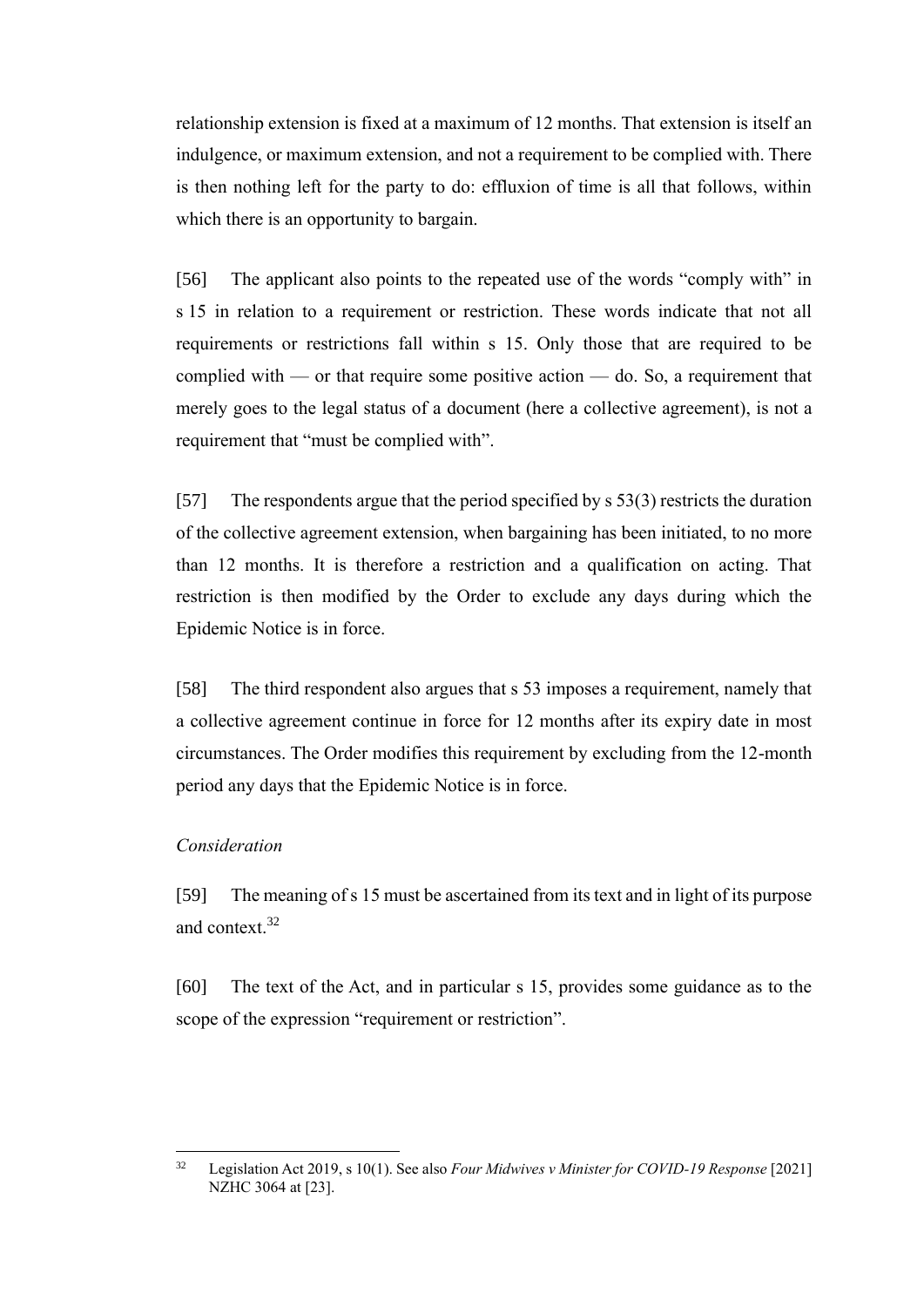[61] Neither term is defined. However, the structure of s 15 indicates that subs (1) casts a wide net, while subss (2) and (3) are designed to balance constitutional concerns by placing strict limits on the application of the s 15(1) power.

[62] Subsection 15(1) is the empowering provision in which the term "requirement or restriction" is first used. The subsection empowers ministers to modify "any" requirement or restriction. There is generally no limit on the enactments that might be subject to modification, except the small group of constitutional documents identified in s  $15(3)(c)$ . Moreover, s  $15(2)$ , which places limits on the power conferred in s  $15(1)$ , expressly refers back to s 15(1) as defining "*the* requirement or restriction". And, pursuant to s 4, the interpretation section, the word "modify" includes "suspend and waive". This is another indicator of a broad drafting palette. It seems unlikely, then, as the applicant argued, that there may be some requirements or restrictions in legislation that do not come within the reach of s 15(1).

[63] Purpose and context provide more emphatic guidance.

[64] The Epidemic Preparedness Act contains sweeping emergency powers to deal with a national health crisis. Section 3 of the Act makes it clear that the principal purpose of the Act is to ensure "there is adequate statutory power for government agencies…to respond to epidemics in New Zealand; and to respond to certain possible consequences of epidemics". And s 3(2)(b) confirms another purpose is:

…to enable the relaxation of some statutory requirements that might not be capable of being complied with, or complied with fully, during an epidemic.

[65] The context surrounding the enactment of the 2006 legislation was the outbreak of avian influenza. It was a reminder of the profound effects an epidemic could have on the health, economic wellbeing and continuity of communities. The sparse and expansive language used in s 15(1), and non-prescriptive drafting, reflects Parliament's desire to ensure that there was an adequate breadth of power to deal with a state of emergency when one arose. The sweep of statutory requirements capable of modification was, therefore, all encompassing.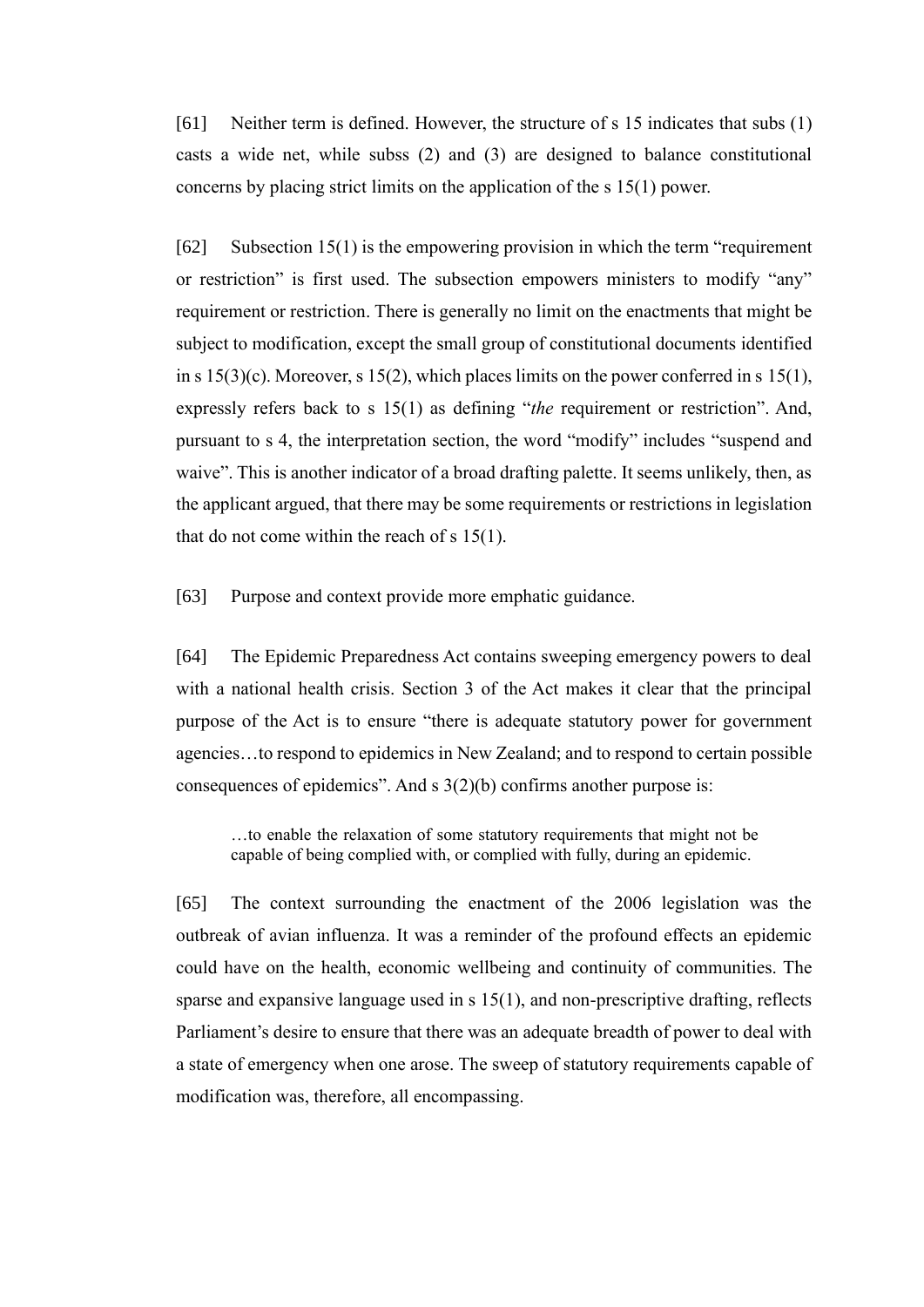[66] The need for limits on emergency powers was addressed through restrictions imposed under ss 15(2)–(3), rather than through limiting those restrictions that might qualify under s 15(1). This approach strikes the intended balance between ensuring the Epidemic Preparedness Act was fit for its intended purpose while also addressing the constitutional concerns arising from such significant executive power.

[67] I consider the narrow interpretation of s 15(1) advanced by IDEA Services would frustrate a clear parliamentary intention to ensure that government agencies were equipped to manage and respond to a health emergency in the short term. It would deprive the Act of its intended remedial effect and create significant uncertainty as to the nature of requirements and restrictions that could be relaxed or modified.

[68] I accept the first and second respondents' submission that s 53(3) of the ERA restricts the duration of the collective agreement extension, when bargaining has been initiated, to not more than 12 months. And given the statutory purpose of s 53 is to preserve a collective agreement for a defined period to enable negotiation of a new agreement, it amounts to a requirement to conclude those negotiations within 12 months.

[69] Section 53(3)'s effect is not, as IDEA Services submitted, merely directed to the status of a document. But even if it was, that is also a requirement or restriction captured by s 15(1).

[70] Nor do I consider that the words "complied with" excludes s 53(3) of the Employment Relations Act from the remedial scope of s 15(1) as the applicant contended. It is clear that the effects of an epidemic may prevent the completion of collective bargaining for a new collective agreement, successful or not, within the extended 12-month period required under s 53(3). In that sense, the effects of an epidemic are, or are likely to be, such that the requirement to engage in good-faith bargaining during the relevant period is impossible or impracticable to comply (or comply fully) with.

[71] In light of this conclusion, the applicant's first challenge to the Order based on illegality must be dismissed.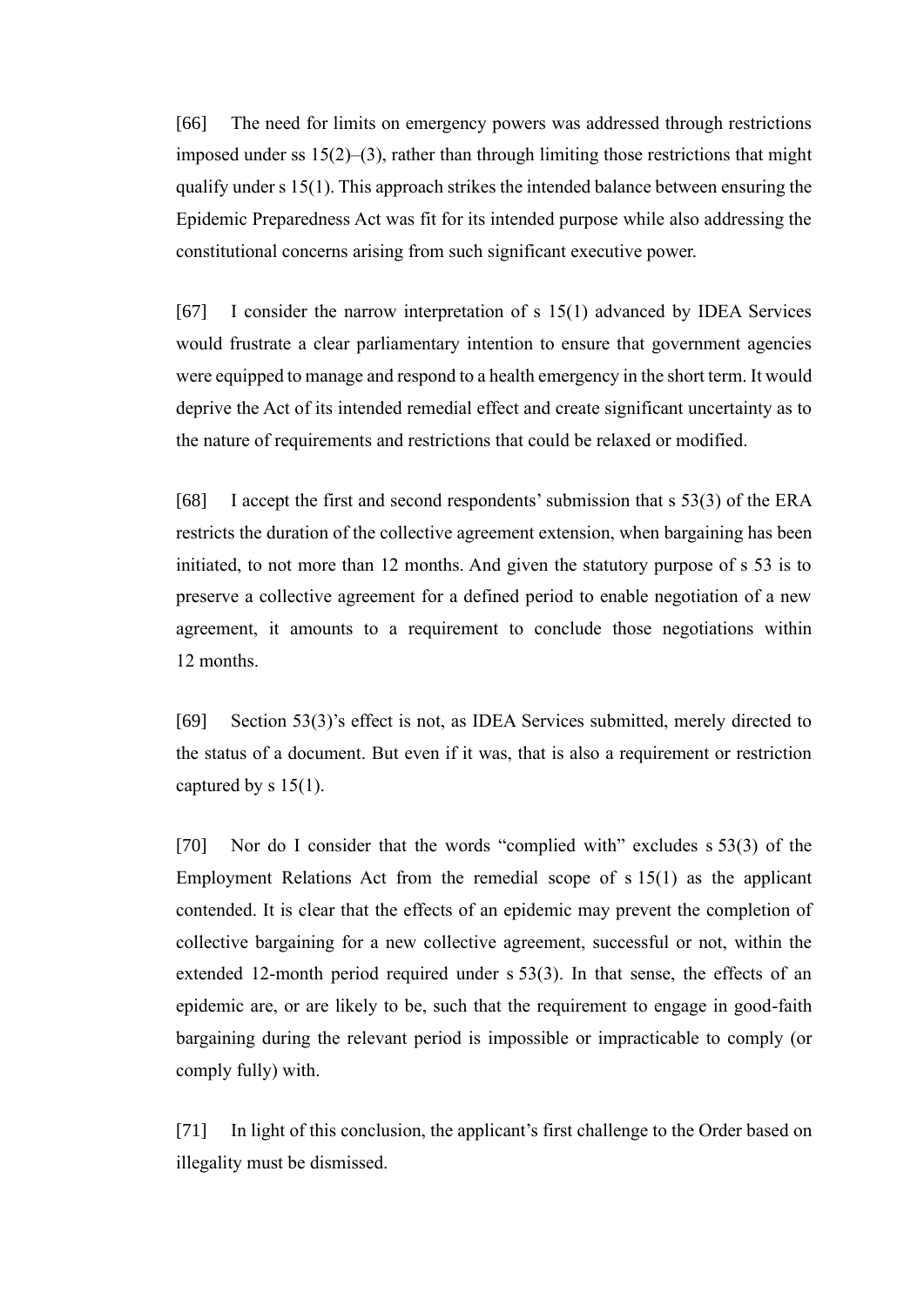### **Second cause of action: impossible or impractical to comply with s 53(3)?**

### *The parties' cases*

<span id="page-21-0"></span>[72] Next, IDEA Services contends that the Order is ultra vires the Act because, as noted, s 15(2) requires that the effects of the epidemic are, or are likely to be, such that the requirement or restriction is "impossible or impracticable" to comply with. The applicant says it was not impossible or impracticable to continue with negotiation of a replacement collective agreement while the Epidemic Notice was in force and, therefore, the Order is ultra vires the empowering provision.

[73] The applicant submits that triggering the 12-month extension under s 53(3) required no more than a "purely clerical task", involving E tū simply giving notice of a requirement to engage in bargaining under s 53(2) of the Act. It did so in September 2020 — when the Order was in force — with no difficulty at all.

[74] The applicant points to extensive engagement that occurred with E tū in late 2020 and early 2021, all directed to furthering negotiations toward a collective agreement. The fact these negotiations were able to occur undermines the suggestion that the pandemic is the reason for the lack of a concluded agreement. Rather, it simply points to the inability of the parties to reach an agreement.

[75] Expert evidence was also provided for the applicant by Dr Stephen Blumenfeld, a senior lecturer and director of the Victoria University of Wellington Centre for Labour, Employment and Work.

<span id="page-21-1"></span>[76] Dr Blumenfeld's evidence is that there were 627 collective agreements set to expire in the six months after COVID-19 began affecting New Zealand in late February 2020. Of those, 449 collective agreements, or 71.6%, have been renewed notwithstanding the impact of the pandemic. He concluded that despite COVID-19, "there was settlement of a substantial number of [collective agreements] in the 2020 year, and initial indications are of a similar situation in the 2021 year." In part Dr Blumenfeld put the success rate for the conclusion of collective agreements after the pandemic began to a shift to remote technology such as Zoom, Skype and MS Teams to carry out negotiations.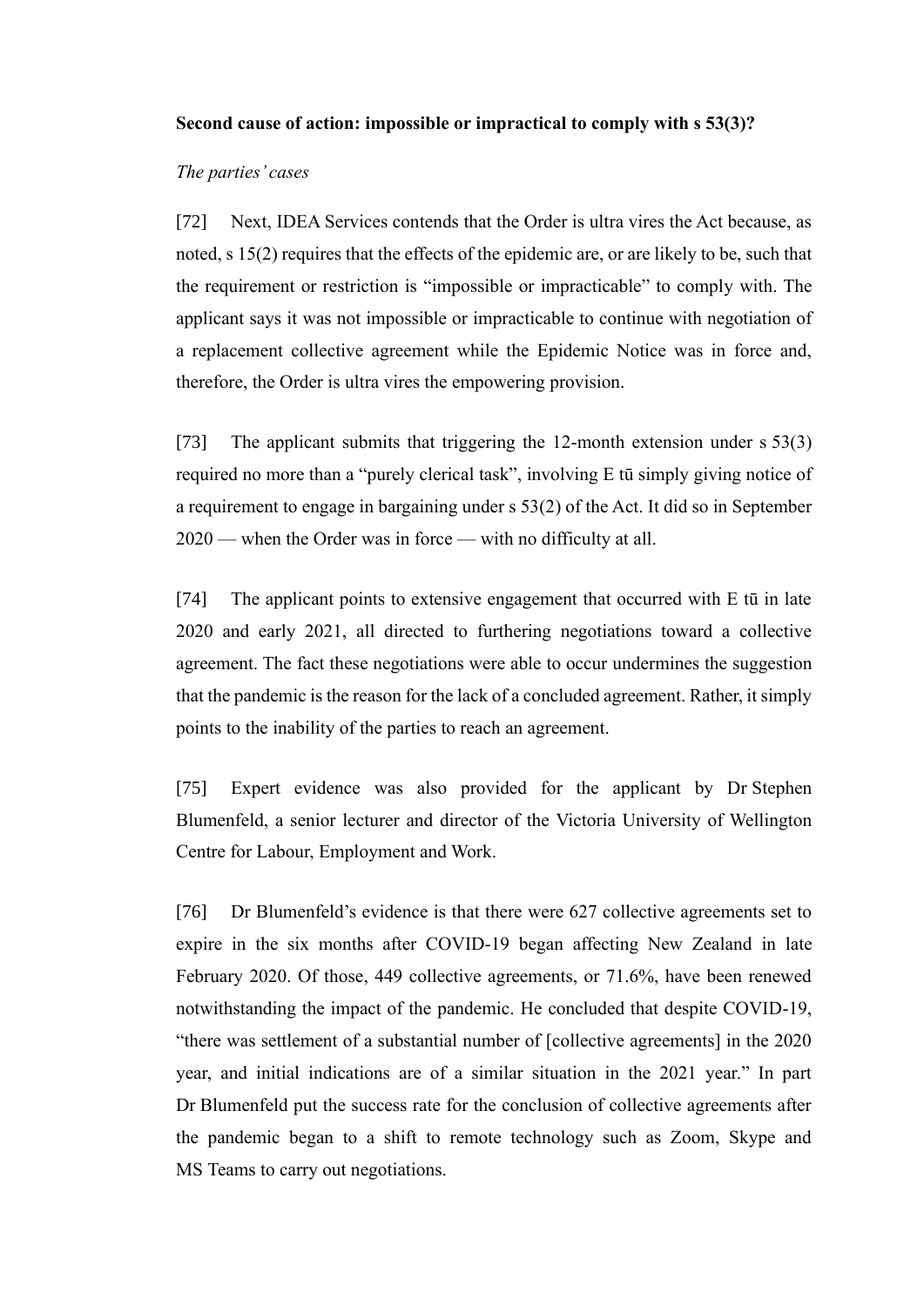[77] Dr Blumenfeld also opined that one reason for the reduced number of concluded collective agreements might in fact be the Order itself, rather than the pandemic. That is because parties who consider the terms of an existing collective agreement to be favourable to them may be incentivised to sit on their hands. This was a concern reflected in submissions by Business NZ. Mr Kiely, with some force, submitted that the Order has distorted the normal statutory scheme, where parties were aware there was a drop-dead date for the conclusion of collective bargaining. The effect of the Order in the present case was to extend the duration of a collective agreement made on 21 October 2018 for at least four years, when the parties had likely only contemplated the agreement subsisting for three (a two year express term, plus a one-year extension in terms of s 53(3)). The concern expressed by the intervener was the apparently indefinite duration of the Order, and the fact that the entire period since 14 April 2020, when the Order was made, will be excluded from the calculation of the 12-month period in terms of s 53(3). In the present case, if the Order was revoked tomorrow, IDEA Services will still be bound by the terms of the collective agreement for a further 12-month period as the statutory time-frame was only triggered in September 2020, after the Order was already in effect.<sup>33</sup>

[78] Unsurprisingly, the respondents and the Council of Trade Unions as intervener take a different view. At the risk of doing a disservice to the extensive evidence filed by the union,  $34$  two key themes emerged.

[79] First, while it is quite correct that some negotiations have certainly continued, and resulted in a large number of collective agreements, it would be wrong to think that the impact of COVID-19 on collective bargaining is limited only to the ability of employers and unions to negotiate. The effect of the pandemic on collective bargaining was described in evidence and submissions in these terms:

<sup>&</sup>lt;sup>33</sup> In fact, the period is likely to be 15 months, given cl 9 of the order specifies that it only ceases to have effect three months after revocation of the Epidemic Notice.

 $34$  Affidavits were provided by: Michael Peters, General Manager – People and Culture, New Zealand Health Group Limited; Rachel Mackintosh, Assistant National Secretary, E Tū; Richard Wagstaff, President, New Zealand Council of Trade Unions; Samuel Jones, Organising Director, E Tū; Craig Harrison, National Secretary, Maritime Union of New Zealand; Dennis Maga, General Secretary, FIRST Union Incorporated; Michael Wood, Minister for Workplace Relations and Safety; Tracy Mears, Policy Director, Workplace Relations and Safety; Paul Mackay, Manager – Employment Relations Policy, Business NZ.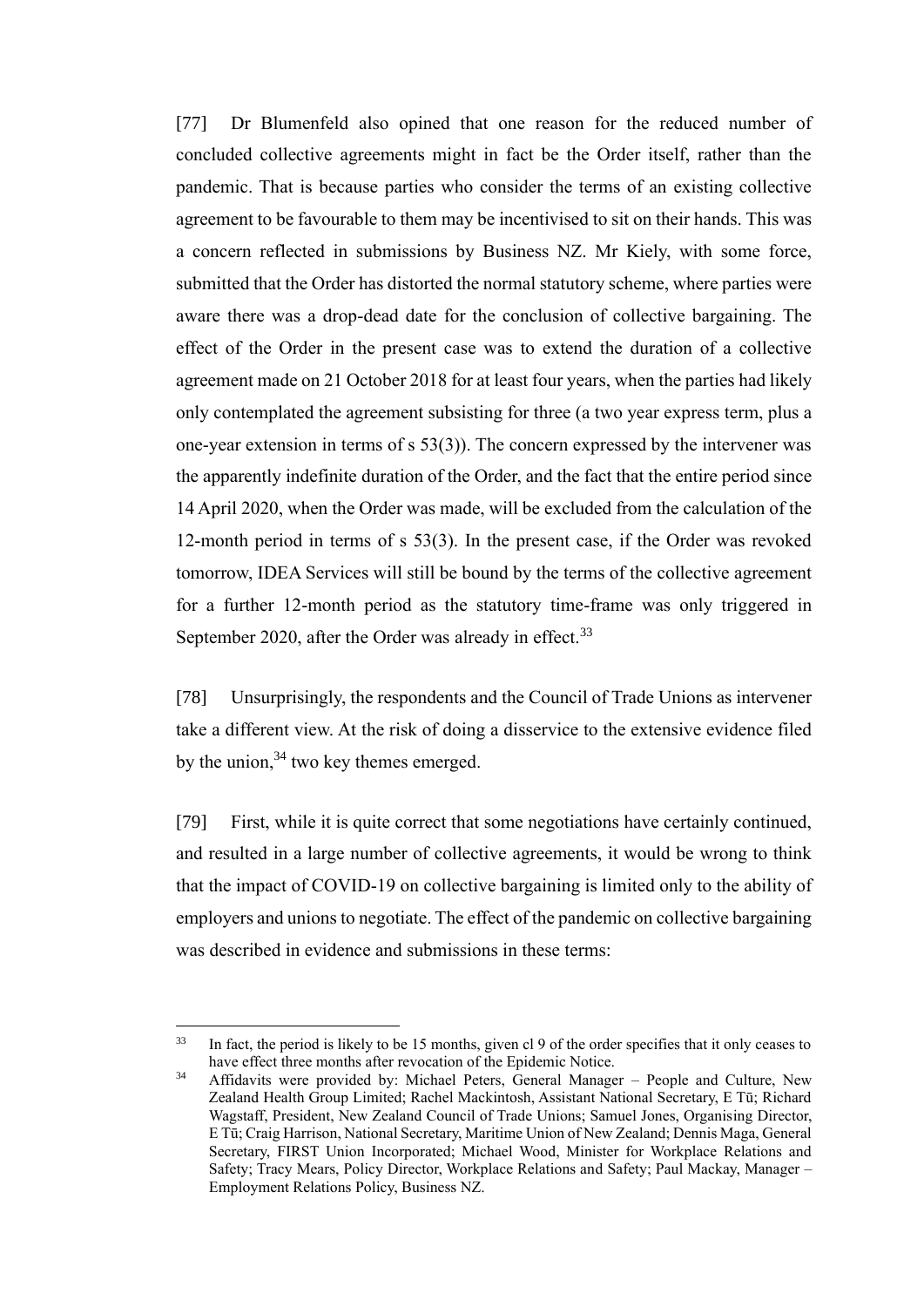- (a) Union officials as well as members have had long periods in lockdown. With the onset of the Omicron variant, both businesses and unions expect large numbers of staff will be ill or required to isolate.
- (b) The pandemic has been characterised by numerous legal and regulatory changes over time, and changes in public health requirements. A snapshot at any particular time does not necessarily fairly reflect the long periods when there have been significant barriers to negotiation.
- (c) For some low-paid groups of employees, there is a "digital disadvantage", as many may lack the ability to participate in virtual meetings or discussions required for ratification and mandate in collective bargaining.
- (d) In some industries, such as aviation, there have been large-scale redundancies involving thousands of employees. In some industries redundancies caused changes in advocates and negotiating team members, sometimes more than once. Some negotiating teams were laid-off entirely.
- (e) Meetings of members and access by union officials to workplaces has been significantly affected and during lockdowns, impossible.
- (f) Employers, unions and employees have been focussed on more immediate priorities, particularly the COVID-19 response, with fewer resources to commit to bargaining. For some employers and businesses the primary focus has been on managing the impact of the pandemic on their continuing financial viability. And for unions, dealing with the need for vaccination and mandates in some workforces has been an overwhelming focus, as well as dealing with hesitancy and misinformation.

<span id="page-23-0"></span>[80] Second, Mr Cranney, for E tū, sought to place a different complexion on Dr Blumenfeld's evidence. He submitted that Dr Blumenfeld's data reveals that as late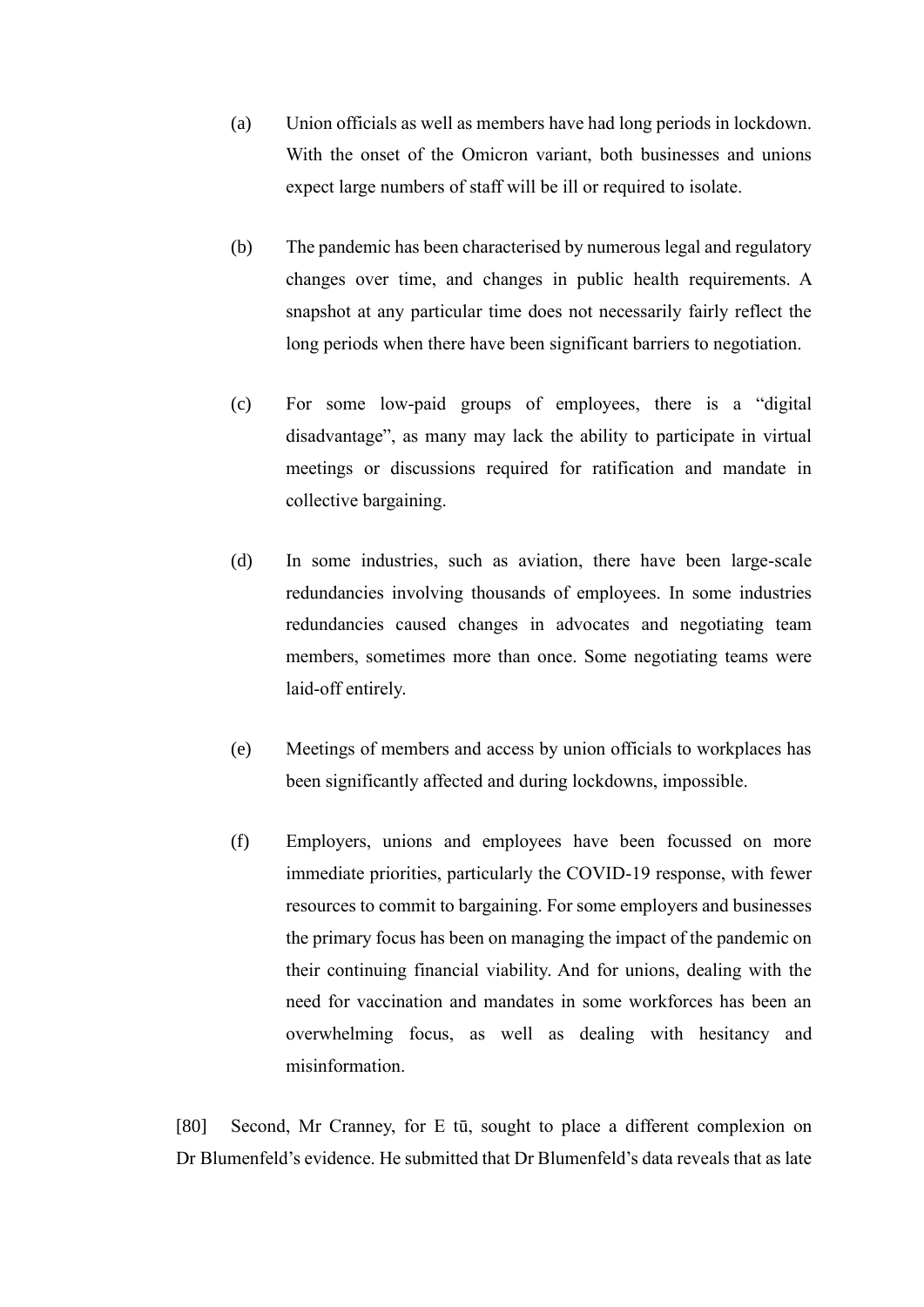as February 2022, 30 per cent of collective agreements which but for the Order would have expired long ago remained unrenewed. A full two years after the start of the pandemic, the picture reveals a crisis in collective bargaining that cannot simply be attributed to the Order or a disinclination by unions to conclude collective agreements. Instead it is a clear reflection of the "effects of the epidemic", contemplated by s 15(1) of the Epidemic Preparedness Act.

#### *Consideration*

<span id="page-24-0"></span>[81] Parliament clearly meant to ensure there were tight controls on the exercise of the emergency power contained in s 15(1). As noted, this is achieved through the absolute limits on the power expressed in ss 15(2) and (3).

[82] It is useful to note again the relevant statutory language. Subsection (2)(a) stipulates that the Minister "must not" exercise the s 15(1) power "unless":

- (a) the Minister has received in writing *an opinion* of the appropriate chief executive that "the effects of an epidemic…are, or are likely to be, such that the requirement or restriction is impossible or impracticable to comply (or comply fully) with"; and
- (b) the Minister is *personally satisfied* that "the effects are, or are likely to be, such that the requirement or restriction is impossible or impracticable to comply (or comply fully) with".

[83] Of course, the opinion of the chief executive, and the need for the Minister to be personally satisfied of certain matters, introduce subjective rather than objective preconditions to the exercise of the s 15(1) power. I will return to this shortly.

[84] I also accept the first and second respondent's submission that the "impracticability" triggering emergency legislation must be taken to mean something that is practically impossible. And, as Mr Butler submitted, if there is a shade of differing meaning between something that is impossible, and something that is practically impossible, it must be the slightest possible distinction. This view has some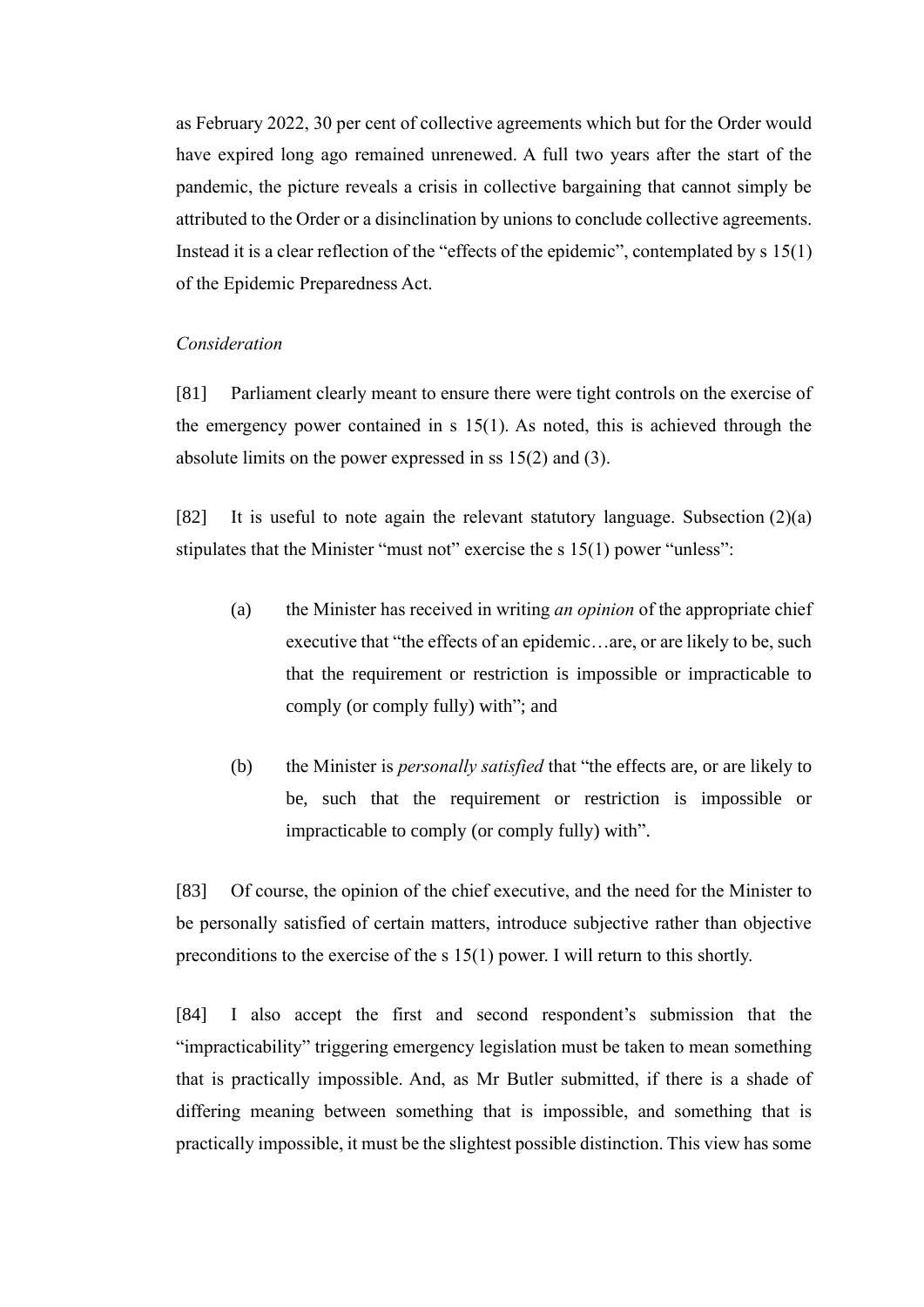support in the decision of the Court of Appeal in *Exchange Commerce Corp Ltd v New Zealand News Ltd*. 35

<span id="page-25-0"></span>[85] The difficulty with this ground of review, however, is that it is an invitation to consider a disputed question of fact — whether collective bargaining was or is impossible or impracticable — and in doing so it seeks a review of the merits of the Minister's decision rather than its legality. The claim relies on the benefit of hindsight, rather than the material before the Minister at the time it was made.

[86] In its written submissions, IDEA Services submitted that the matters upon which the Minister and Chief Executive must be satisfied in terms of s 15 "are to be evaluated objectively; subjective satisfaction is necessary but not itself sufficient." I do not consider that is a correct statement of the approach on judicial review.

[87] Section 15(2) does not contain objective criteria that can be separated from matters of evaluation and judgment for both the chief executive of the relevant department of state and the Minister.

[88] Section 15(2)(a) requires a written recommendation from a chief executive setting out the chief executive's *opinion* that that the requirements in ss 15(2)(a)(i) and (ii) are met. And s  $15(2)(b)$  does not contain an objective requirement that the effects of the pandemic are such that the requirement or restriction is impossible or impracticable to comply with. Instead it again requires an evaluation by the Minister, who must be personally *satisfied* that the relevant criteria have been met.

[89] This element of discretion is also reflected in s 5, conferring a power on the Prime Minister to declare "that he or she is satisfied that the effects of an [epidemic] are likely to disrupt…essential governmental and business activity in New Zealand … significantly."

[90] Although it is clear that the statutory requirements in ss  $15(2)(a)$  and (b) are strict preconditions of the exercise of the power, this framing indicates Parliament nevertheless intended to reserve a field of judgment for the Minister. In a different

<sup>35</sup> *Exchange Commerce Corp Ltd v New Zealand News Ltd* [1987] 2 NZLR 160 (CA) at 163.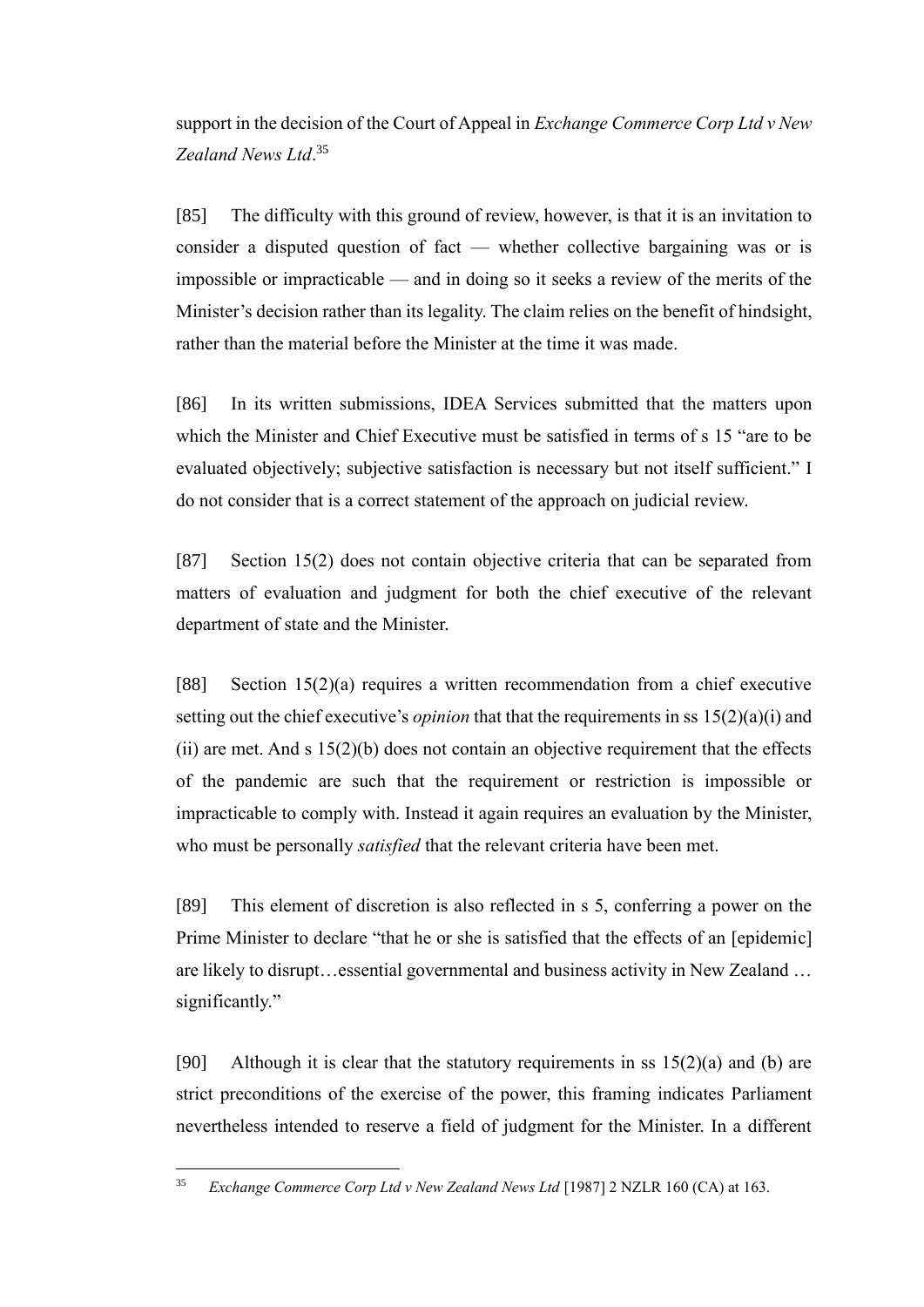context, the Supreme Court observed in *Unison Networks Ltd v Commerce Commission* that:<sup>36</sup>

Ascertaining the purpose for which a power is given is an exercise in statutory interpretation which is not always straightforward. This is partly because legislative regimes differ in the specificity with which they grant powers. In this area the courts are concerned with identifying the legal limits of the power rather than assessing the merits of its exercise in any case. They must be careful to avoid crossing the line between those concepts.

[91] And in *Vodafone New Zealand Ltd v Telecom New Zealand Ltd*, a majority of the Supreme Court approved Lord Mustill's statement of principle in *R v Monopolies and Mergers Commission, ex parte South Yorkshire Transport Ltd*, where his Lordship drew a distinction between the correct identification by a decision maker of the relevant legal test to be applied, and his or her subsequent evaluation of whether that test had been met: $37$ 

The nature of the interpretative problem in the present circumstances and the caution which must be exercised before it can be said that an interpretation is in error, or before it can be said that a statutory provision has been misapplied, is well illustrated in the judgment of Lord Mustill, speaking for the House of Lords in *R v Monopolies and Mergers Commission, ex parte South Yorkshire Transport Ltd*. What was in issue was much less complicated than "net cost" in the present case. It was the construction of the words "a substantial part of the United Kingdom" in statutory criteria applying to the investigation of mergers of transport services. Lord Mustill drew attention to the "protean nature" of the word "substantial", ranging from "not trifling" to "nearly complete". He cautioned against taking an inherently imprecise word and "by redefining it thrusting on it a spurious degree of precision". Accordingly, he concluded that the area referred to as "a substantial part" must only be "of such dimensions as to make it worthy of consideration for the purposes of the Act". Applying that test (the criterion) to the facts involved asking, first, whether the Monopolies Commission had misdirected itself and, second, whether its decision could be overturned on the facts.

His Lordship said that it was quite clear that the Commission had reached an appreciation of "substantial" which was "broadly correct". Speaking generally about how a question of the nature of the second question should be approached, his Lordship said:

<sup>36</sup> *Unison Networks Ltd v Commerce Commission* [2007] NZSC 74 at [54].

<sup>37</sup> *Vodafone New Zealand Ltd v Telecom New Zealand Ltd* [2011] NZSC 138, [2012] 3 NZLR 153 at [54]-[55] per Blanchard, McGrath and Gault JJ. See also Elias CJ at [17] and Tipping J at [80]. See too *Equus Trust v Christchurch City Council* [2017] NZCA 200 at [7]. Lord Mustill's description of the term "substantial" as protean is also apt to describe the expression "significantly" in s 5 of the Epidemic Preparedness Act, conferring a power on the Prime Minister to issue an epidemic notice.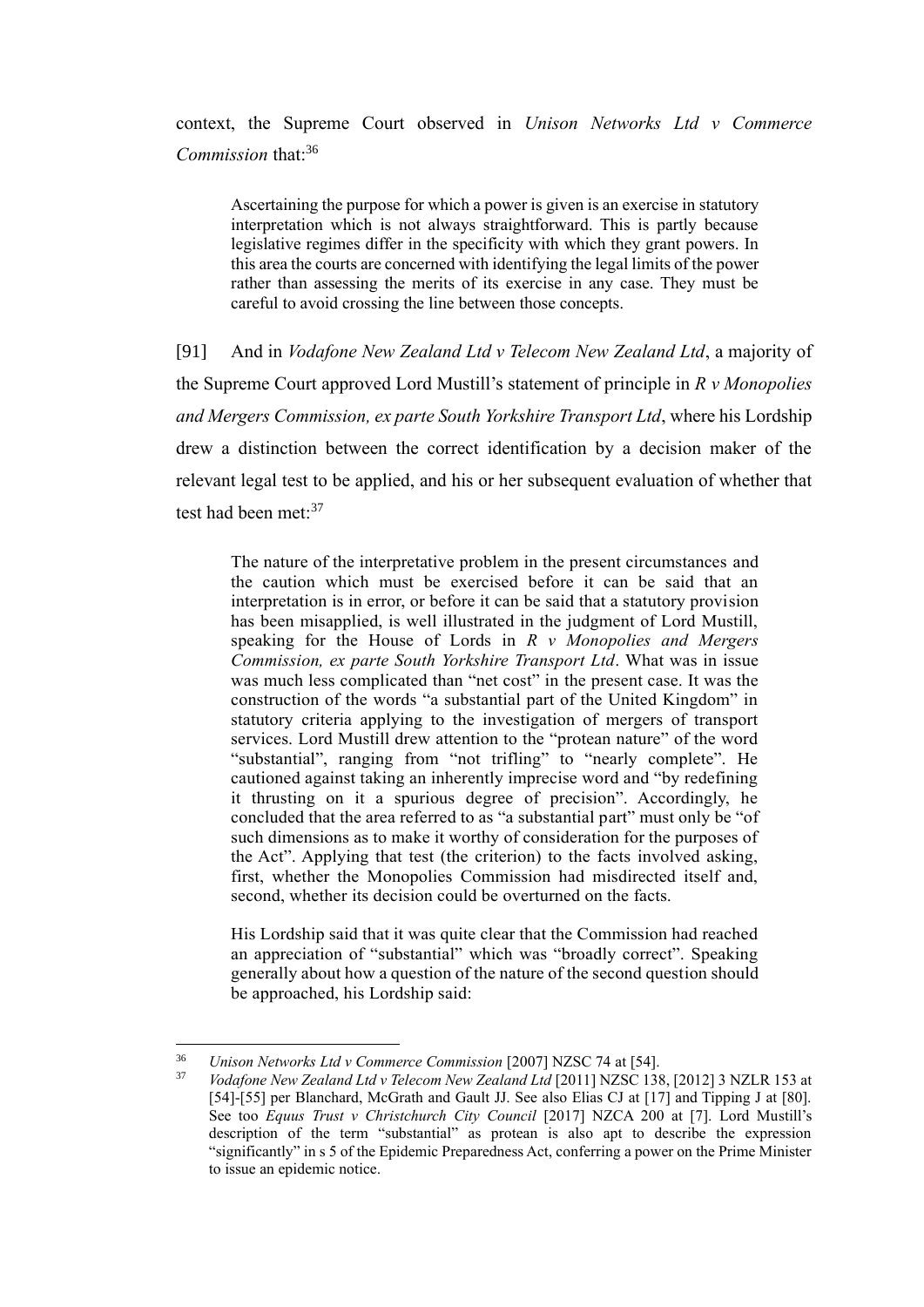Once the criterion for a judgment has been properly understood, the fact that it was formerly part of a range of possible criteria from which it was difficult to choose and on which opinions might legitimately differ becomes a matter of history. The judgment now proceeds unequivocally on the basis of the criterion as ascertained. So far, no room for controversy. But this clear-cut approach cannot be applied to every case, for the criterion so established may itself be so imprecise that different decision-makers, each acting rationally, might reach differing conclusions when applying it to the facts of a given case. In such a case the court is entitled to substitute its own opinion for that of the person to whom the decision has been entrusted only if the decision is so aberrant that it cannot be classed as rational: *Edwards v Bairstow* [1956] AC 14.

Lord Mustill said that *South Yorkshire* was such a case:

Even after eliminating inappropriate senses of "substantial" one is still left with a meaning broad enough to call for the exercise of judgment rather than an exact quantitative measurement. Approaching the matter in this light I am quite satisfied that there is no ground for interference by the court, since the conclusion at which the commission arrived was well within the permissible field of judgment.

(footnotes omitted).

[92] The distinction between a decision maker's correct identification and application of the relevant legal test, as opposed to the decision maker's evaluation of the situation against the legal test, has been lost in the second cause of action.

[93] While the complete absence of a written recommendation from a chief executive would clearly be a missing statutory precondition for the making of an Order in Council under s 15(1) and amenable to judicial review, the merits of the opinion of the chief executive contained within such a written recommendation, absent an error of law, is not. The same distinction applies to the decision of the Minister under s  $15(2)(b)$ .

<span id="page-27-0"></span>[94] The second cause of action advanced by IDEA Services fails to observe this important distinction made within the statutory text. That text does not impose objective legal preconditions on the exercise of the power. Instead it imposes requirements on the Minister. It is not open to me to assess, based on conflicting evidence, whether at the time the order was made the effects of an epidemic were, or were likely to be, such that the requirement in s 53(3) was impossible or impracticable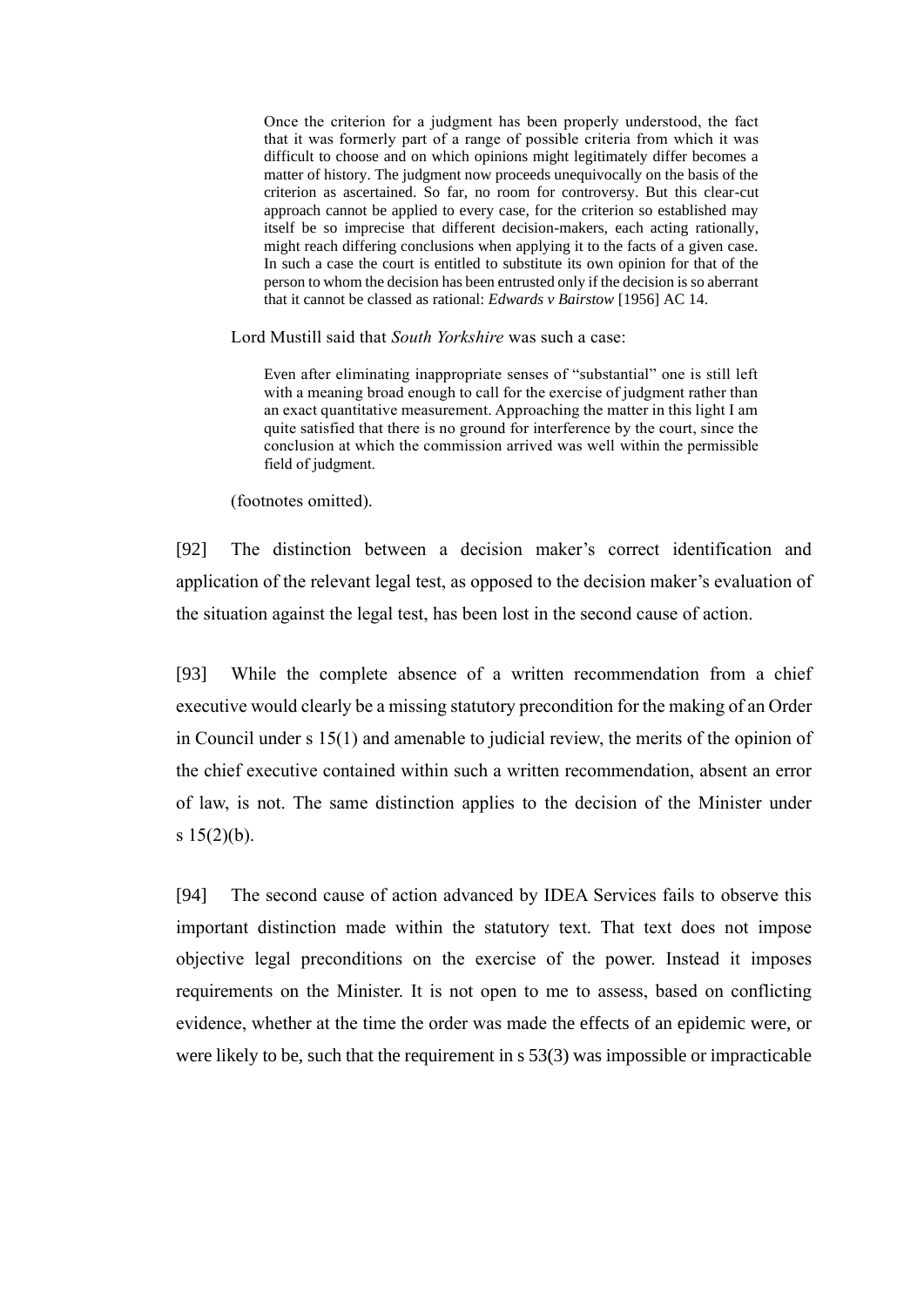to comply (or comply fully) with. <sup>38</sup> Those are matters reserved for the Chief Executive and the Minister.

[95] But even if I am wrong in reaching that view, based on the evidence I am satisfied that at the time the Order was made there was sufficient information before the Minister to have concluded that compliance with s 53(3) was impossible or impracticable. The entire country had entered an unprecedented lockdown requiring all but essential workers to remain at home. The duration of the lockdown was unknown. In that context it was clearly impracticable, if not impossible, for collective bargaining to continue, given the requirements of mandate and ratification, and the obvious priorities of both businesses and unions dealing with the sudden and profound impacts of the pandemic and the public health response.

[96] Finally, I have considered whether, in the context of emergency powers comprising a Henry VIII clause, the Court ought to apply a more exacting standard of review. On one view, as the authorities dealing with subjective empowering clauses appear to suggest,  $39$  a wholly unfettered Ministerial discretion to promulgate secondary legislation begins to look very much like a privative clause, a trend that has been firmly rejected. But even those authorities recognise that where an evaluation turns on a question of fact, the courts are more inclined to defer to the assessment of the decision maker, the question being whether the decision maker "could reasonably have formed any opinion, on law or on fact, which is set up as a foundation of the regulations."<sup>40</sup>

<sup>38</sup> A similar view of the applicant's claim for illegality was reached in *MDK v Minister of Health* [2022] NZHC 67, where Ellis J, at [57], observed:

<sup>…</sup>the applicants' challenge in the present case is of a very different order. Although it is also directed at the "lawfulness" of the provisional consent, the alleged illegality is said to lie in the factual contention that the Minister's conclusion as to relative therapeutic value and potential risks of the paediatric vaccine was wrong, as a matter of science. It is only in the rarest of cases that this Court on review will engage with such a merits-based attack. As a matter of both law and logic, in a case where more than one view of the facts can reasonably be held, and the decision-maker has turned their mind to and applied the relevant statutory test, such a challenge cannot succeed. A merits-based challenge will, in effect, only succeed if the impugned decision is demonstrably irrational.

<sup>39</sup> See in the context of emergency powers, *McEldowney v Forde* [1971] AC 632 (HL) at 651 and 661; *Reade v Smith* [1959] NZLR 996.

<sup>&</sup>lt;sup>40</sup> Philip A Joseph *Joseph on Constitutional and Administrative Law* (5<sup>th</sup> ed), Thomson Reuters, 2021 at [26.5.11], citing *Reade v Smith* [1959] NZLR 996 at 1000–1001.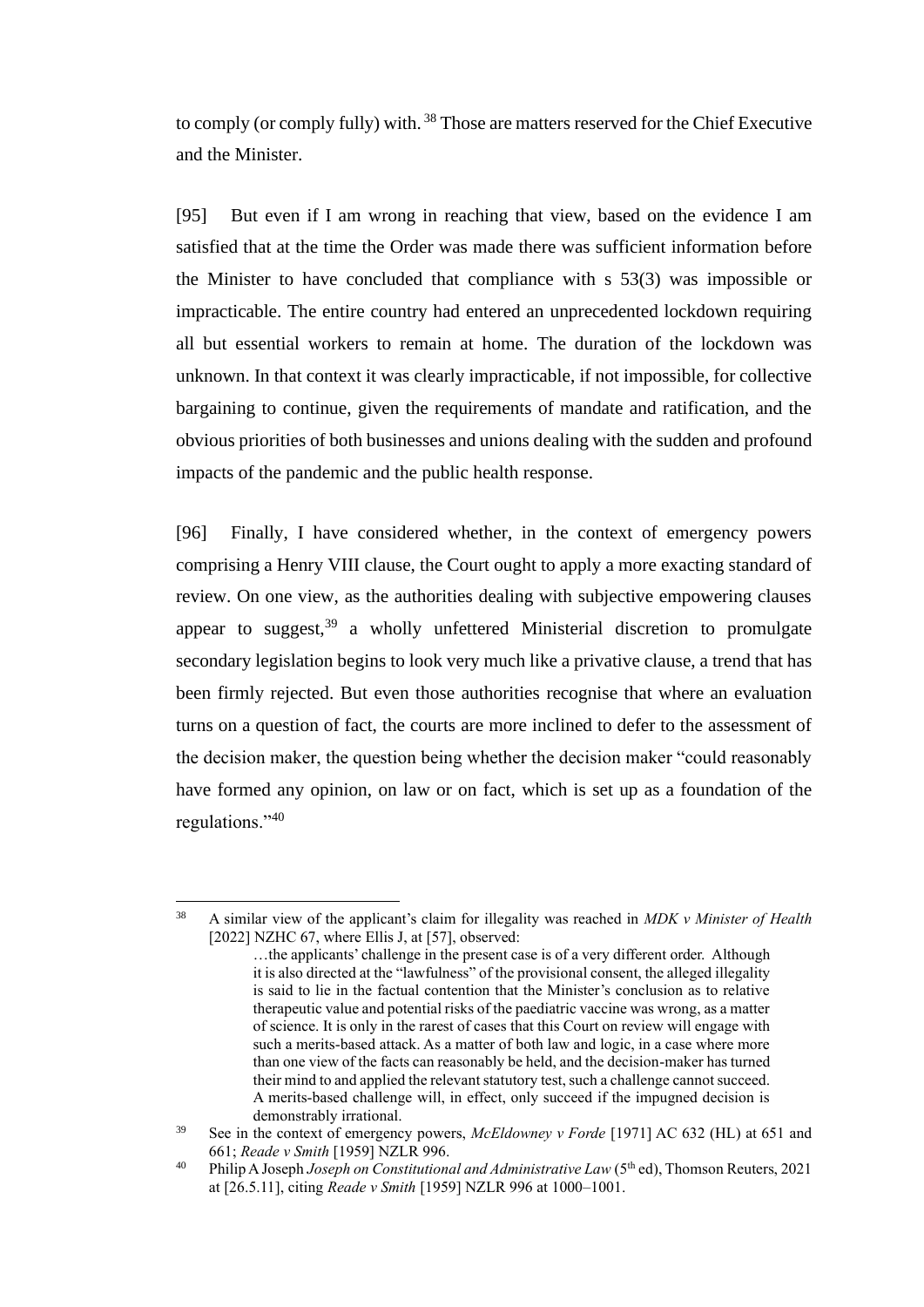[97] Given Parliament was well aware of the constitutional implications of conferring such broad powers on Ministers, but chose nevertheless to provide for a more nuanced position combining both significant restraints on the power with an element of discretion, I conclude that the nature of the power in play does not justify the merits based review implicit in the applicant's case. Such an enquiry would, in my view, go beyond the balance struck within the statutory framework.

<span id="page-29-1"></span>[98] In my assessment, the real gravamen of the applicant's case is not the Minister's initial decision to engage the emergency power, but whether the continuing exercise of the power — in the form of the Order — is appropriate. That is an important question to which I return when considering the fifth cause of action.

[99] For these reasons the applicant's second cause of action is dismissed.

### **Third cause of action: did the Order go further than reasonably necessary?**

### *The parties' cases*

<span id="page-29-0"></span>[100] IDEA Services' third cause of action seeks to challenge the Order on the basis that it goes beyond the limit imposed in ss  $15(2)(a)(ii)$  and  $(b)(ii)$  — namely that that the modification must not go further than is reasonably necessary in the circumstances.

[101] Mr Butler emphasises that the word "necessary" is a high threshold but has been breached on several grounds.

[102] First, s 52 of the Employment Relations Act contemplates that a collective agreement may not always remain in force after its expiry. So it is difficult to see how an indefinite or open-ended extension of the collective agreement could properly be necessary as a result of the COVID-19 pandemic.

[103] Second, the extension effected by cl 8 of the Order goes well beyond anything that could have been considered necessary to respond to whatever the effects of the pandemic might have been thought to have been. In short, the Order extends a collective agreement by a period that is "plainly longer than necessary." The openended duration created by the Order could have been avoided by providing for a fixed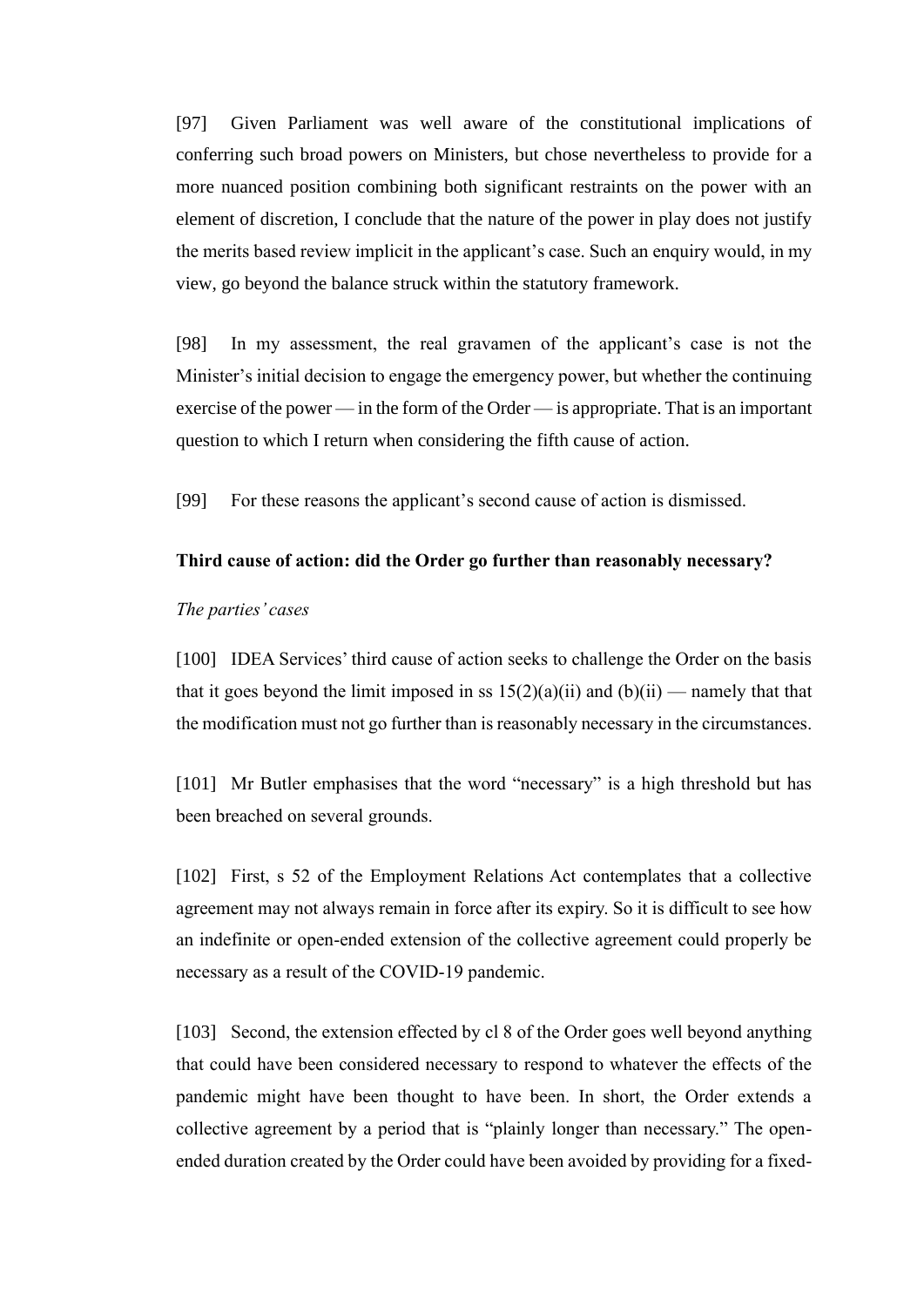term extension to the 12-month bargaining period in s 53(3) of the Epidemic Preparedness Act.

[104] Third, any resourcing difficulties for Et tū and other unions are common in a normal industrial context; it is the pandemic that must have rendered compliance impossible or impracticable.

[105] Fourth, if the Minister's concern was that some collective agreements might expire despite a willingness to conclude negotiations and ratify an agreement, then an alternative form of Order could have been drafted which extended the period in s 53(3) where both parties to an existing collective agreement agreed to the extension. This was not done, and, it is said, cl 8 of the Order is ultra vires s 15 on this basis as well.

[106] Finally, it is said that the Order pivots on the assumption that no bargaining whatsoever can occur while the Epidemic Notice is in force. That of course is not correct and must go to the question of whether the modification goes further than is, or is likely to be, reasonably necessary in the circumstances.

[107] In response to all this, the respondents point to the circumstances at the time the order was promulgated. Mr Cranney submitted that the Minister was required to make a decision prospectively (in contrast to the retrospective assessment urged by the applicant), "in the face of possible mass-death scenarios". Counsel for the first and second respondents argued that the extension of time period in s 53 was proportionate and was not an indefinite delay given that the term of the Order was linked to the Epidemic Notice. So, in effect, the first and second respondents argue that the Order itself is subject to three monthly terms.

# *Consideration*

<span id="page-30-0"></span>[108] IDEA Services' third cause of action suffers from the same difficulties as the second. Underlying it is a hindsight challenge to the factual assessment of the Minister rather than the legal framework he applied. For the reasons set out above at paragraphs [\[85\]–](#page-25-0)[\[94\],](#page-27-0) I do not consider it is open to the Court, or appropriate, to undertake a merits review in the absence of demonstrable irrationality. It is inconsistent with the empowering provision's acknowledgment of ministerial judgment.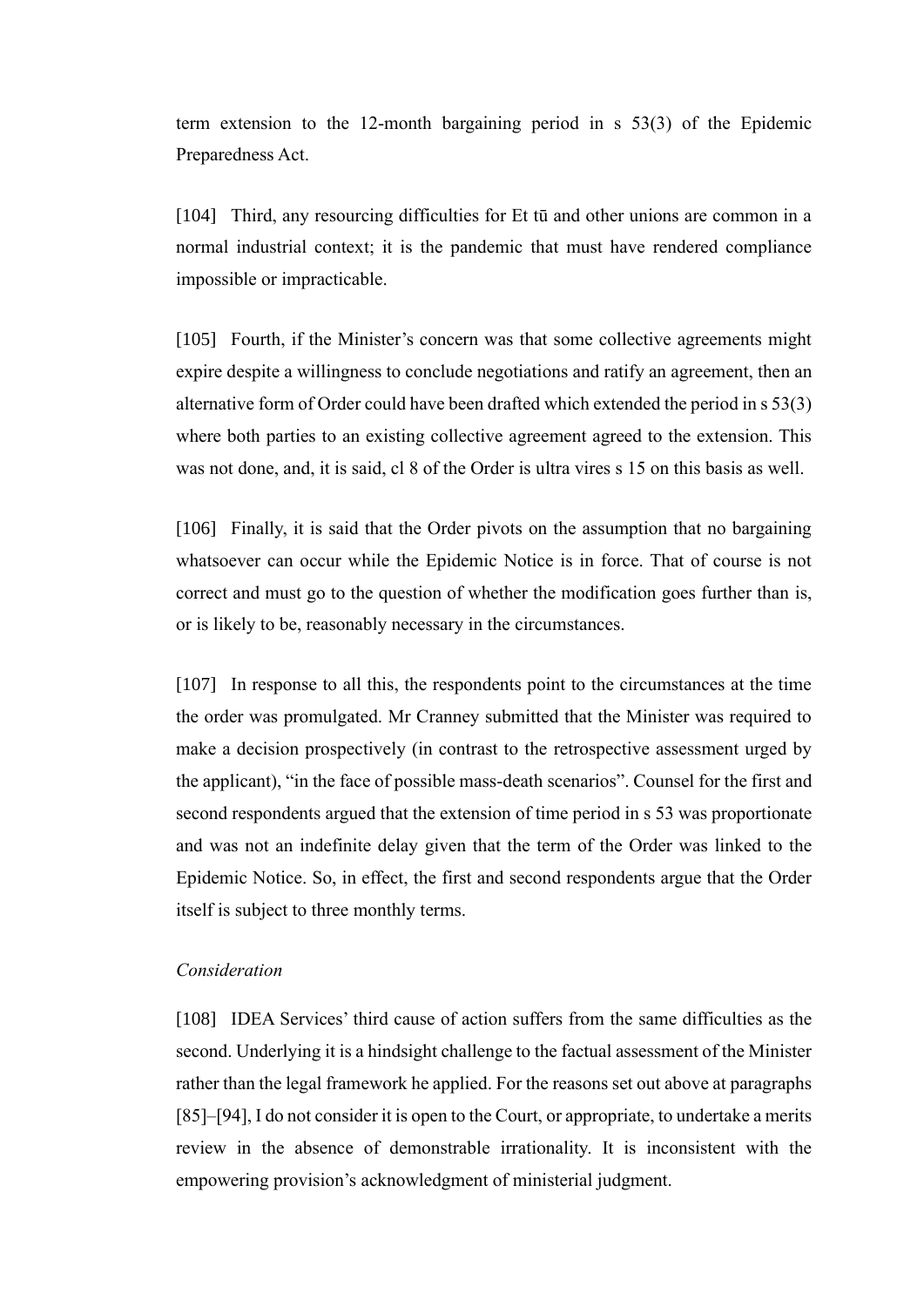[109] But more fundamentally, once again I am satisfied that at the time the Order was made its scope fell within the four corners of the power. The Order is not indefinite in its duration, as IDEA Services argued. Its term is expressly linked to the term of the Epidemic Notice. It will be recalled that clause 9 of the Order provides:

This order is revoked immediately after the expiry of the 3-month period that starts on the date on which the Epidemic Notice expires or is revoked.

[110] And the Epidemic Notice, by virtue of its terms and ss 5(3) and 7(1) of the Act is itself subject to expiry every three months. The Order has only continued to subsist because the Prime Minister has exercised a power to renew the Epidemic Notice before its expiry.

[111] Given the uncertain circumstances that existed at the time the Order was made, linking its duration to the life of the Epidemic Notice, being three months only, did not go further than would be likely to be necessary in the circumstances.

### **Fourth cause of action: an unjustified infringement on freedom of association?**

#### *The parties' cases*

<span id="page-31-0"></span>[112] Section 15(3) of the Epidemic Preparedness Act carves out from s 15(1) two groups of enactments which are not capable of modification. The first is any requirement to release, or keep, a person in custody or have their detention reviewed by a court.<sup>41</sup> The second, which is in issue, removes specified constitutional enactments, including the New Zealand Bill of Rights Act 1990 (BORA), from s  $15(1)$ 's reach.<sup>42</sup>

[113] Section 17 of BORA provides that everyone has the right to freedom of association. And in an industrial context, it is commonly recognised that freedom of association for employees includes a right to be free from association with other employees in a union. This negative right is expressly recognised by the Employment

<sup>41</sup> Epidemic Preparedness Act 2006, ss 15(3)(a) and (b).<br>42 Epidemic Preparedness Act 2006, s 15(3)(a)

Epidemic Preparedness Act 2006, s 15(3)(c).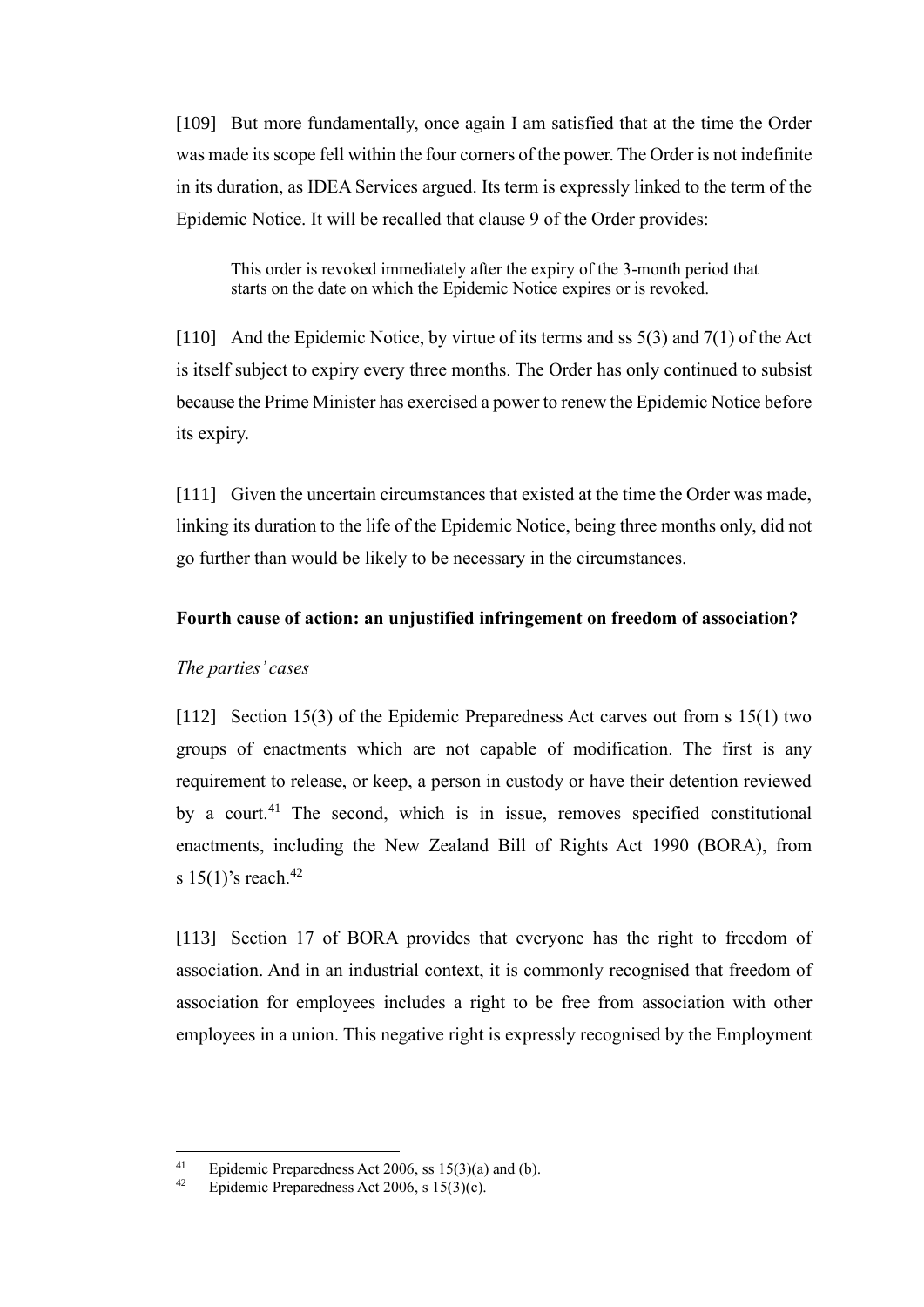Relations Act, which includes amongst its objects the building of productive employment relationships "by protecting the integrity of individual choice."<sup>43</sup>

[114] Against this legislative framework, IDEA Services claims that it has a right under s 17 of BORA to be free from a requirement to associate with E tū.<sup>44</sup> The applicant argues that the effect of the Order is to require the employer to continue to associate with the union contrary to its right not to do so, and the Order is therefore ultra vires s 15(3)(c) of the Epidemic Preparedness Act.

[115] The applicant says there are two possible interpretations of s  $15(3)(c)$ : first, it places a "complete ban" on any immediate modification order that infringes a right or freedom guaranteed by BORA; second, it may only prohibit a modification that would amount to an unreasonable limit on a BORA right or freedom (the "justified limit approach"). IDEA Services' case is that s 15(3) imposes a complete ban on any modification infringing BORA rights but even if it does not, the modification in this case is not demonstrably justified under s 5 of BORA. Mr Butler points to the fact that, at a bare minimum, IDEA Services and E tū will be involuntarily in a relationship for a period of 16 months, or 33 per cent longer than the maximum statutorily mandated period. The respondents' justification for this is the effects of the pandemic, but as previously argued the pandemic cannot credibly account for all of "such a lengthy involuntary association". It follows that the Order is disproportionate to any legitimate requirement.

[116] In response, the first and second respondents say that the plain meaning of the s 15(3)(c) proviso is that an immediate modification order cannot be made which modifies a requirement or restriction imposed by BORA itself. This is supported by the exhaustive list of other constitutional statutes listed in s  $15(3)(c)$ .

[117] The implication of IDEA Services' argument — that the s  $15(3)(c)$  proviso means any restriction or requirement that engages in any way a right in BORA is proscribed — would ignore s 6 of the BORA (which requires that whenever an

<sup>&</sup>lt;sup>43</sup> Employment Relations Act 2000, ss  $3(a)(iv)$  and  $3(b)$ , reflecting New Zealand's commitment to the International Labour Organisation Convention 87 on Freedom of Association.

<sup>&</sup>lt;sup>44</sup> Section 29 of BORA provides that the provisions of the Bill of Rights apply, so far as practicable, for the benefit of all legal persons as well as for the benefit of all natural persons.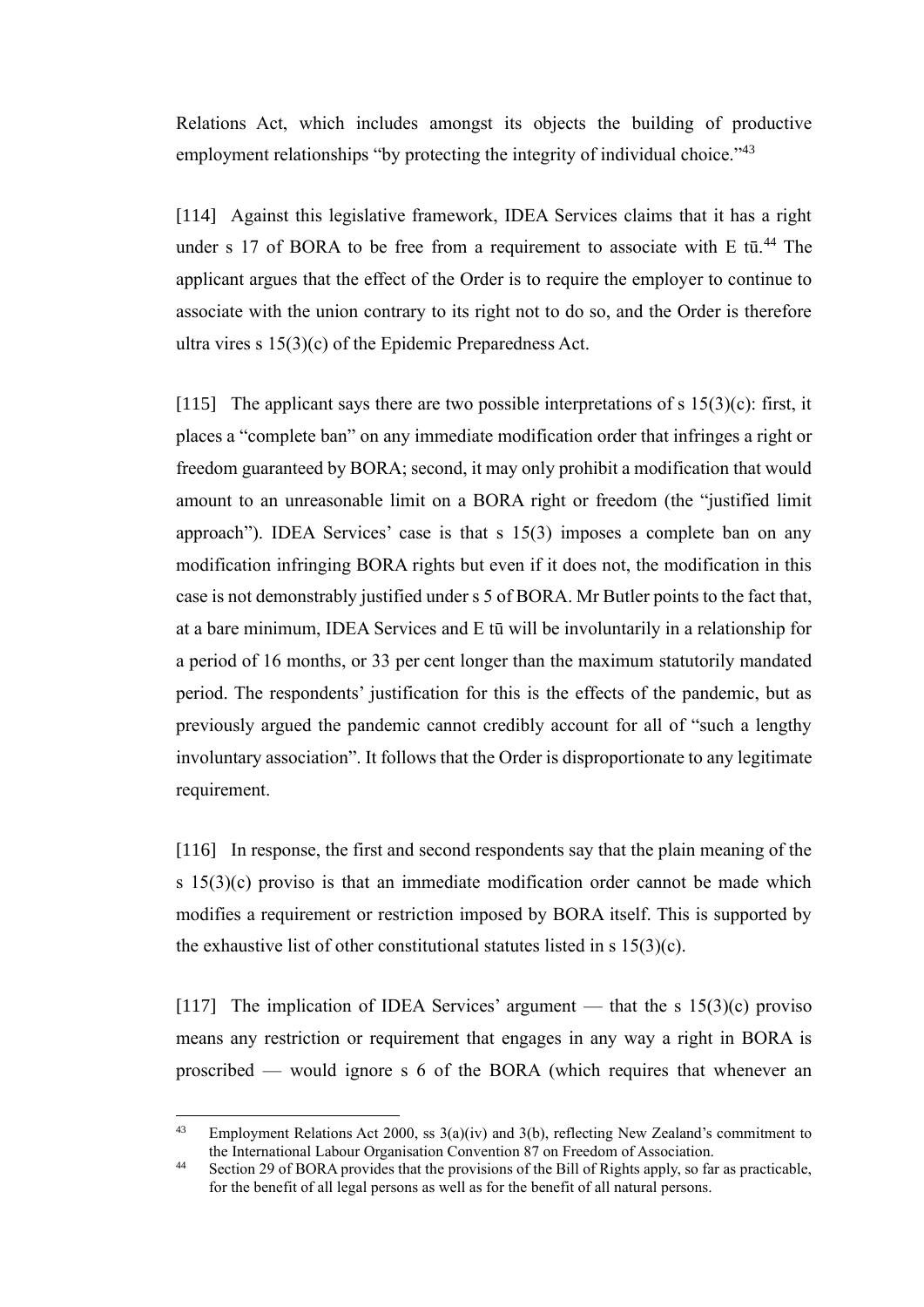enactment can be given a meaning consistent with the rights and freedoms in the Bill of Rights, that meaning is preferred to any other meaning). A similar argument was rejected by this Court recently.<sup>45</sup> The usual test under s 6 applies to this case. The Court must assess, first, whether the Order limits rights under BORA and, if so, whether it is a justified limitation under s 5.

[118] The respondents also argue that the applicant's asserted s 17 BORA right does not exist. IDEA Services' claimed freedom from association with E tū is incompatible with its employees' right of association in a union, and right to bargain through their union with the applicant. Even if s 17 were engaged by the Order, s 6 of BORA requires s 15 to be read consistently with the Bill of Rights. Finally, any limitation on the claimed right is demonstrably justified.

# *Consideration*

### Does IDEA Services have a right to be free from association with E tū?

<span id="page-33-0"></span>[119] Counsel for the applicant did not refer me to any authority in which an employer had successfully argued it was entitled to a right under BORA to be free from association with its employees' union.

[120] It is common for rights in constitutional instruments such as BORA to be broadly framed and abstract. One reason for this is to ensure adequate coverage of the protection given the wide range of circumstances in which rights might be engaged in a free and democratic society.

[121] But abstract drafting also causes rights to butt-up against each other. Absolute rights of the individual do not exist. One citizen's right to absolute freedom of movement can only come at the cost of another's. So all fundamental rights have limits between those entitled to them.<sup>46</sup>

<sup>45</sup> *Four Midwives v Minister for COVID-19 Response* [2021] NZHC 3063 at [40]–[50].

<sup>46</sup> *R v Hansen* [2007] NZSC 7, [2007] 3 NZLR 1, per McGrath J at [186]; *R v B* [1995] 2 NZLR 172, per Richardson J at 182.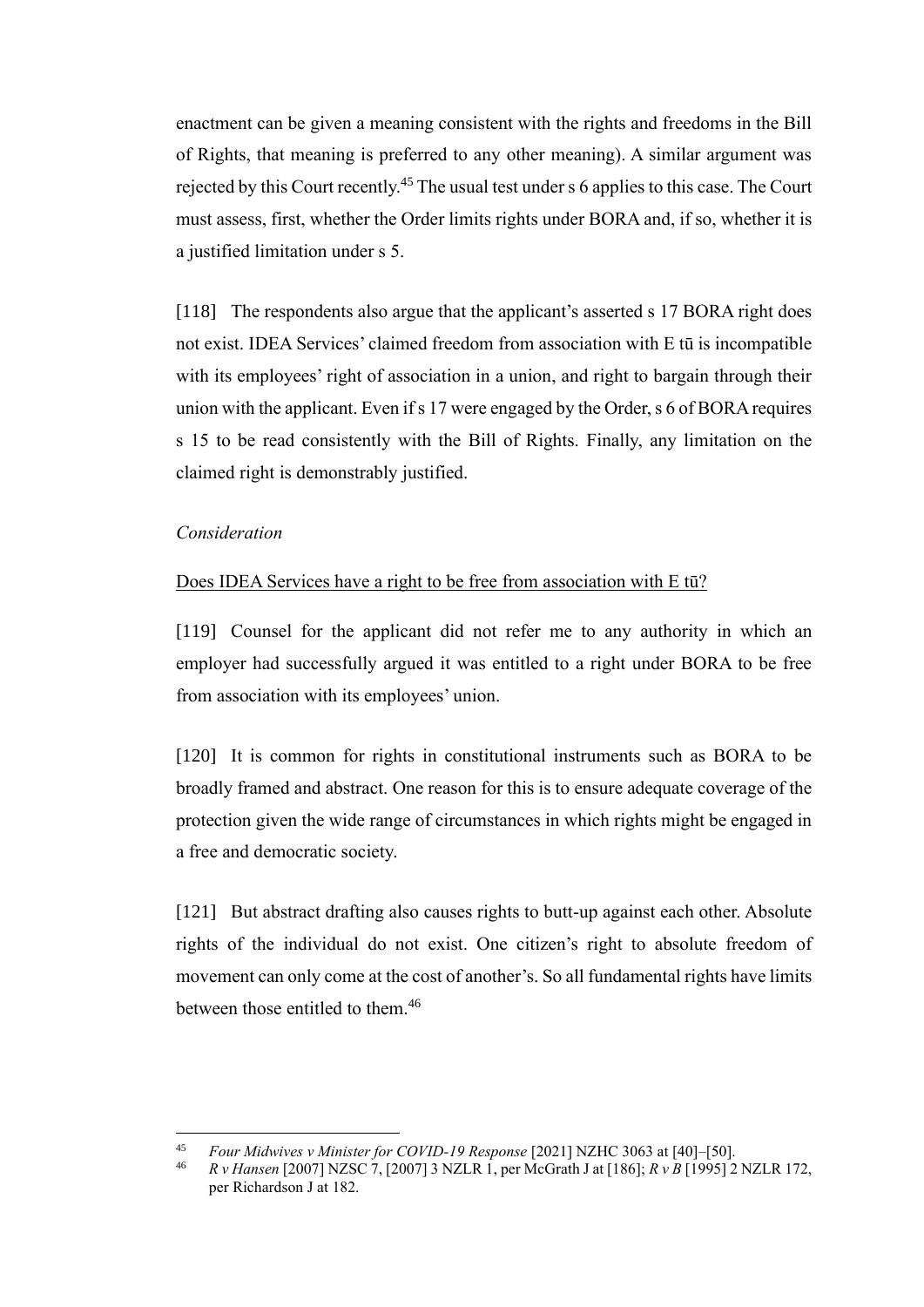[122] Rights and freedoms also have a core and a penumbra. The extent to which state intrusion into a right might be demonstrably justified may depend on the context, and whether the limitation strikes at the core or periphery of the right.

[123] It is questionable whether IDEA Services' right to freedom of association, or to be free of association, extends to a right to be free from association with its employees' union. It seems to me that such a right is the antithesis of the fundamental right of its employees under s 17 to associate with each other in a union, and through that union to associate with their employer. And beyond that, an employer's asserted right to be free of association with its employees' union is at best at the very margins of the right, if it falls within the scope of it at all.

[124] If it is permissible to view an employment relationship as a species of contract, one might characterise the role of a union, broadly, as the agent of its members. Both Mr Butler and Mr McBride were at pains to argue that unions are not agents in a contractual sense because, under the Employment Relations Act, they are a separate party to a collective agreement and because unions hold personal rights beyond those of their members. While that may be true, I do not consider that changes the overall characterisation of a union as the agent of its members. Union rights and entitlements under a collective agreement or the Employment Relations Act ultimately exist for the benefit of its members, not the union itself. Employees who wish to exercise their right to collectively bargain with their employer through a union necessarily have an employment relationship with the employer through the auspices of the union.

<span id="page-34-0"></span>[125] Beyond the inconsistency between IDEA Services' claimed right and the rights of its employees, s 17 does not, in my view, constitutionalise freedom of contract. This includes IDEA Services' efforts to be free of a collective agreement with E  $t\overline{u}$ .<sup>47</sup> As this Court has found, freedom of contract may be inhibited or prohibited by valid statutory or regulatory provisions which do not have freedom of association implications. <sup>48</sup> The Employment Relations Act is a good example of that.

<sup>47</sup> See generally *Turners & Growers Ltd v Zespri Group Ltd (No 2)* (2010) 9 HRNZ 365 at [71]– [75]. At [74], White J cited with approval a statement by Iocabucci and Bastarache JJ in *Canadian Egg Marketing Agency v Richardson* [1998] SCR 157 at 57. There, the Supreme Court noted, and rejected, the sweeping effect recognition of fundamental rights in commerce would have.

<sup>48</sup> *Turners & Growers Ltd v Zespri Group Ltd (No 2)*, above n [47,](#page-34-0) at [74].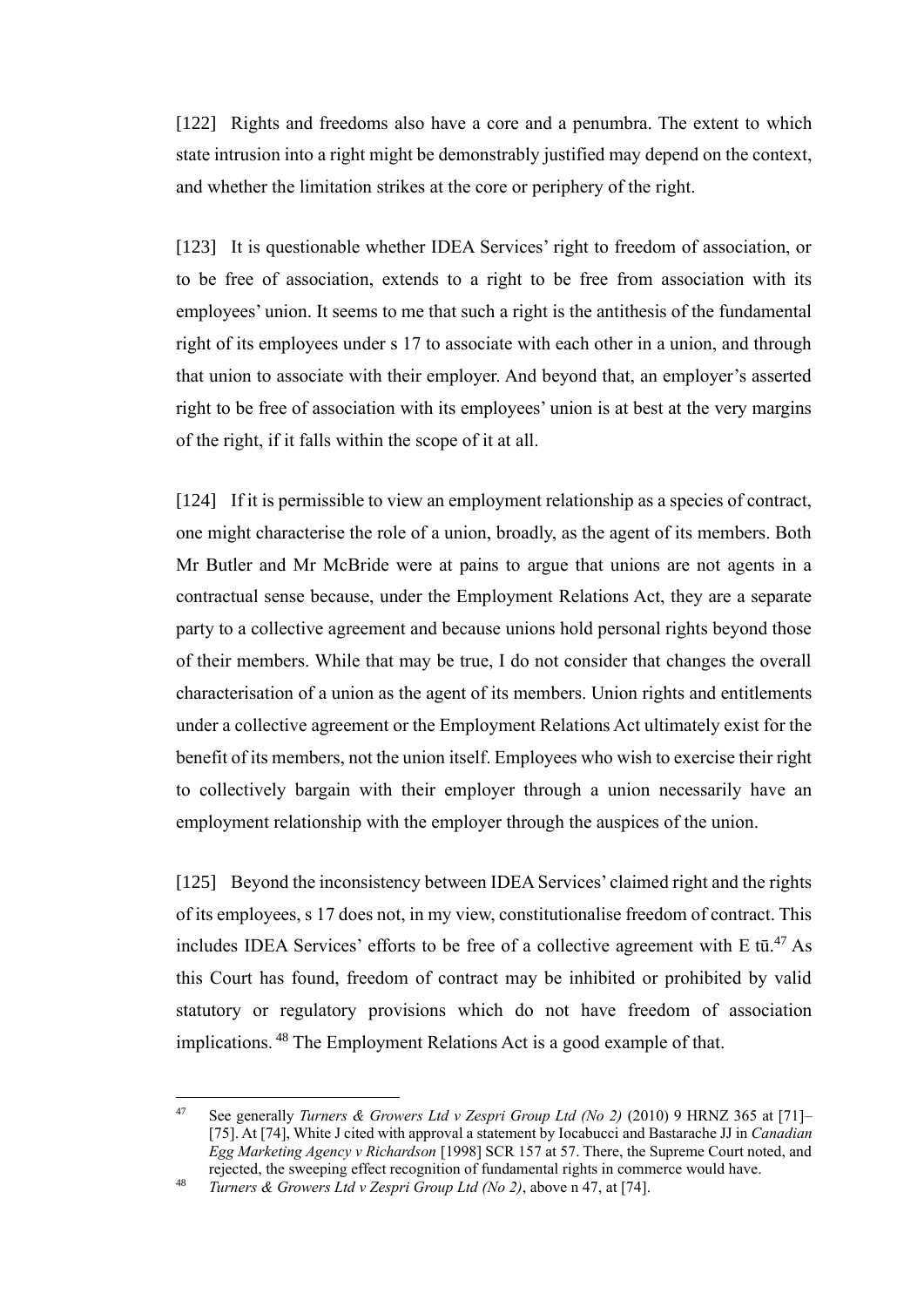[126] For these reasons, I am not persuaded by IDEA Services' submission that the Order engages a s 17 BORA right.

# Does s 15(3) impose a complete ban on modification?

<span id="page-35-0"></span>[127] Given this finding, it is unnecessary to consider whether s 15(3) imposes a complete ban, or a more limited form of proscription, as the applicant contended. But out of deference to the careful submissions of the parties, I make some brief observations on the point.

[128] It is clear that s 15(3) imposes an absolute ban on any direct modification of the provisions of the constitutional documents listed. So far so good. But I also accept Mr Butler's submission that an indirect modification affecting a constitutional document — for instance an amendment to the Immigration Act ousting the judicial review jurisdiction of the Court — could render the proscription in  $s 15(3)$ meaningless. In this sense, I would accept that the clear language of s 15 proscribes any modification of the named constitutional documents through a non-constitutional enactment. Consideration of a justified limitation does not arise because the effect of the empowering statute is clear.

[129] Where the applicant goes too far, however, is in its submission that the "complete ban" approach also excludes the effect of s 5 of BORA — justified limits — when considering modification of non-constitutional enactments that nevertheless indirectly engage BORA rights. Such a proposition is not supported by the text of s 15(3), and would amount to an implied repeal of s 5 of BORA itself. I agree with Palmer J's view of the law concerning the combined effect of ss 5 and 6 of the Bill of Rights.<sup>49</sup> His Honour considered the correct position following the Supreme Court decisions in *Hansen* and *New Health New Zealand* is that if a limit in an order is reasonable, prescribed by law and demonstrably justified in a free and democratic society under s 5, "s 6 does not require the usual purposive interpretation of the empowering provisions to be narrowed to mean the order is outside its scope". He reasoned that:

<sup>49</sup> *Four Midwives v Minister for COVID-19 Response* [2021] NZHC 3063 at [50]–[51].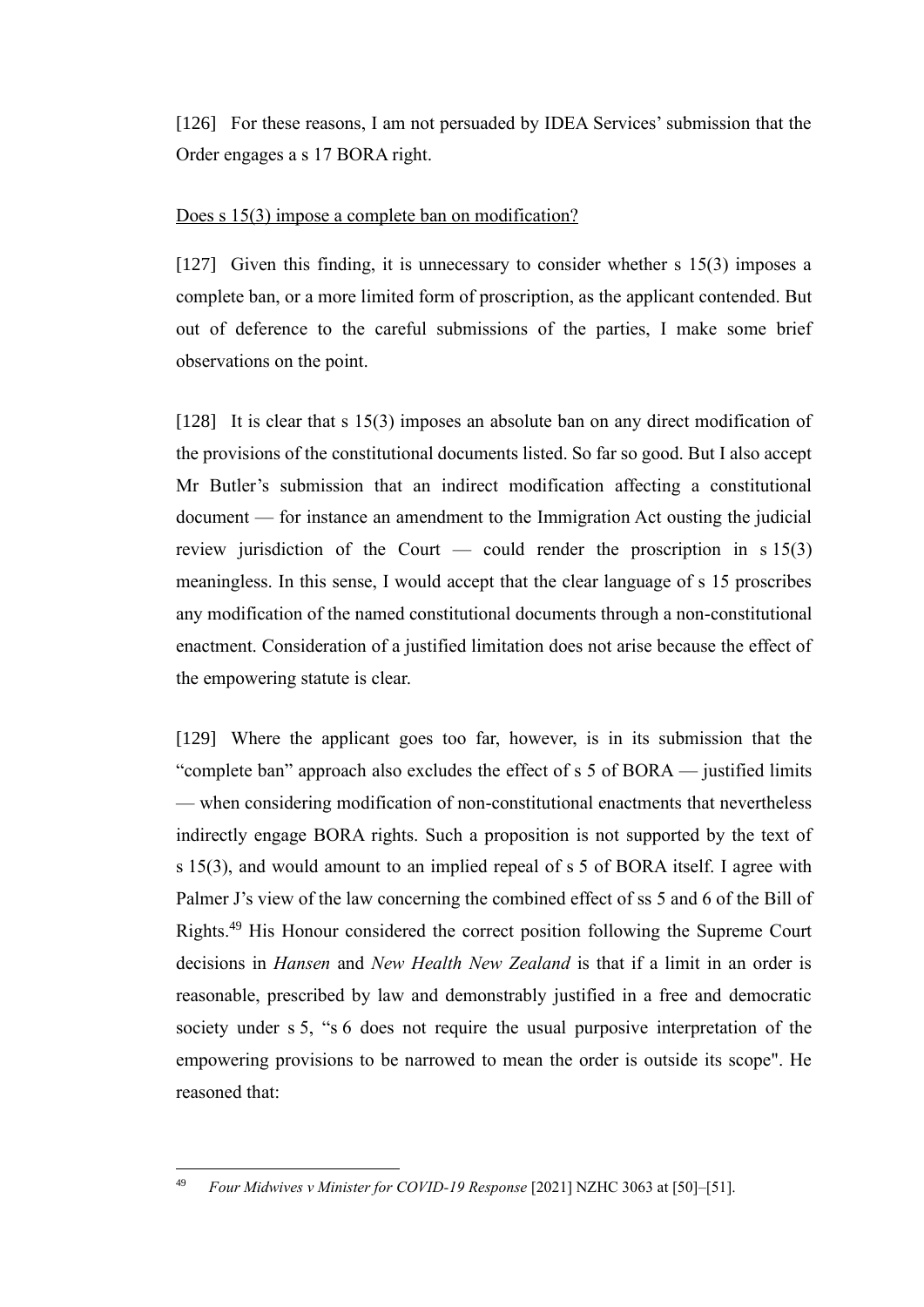Applying s 6 to interpret the meaning of legislation to uphold a right or freedom, irrespective of whether Parliament intended the right or freedom to be subject to a limit that is reasonable and demonstrably justified in a free and democratic society, would involve applying only half of the Bill of Rights to interpretation. It would involve requiring that legislation which, interpreted according to its text and in light of its purpose and context, empowers decisions to limit rights in a way which is reasonable and demonstrably justified in a free and democratic society, must be read down to invalidate those decisions. That would engender a more frequent and hostile constitutional dialogue between the executive, the judiciary and Parliament. I doubt it would bode well for the long-term sustainability of human rights in New Zealand.

[130] Given BORA itself expressly acknowledges the rights and freedoms within it are subject to reasonable limits, in the absence of express language in the Epidemic Preparedness Act I would not find BORA impliedly amended in the way the applicant contends.

# Is any limitation demonstrably justified?

<span id="page-36-0"></span>[131] Even if I am wrong, and the Order engages IDEA Services' freedom of association, the right is heavily qualified by the Employment Relations Act itself.<sup>50</sup> Those qualifications, which have already been noted in this judgment,  $51$  include an obligation to engage in good faith bargaining with E tū, as well as a positive obligation to conclude a collective agreement with the union unless there is a genuine reason, based on reasonable grounds, not to.<sup>52</sup> Given this, the circumstances in which employers can lawfully be free of a collective agreement are very limited.

[132] Given the truncated nature of any right, and the circumstances existing at the time the Order was made,<sup>53</sup> I would have found that the Order constituted a reasonable limitation on the right to freedom of association.

[133] The question whether the passage of time, and lack of review by officials and ministers until late last year, rendered the Order invalid will be considered in the context of IDEA Services' fifth cause of action, to which I now turn.

<sup>&</sup>lt;sup>50</sup> IDEA Services did not suggest the Employment Relation Act's limits on the asserted right were not demonstrably justified.

 $51$  See above a[t \[7\]–](#page-3-0)[\[10\].](#page-4-1)

 $^{52}$  Employment Relations Act 2000, s 33(1).<br> $^{53}$  See above at [761–[80]

See above at  $[76]$ – $[80]$ .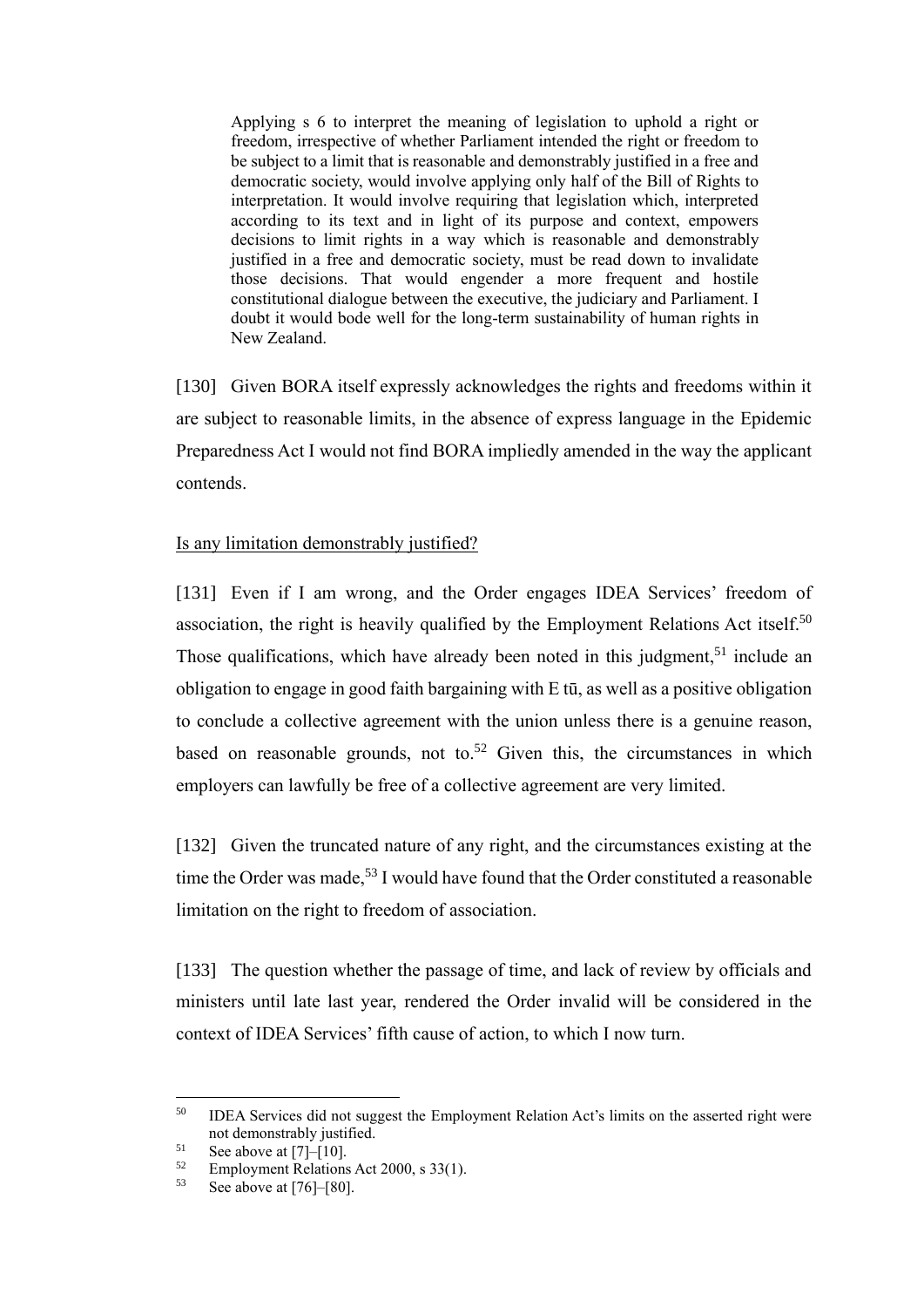# **Fifth cause of action: an implied requirement to review the Order?**

# *The parties' cases*

<span id="page-37-0"></span>[134] IDEA Services points to the scheme of the Epidemic Preparedness Act and parliamentary materials to support the conclusion that ongoing periodic review is an essential element of the scheme of immediate modification orders. A requirement for ongoing periodic review of epidemic notices and epidemic management notices is explicit in the Act.<sup>54</sup> Those notices must be revoked at the time of review if they are no longer necessary.

[135] The applicant says that the requirement for ongoing review of a s 15 IMO is implicit in the Act. The parliamentary debates indicate that IMOs were intended to be a last resort, and that the justification for the Order in this case was the existence of the Level 4 lockdown. That had changed by 13 May 2020 when New Zealand moved into Level 2, and the significant disruption referred to in the statement of reasons no longer existed.

[136] Despite this, it is alleged that the duration of the Order is indefinite. Its term is linked to the Epidemic Notice, which has been renewed every three months. This has occurred without any consideration by officials or ministers of whether the statutory requirements for the existence of the Order — impossibility of compliance and reasonable necessity — continue to be met.

[137] IDEA Services pleads that the failure to undertake a periodic review of the Order renders the order invalid.

[138] In response, the first and second respondents submit that the Act does not expressly require review of IMOs that are in effect. The primary review mechanism is s 9 of the Epidemic Preparedness Act, relating to an epidemic notice. That notice is regularly reviewed and, by implication, so too is the Order. They also point to the recent review, and the Minister's decision late last year to recommend to Cabinet revocation of the Order this month.

<sup>54</sup> Epidemic Preparedness Act 2006, ss 9 and 10.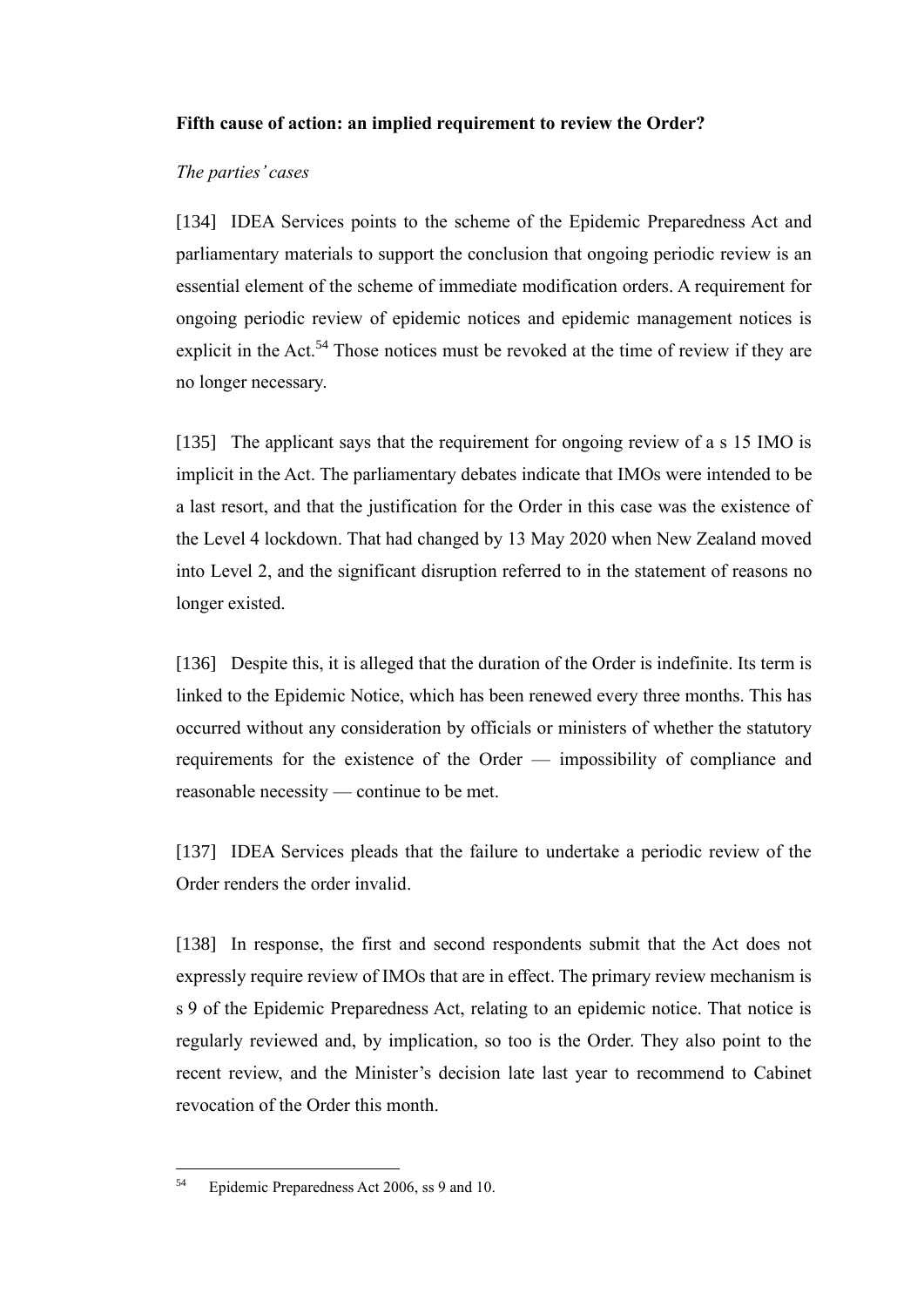### *Consideration*

<span id="page-38-0"></span>[139] I have already addressed the passage of the Epidemic Preparedness Act through Parliament.<sup>55</sup> Both the debates and the scheme of the Act reveal an intention to control the constitutional risks created by Henry VIII powers by ensuring either that notices (such as an epidemic notice) are self-terminating after a fixed period, or must at least be subject to ongoing review (as is the case with an epidemic management notice).

[140] And related to the constitutional safeguards within the Act was the introduction by the Select Committee of a strong preference for prospective modification orders, where the terms of the order would be subject to public consultation and publication well in advance of an epidemic. Immediate modification orders were only ever intended to be gap-fillers, used sparingly. And yet the record is that Parliament's intention was never achieved: not a single PMO was promulgated before the COVID-19 pandemic. All modification orders so far have been in the form of an IMO, and outside any express statutory requirement for review.

[141] This omission has rule of law consequences. On the evidence available it does not appear there has been any ministerial reconsideration of the ongoing necessity for the Order in terms of the s 15 requirements until November 2021, some 18-months after the power was first invoked.<sup>56</sup> Merely linking the duration of the Order to that of the Epidemic Notice without separate consideration of the Order's ongoing necessity is a significant intrusion into the principles of parliamentary sovereignty and executive accountability to the Parliament, especially when the exercise of an emergency power suspending statutory requirements is in issue.<sup>57</sup> Such a result could not have been intended.

 $^{55}$  Above a[t \[20\]](#page-7-0)[–\[31\].](#page-11-1)<br> $^{56}$  The evidence for the

The evidence for the first and second respondents of some engagement with the Order by officials in June, September and October 2021 does not satisfy me that there was a consideration of the necessity for the Order against the statutory requirements in s 15. An affidavit of Tracy Mears, Policy Director at Workplace Relations and Safety, reveals that a briefing note was provided to the Minister on 21 October 2021 which noted the extended timeframes for collective bargaining introduced during Level 4 lockdown were not necessary during lower alert levels. Despite this, it concluded that no action was required at that stage. There was ostensibly no consideration of whether the requirements under s 15 continued to be met.

<sup>57</sup> *Regina (Miller) v Prime Minister* [2019] UKSC 41, [2020] AC 373 at [41]–[47].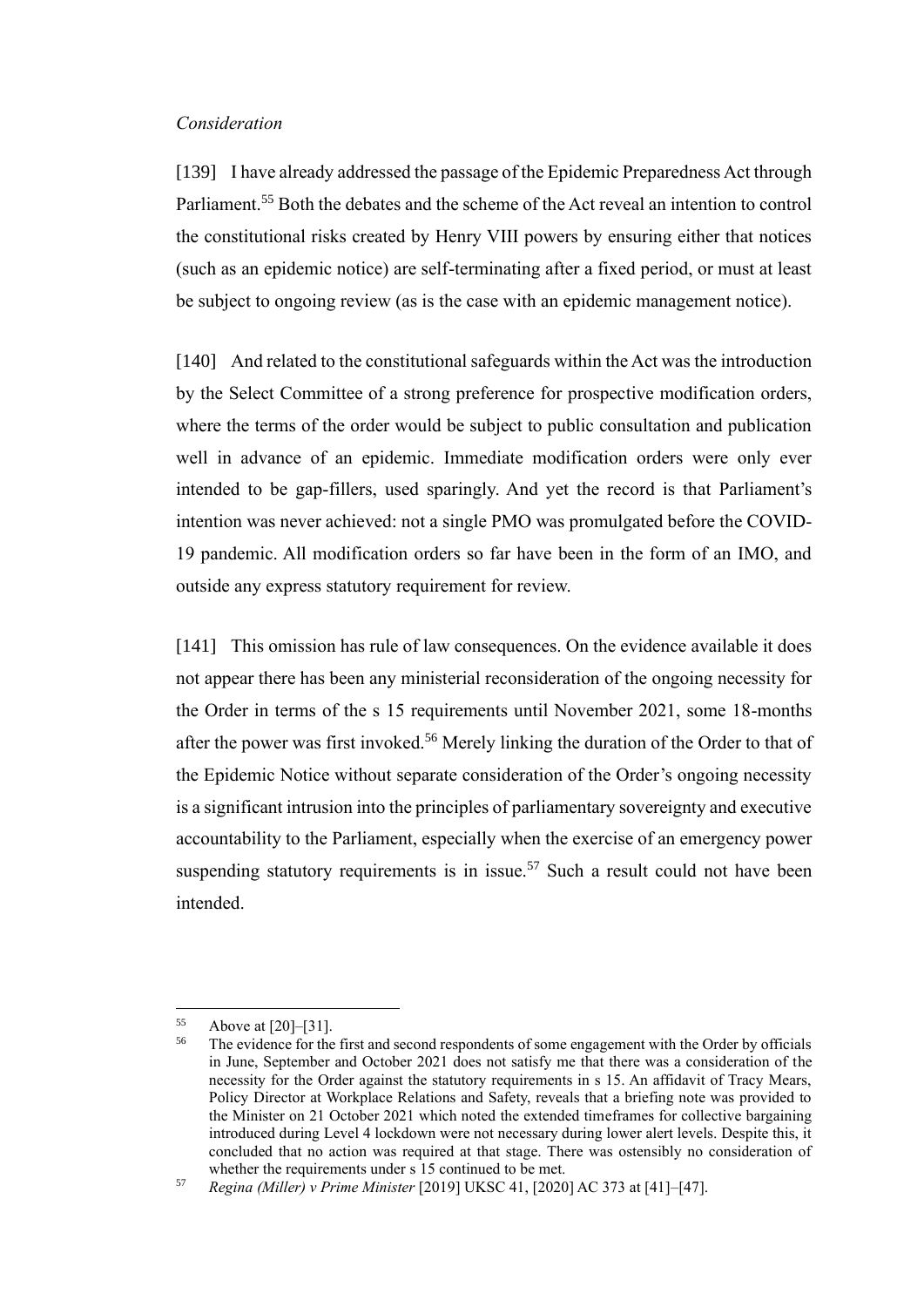[142] The absence of an express statutory requirement for review of IMOs is likely to be due to one of two possibilities: an expectation that as gap-fillers their use would be limited and only for short periods of time; alternatively, it was an oversight.

[143] Given the text of the enactment and its purpose, the speeches in the House, and the report of the Select Committee, I am satisfied Parliament intended the power under s 15 is to be exercised consistently with a requirement for periodic review. A temporal limit on the scope of statutory powers under the Health Act 1956 was similarly recognised to arise by the Full Court from the scheme of the Act in *Borrowdale v Director-General of Health*: 58

As well, the powers [in s 70 of the Health Act] have temporal limits, albeit partly unspecified. For example, where the relevant trigger is an epidemic notice, the powers are only exercisable while the notice is in force. But as a matter of wider principle, the s 70 powers are intended to facilitate an immediate and urgent response to a public health crisis. They cannot sensibly be regarded as providing the framework for a longer term response. When a public health crisis is ongoing, the democratic nature of our constitution means that there comes a point when Parliament ought to pass bespoke legislation to ensure that critical policy decisions are made by ordinary Cabinet decisionmaking. That is, in fact, exactly what happened here, when Parliament enacted the COVID-19 Public Health Response Act 2020 on 13 May.

All of this is important for the purposive interpretive exercise required by s 5 of the Interpretation Act 1999. It is, of course, important to acknowledge that the exercise of the s 70 powers may well limit NZBORA rights and freedoms. But while that might, ordinarily, dictate a more narrow and literal approach to the text, we think the matters just mentioned all point in the other direction. A fair, liberal, and remedial construction better recognises the fact that the powers are exercisable only in an emergency of a kind that, as a matter of international law, justifies restrictions on individual rights. And the internal restrictions and temporal limits on the exercise of the powers gives further assurance that it is safe to adopt such a construction, by limiting the potential for abuse.

[144] Quite apart from the Act's requirement for review, as a matter of constitutional principle all emergency powers exercised by the executive are subject to reasonable temporal limits and the requirement of ongoing necessity. This is to ensure the maintenance of Parliamentary sovereignty and ensure the executive remains accountable to the Parliament. And such a principle is all the more important in the absence of adequate (or express) statutory safeguards.

<sup>58</sup> *Borrowdale v Director-General of Health* [2020] NZHC 2090, [2020] 2 NZLR 864 at [102]–[103]. The Court of Appeal, above n [27,](#page-11-2) did not disturb this statement on appeal.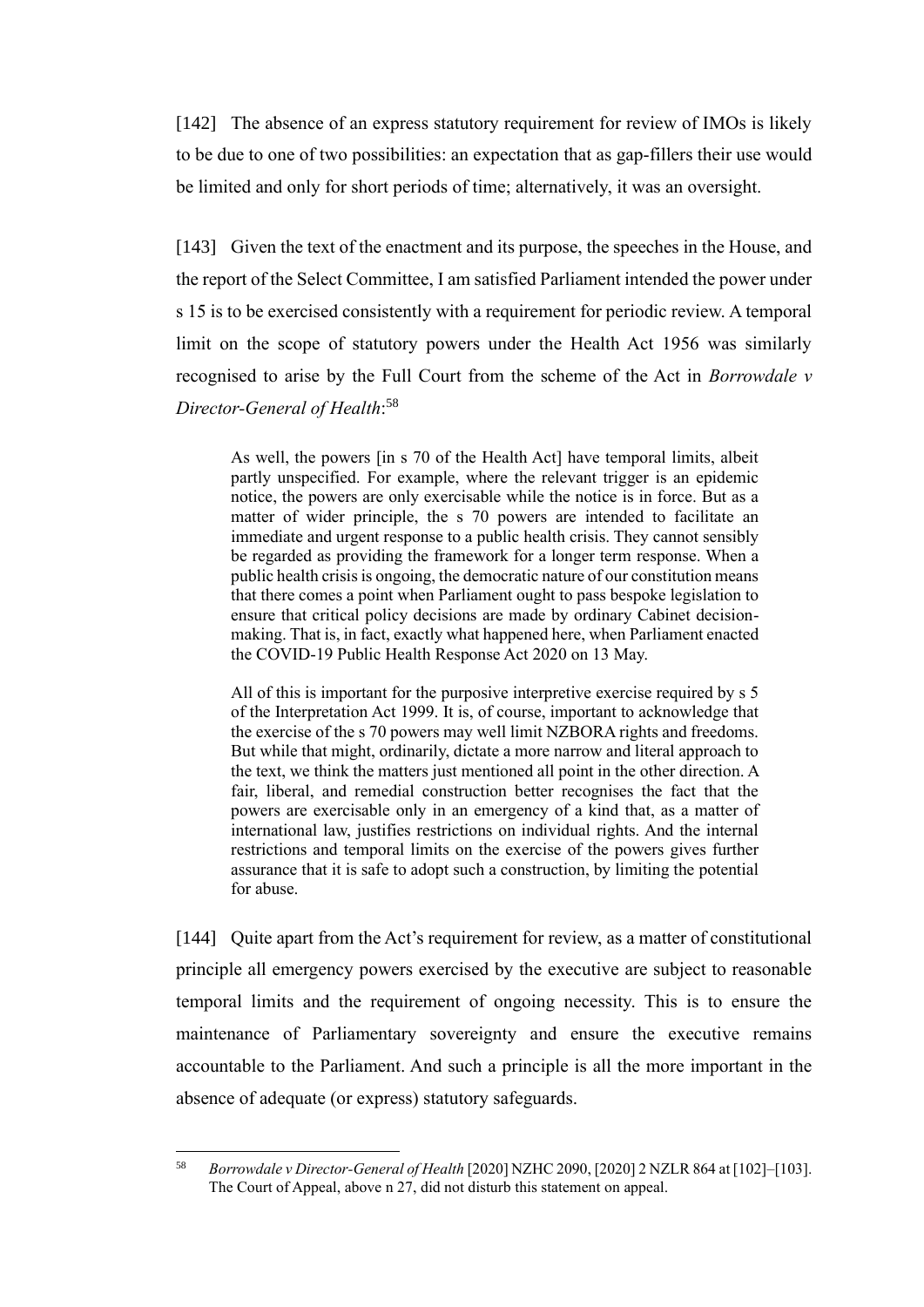[145] Given the absence of an explicit statutory review requirement, IMOs ought as a matter of good practice to include a fixed date of termination which would require their timely review. A three-month fixed term appears appropriate, and would be in keeping with the review periods for epidemic notices and epidemic management notices. Although the case was not presented in this way, it may have been open to argue that a fixed-term, or renewal mechanism within the Order, were mandatory considerations. But even if that was correct, the likely remedy would not be invalidity, but a direction to the Minister to reconsider that aspect of the Order.

[146] I am unable to accept the first and second respondents' submission that the review of the Epidemic Notice is sufficient to meet the constitutional requirement of continuing necessity of the Order. Nor is it sufficient that the Order was presented to the House and subject to its scrutiny pursuant to ss 16 and 18 of the Epidemic Preparedness Act. That process involves parliamentary scrutiny within six sitting days after the day an IMO is made. If we have learned anything from the COVID-19 pandemic, it is that circumstances can change rapidly. What was appropriate in April 2020 may no longer be warranted in February 2022.

[147] Accordingly, linking the duration of the Order to the Epidemic Notice without further specific consideration of necessity was unlawful. I do not find that such illegality arose ab initio. Had the Order been revoked within three months of its promulgation there could be no real argument its making fell within the empowering provision and met the purposes of the Act. The problem has arisen due to the absence of a self-terminating date independent of the Epidemic Notice, and the absence of any ministerial review until November 2021. The next question is, what if any relief ought to follow?

# **Relief?**

<span id="page-40-0"></span>[148] IDEA Services seeks a declaration of invalidity in relation to cl 8 of the Order. It seeks a consequent declaration that there is no collective agreement with E tū, given the effect of the first declaration would result in the expiry of the collective agreement in October 2021. Mr Butler submitted that the application was not brought prior to the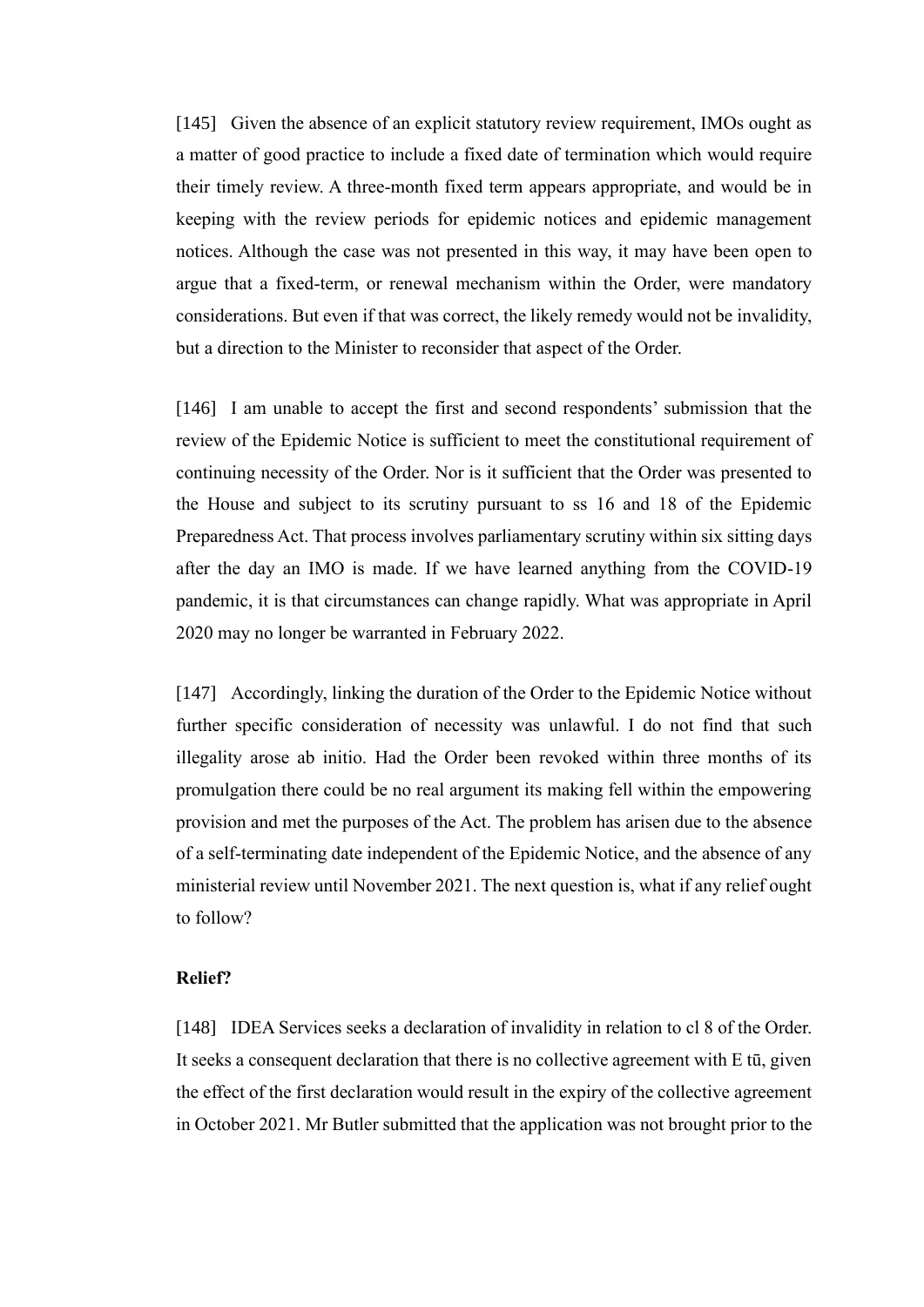putative expiry date of the collective agreement because the relief sought had nothing to bite on prior to that date.

[149] The applicant submits there is no reason that would justify declinature of relief. The impact on third parties of setting aside the Order is no reason to decline it.<sup>59</sup>

[150] For the first and second respondents, Ms Thornley submitted that the situation in the present case is very different from that in *New Zealand Employers Federation Inc v National Union of Public Employees*. Invalidity of the current Order would not only affect the immediate interests of the third respondent, but also its members. Beyond them, it could also affect up to 200 other collective agreements, thousands of employees and very many employers, some of whom may well support and rely on the continuing effect of the Order. $60$  Beyond that, invalidity may have knock-on effects in relation to the other IMOs that remain in force. The consequences of any declaration holding the Order invalid would "be significant and unpredictable, potentially causing considerable disruption to collective agreements".

[151] Next the respondents point to the applicant's delay in bringing this proceeding. Given its case is that the Order was unlawful and invalid from the outset, there was no need to delay bringing the proceeding until after the putative date the collective agreement expired. That delay will have caused real prejudice to the third respondent and its members if the relief sought is granted; they have, after all, been entitled to rely on the effect of the Order.

[152] Moreover, it is said that the Minister intends to recommend to Cabinet revocation of the Order. A declaration of invalidity at this point would serve no useful purpose.

<sup>59</sup> Relying on *New Zealand Employers Federation Inc v National Union of Public Employees* [2002] 2 NZLR 54 (CA).

<sup>&</sup>lt;sup>60</sup> Michael Peters, General Manager at New Zealand Health Group Ltd, a company which employs over 10,000 staff in the health and disability sector and has nine collective agreements, deposed that it had been very difficult to negotiate collective agreements since March 2020 due to the effects of the pandemic. Mr Peters said his organisation has no issue with the intent of the Order which has had the effect of extending several of its collective agreements.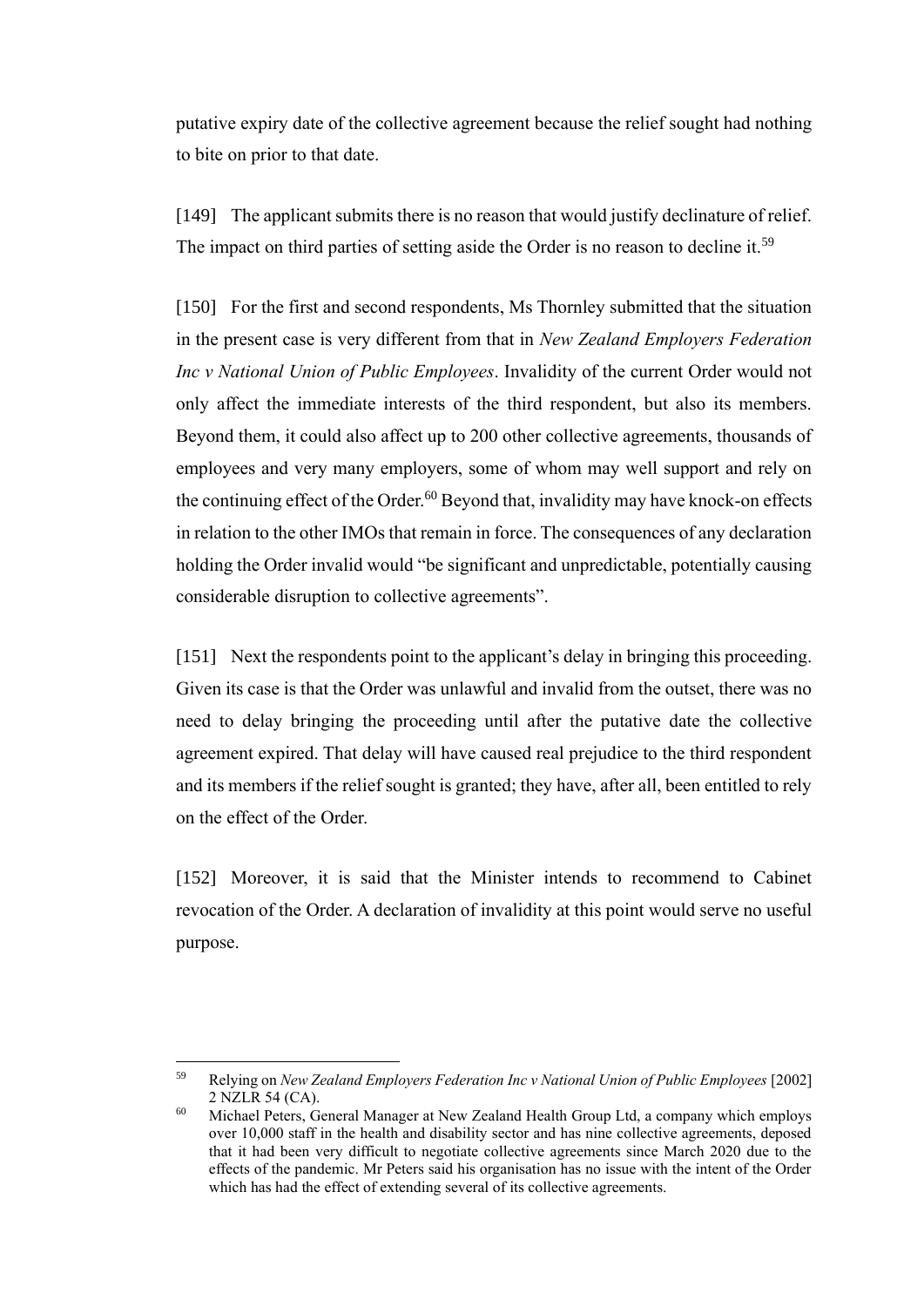### *Consideration*

<span id="page-42-0"></span>[153] One of the challenges presented by the pandemic is the rapidly changing circumstances both Government and the community have had to deal with. The applicant's case was, unsurprisingly, backward looking, to the long periods during which New Zealand was COVID-19 free, and the requirements of necessity for the Order tenuous. By contrast, the respondents look to the immediate future, and the fact that in practical terms the most significant impact of the pandemic is only just about to be experienced.

[154] This illustrates the difficulty with the applicant's delay in bringing its proceeding. The relief it sought would still have bitten in April 2020, but its effects would have been different. E tū would have been made aware that without the Order, the 12-month clock was counting down in terms of expiry, and the first and second respondent would have been prompted to consider the question of necessity again.

[155] Beyond the impact of delay, as I noted above at [\[98\],](#page-29-1) the applicant's grievance is really about the failure of officials and the Minister to review on-going necessity for the Order in a more timely way. Had the applicant sought to challenge the failure of the Minister to exercise a power to revoke the Order, the relief sought would not have been invalidity, but an order declaring the failure to consider revocation unlawful.

[156] Given:

- (a) the delay in commencing the proceeding;
- (b) the potentially wide-ranging and unintended effects of invalidity both on the immediate parties but also a much wider span of interests;
- (c) the applicant's ability to challenge the Minister's failure to consider revocation of the Order (a "review" requirement); and
- (d) the element of ministerial judgment inherent in s 15 and the fact that the Government is best equipped to identify and assess the wide-range of factors relevant to revocation —